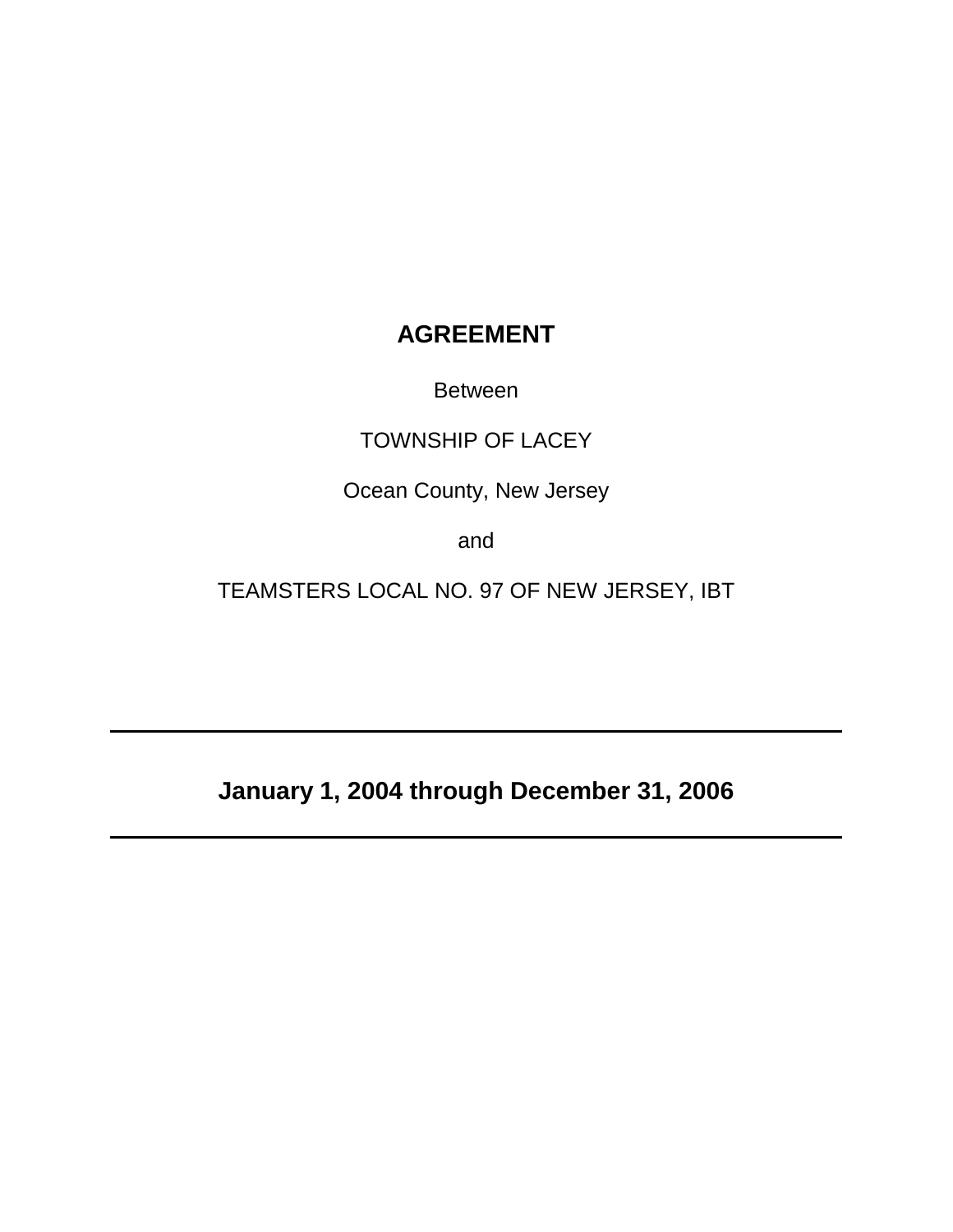# *TABLE OF CONTENTS*

# ARTICLE PAGE

| $\mathbf{I}$   | UNION RECOGNITION, DUES CHECKOFF<br>$\overline{4}$ |
|----------------|----------------------------------------------------|
| $\mathbf{III}$ |                                                    |
| IV             | 10                                                 |
| $\vee$         |                                                    |
|                |                                                    |
| VI             |                                                    |
| VII            | 15                                                 |
| VIII           | 16                                                 |
| IX             | 23                                                 |
| X              | 26                                                 |
| XI             |                                                    |
| XII            |                                                    |
| XIII           |                                                    |
| XIV            |                                                    |
| XV             |                                                    |
| XVI            |                                                    |
| <b>XVII</b>    |                                                    |
| XVIII          |                                                    |
| <b>XIX</b>     |                                                    |
| XX             |                                                    |
| XXI            |                                                    |
| <b>XXII</b>    |                                                    |
| <b>XXIII</b>   |                                                    |
| <b>XXIV</b>    |                                                    |
| <b>XXV</b>     | TERMINATION AND EXTENSION OF AGREEMENT 46          |
| <b>XXVI</b>    | FULLY BARGAINED CLAUSE 47                          |
| <b>XXVII</b>   |                                                    |
| <b>XXVIII</b>  |                                                    |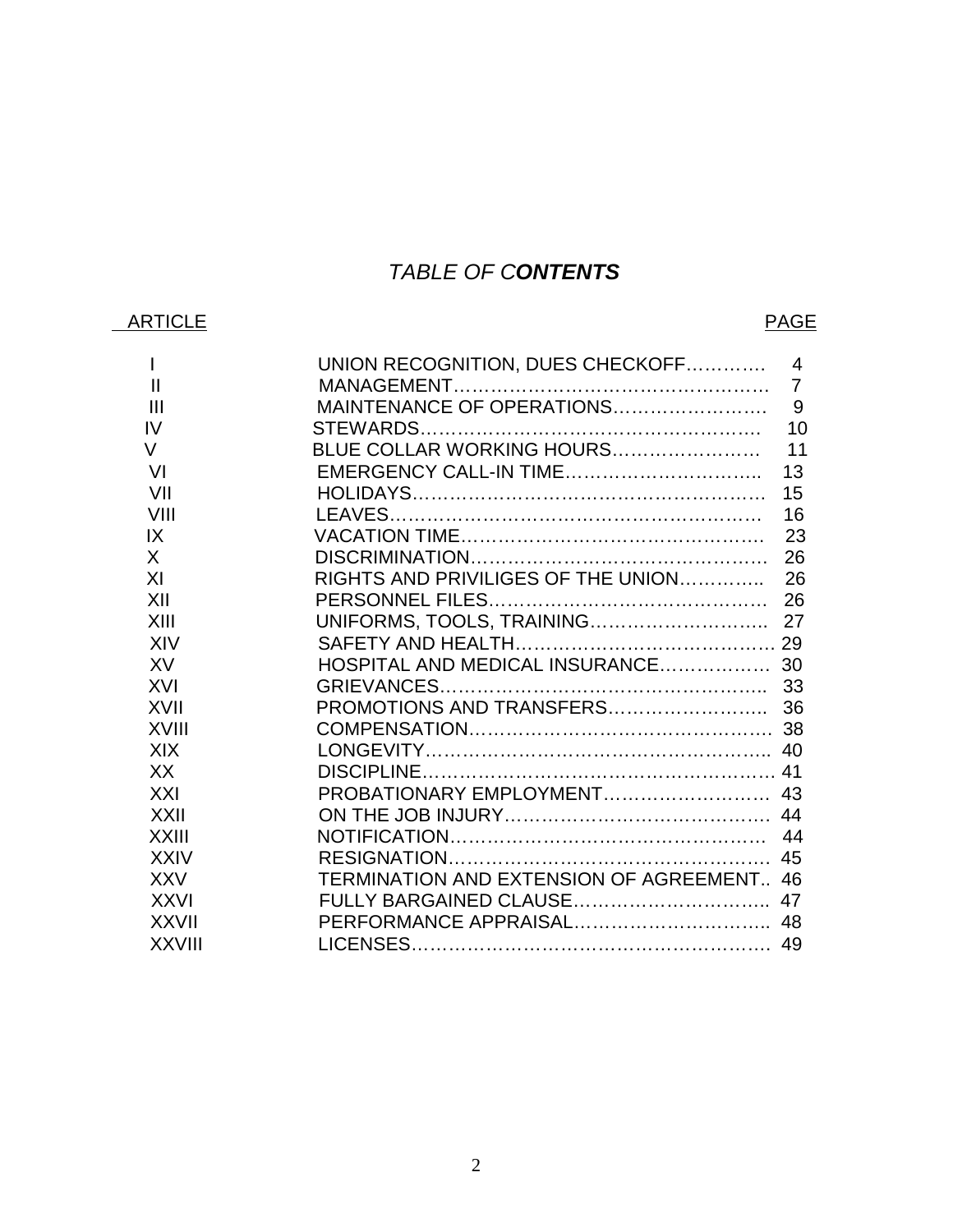#### PREAMBLE

THIS AGREEMENT, made this 16th day of September 2003, by and between the TOWNSHIP OF LACEY in the County of Ocean, New Jersey, a municipal corporation of the State of New Jersey; hereinafter referred to as the "Township," and TEAMSTERS LOCAL NO. 97 OF NEW JERSEY, affiliated with the INTERNATIONAL BROTHERHOOD OF TEAMSTERS, CHAUFFEURS, WAREHOUSEMEN AND HELPERS OF AMERICA, hereinafter referred to as the "Union," represents the complete and final understanding on all bargainable issues between the Township and the Union.

#### PURPOSE

WHEREAS, it is the intent and purpose of the parties herein to promote and improve the harmonious and economic relations between the employer and its employees and to establish a basic understanding relative to rates of pay, hours of work and other conditions of employment consistent with the law and established practices not modified by this Agreement:

NOW, THEREFORE, the parties hereto mutually agree as follows: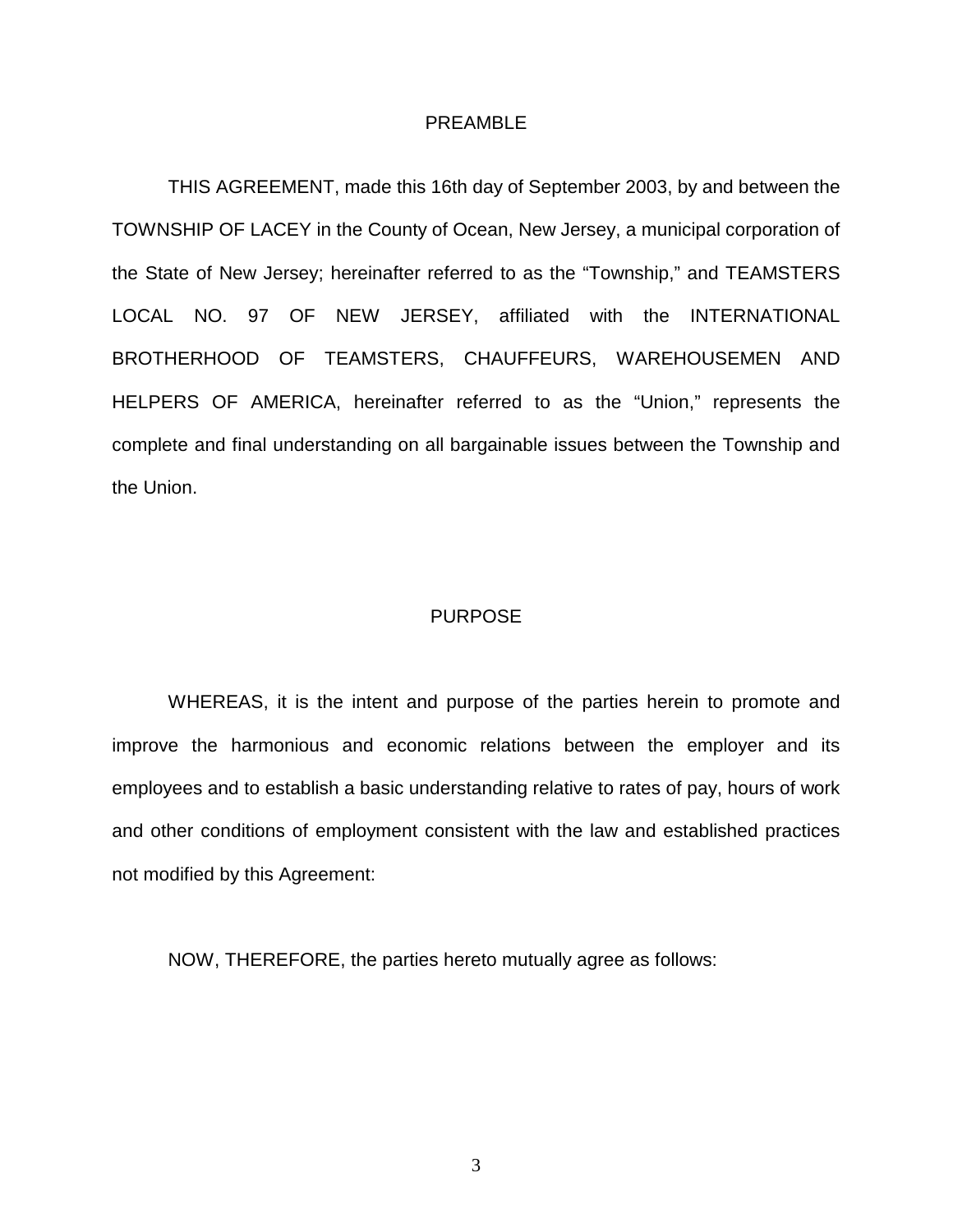### ARTICLE I

# UNION RECOGNITION, DUES CHECK-OFF, AGENCY SHOP

A. The Township recognizes the Union as the exclusive representative, as certified on December 28, 1978, by the new Jersey Public Employment Relations Commission, for the purpose of collective negotiation with respect to the terms and conditions of employment of all blue collar employees employed by Lacey Township, Ocean County, New Jersey but excluding police, managerial executives, professional and craft employees and supervisors within the meaning of the New Jersey Employer-Employee Relations Act of 1968 and all other employees of the Township.

B. Upon receiving the written voluntary authorization and assignment of an employee covered by this Agreement (in the form agreed upon between the Township and Union and consistent with State Statutes), the Township agrees to deduct from the pay of each employee membership dues in such amounts as shall be fixed pursuant to the by-laws and constitution of the Union during the full terms of this Agreement and any extension or renewal thereof. The Township shall remit within fourteen (14) days of deduction any and all amounts so deducted with a list of such deductions to the Secretary-Treasurer of the Union.

C. If during the life of this agreement there shall be any change in the rate of membership dues, the Union shall furnish to the Township such written notice thirty (30) days prior to the effective date of such change.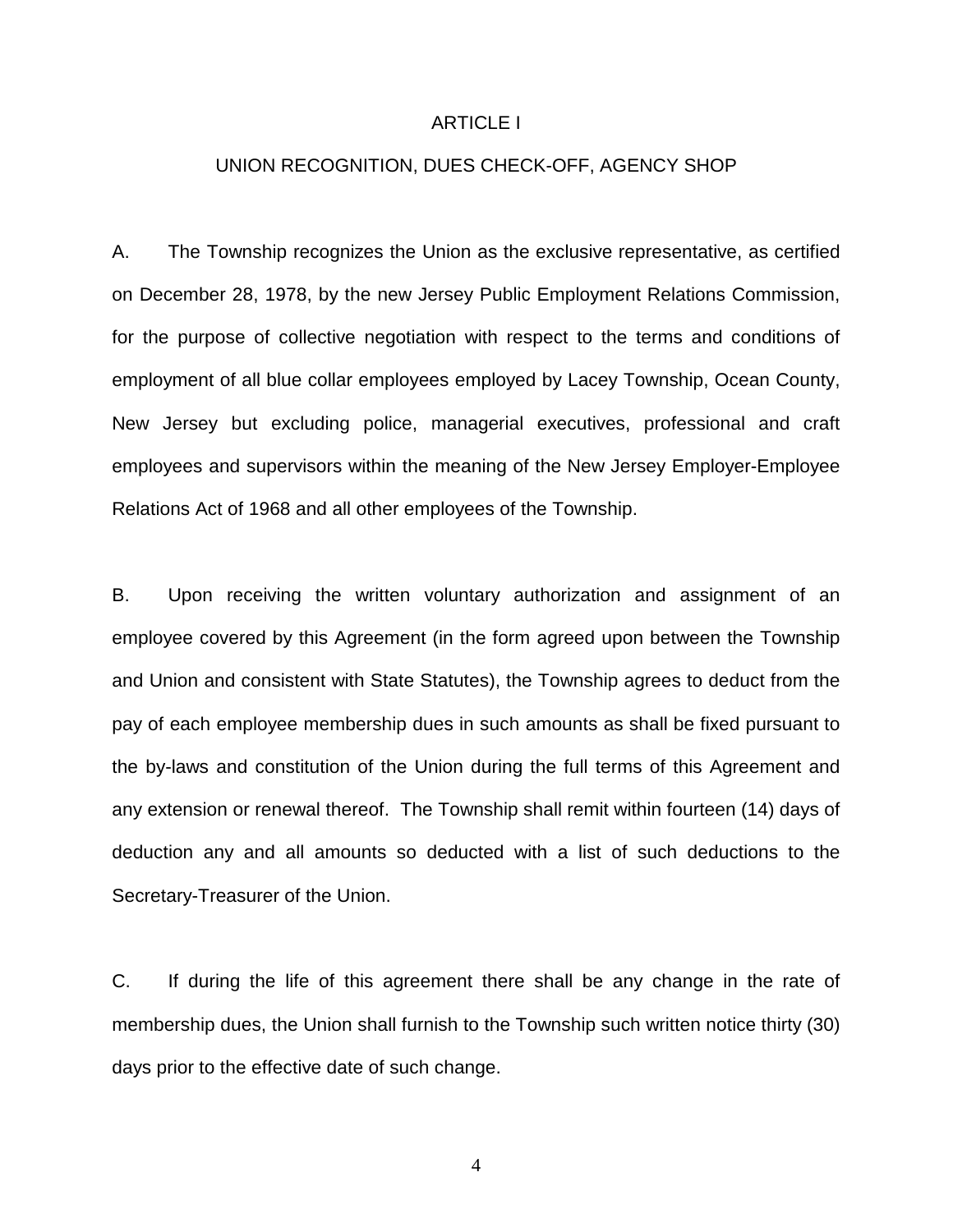D. The Union will provide the necessary check-off authorization form and deliver the signed forms to the Township Treasurer or designee. The Union shall indemnify, defend and save the Township harmless against any and all claims, demands, suits or other forms of liability which shall arise out of or by reason of action taken by the Township in reliance upon salary deduction authorization cards submitted by the Union to the Township.

E. The Township will furnish the Secretary-Treasurer of the Union with the address, birth date, classification and rate of pay of all new employees and of all removals of employees from the Township's payroll.

F. Any permanent employee in the bargaining unit on the effective date of this Agreement who does not join the Union within thirty (30) days of initial employment within the unit, and any permanent employee previously employed within the union who does not join within ten (10) days of reentry into employment with the unit, shall as a condition of employment, pay a representation fee to the union by automatic payroll deduction. The representation fee shall be in an amount up to eighty-five percent (85%) of the regular Union membership dues, fees and assessments as certified to the Township by the Union.

G. The Union may revise its certification of the amount of the representation fee at any time to reflect changes in the regular Union membership dues, fees and assessments. The Union's entitlement to the representation fee shall continue beyond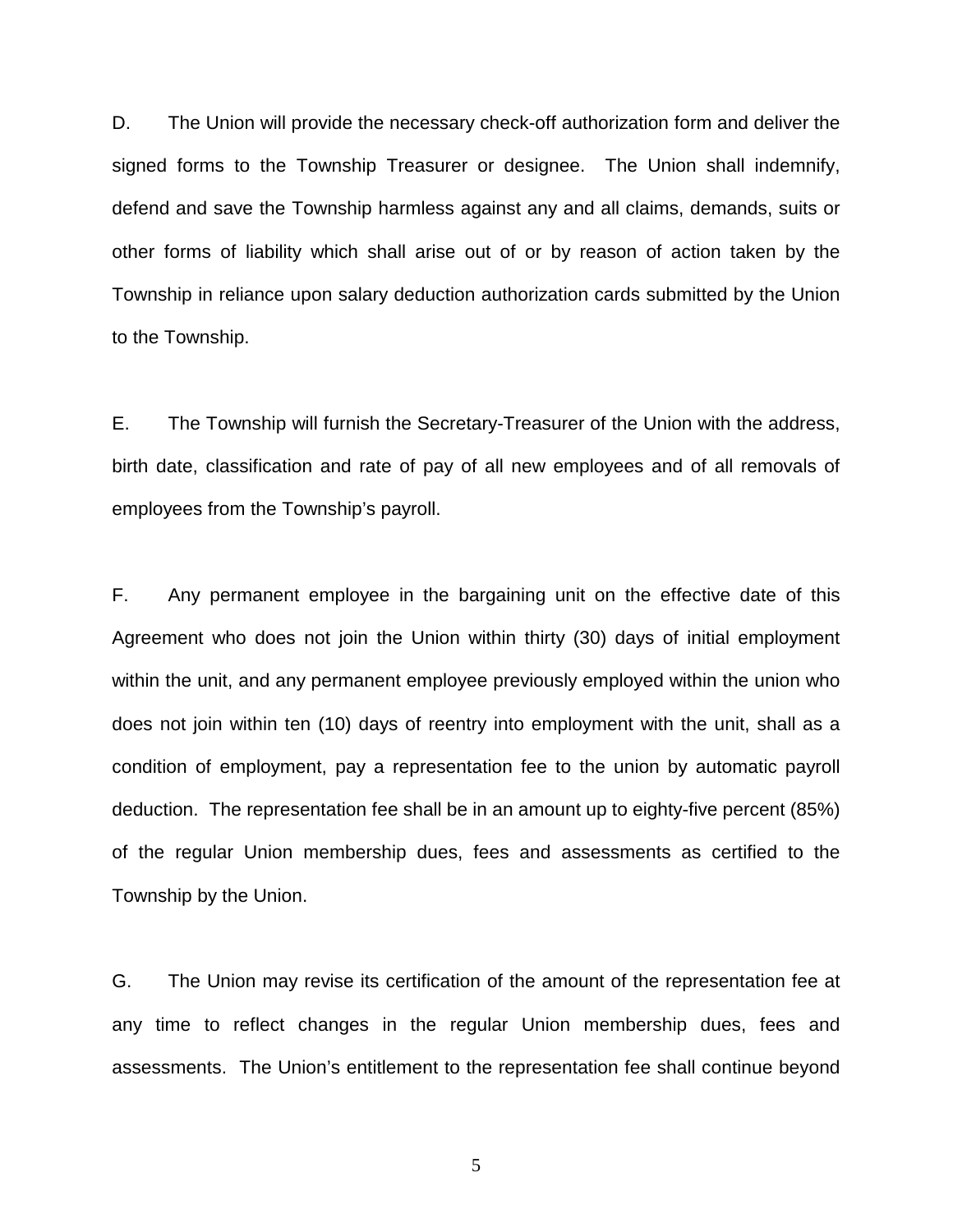the termination date of this Agreement so long as the Union remains the majority representative of the employees in the unit, provided that no modification is made in this provision by a successor agreement between the Union and the Township. For the purpose of this provision, employees employed on a ten (10) month basis who are reappointed from year to year shall be considered to be in continuous employment.

H. The Union shall indemnify, defend and save the Township harmless against any and all claims, demands, suits or other forms of liability that shall arise out of or by reason of action taken by the Township in reliance upon salary deduction authorization cards submitted by the Union to the Township or in reliance upon the official notification on the letterhead of the Union and signed by the President of the Union advising of such changed deduction.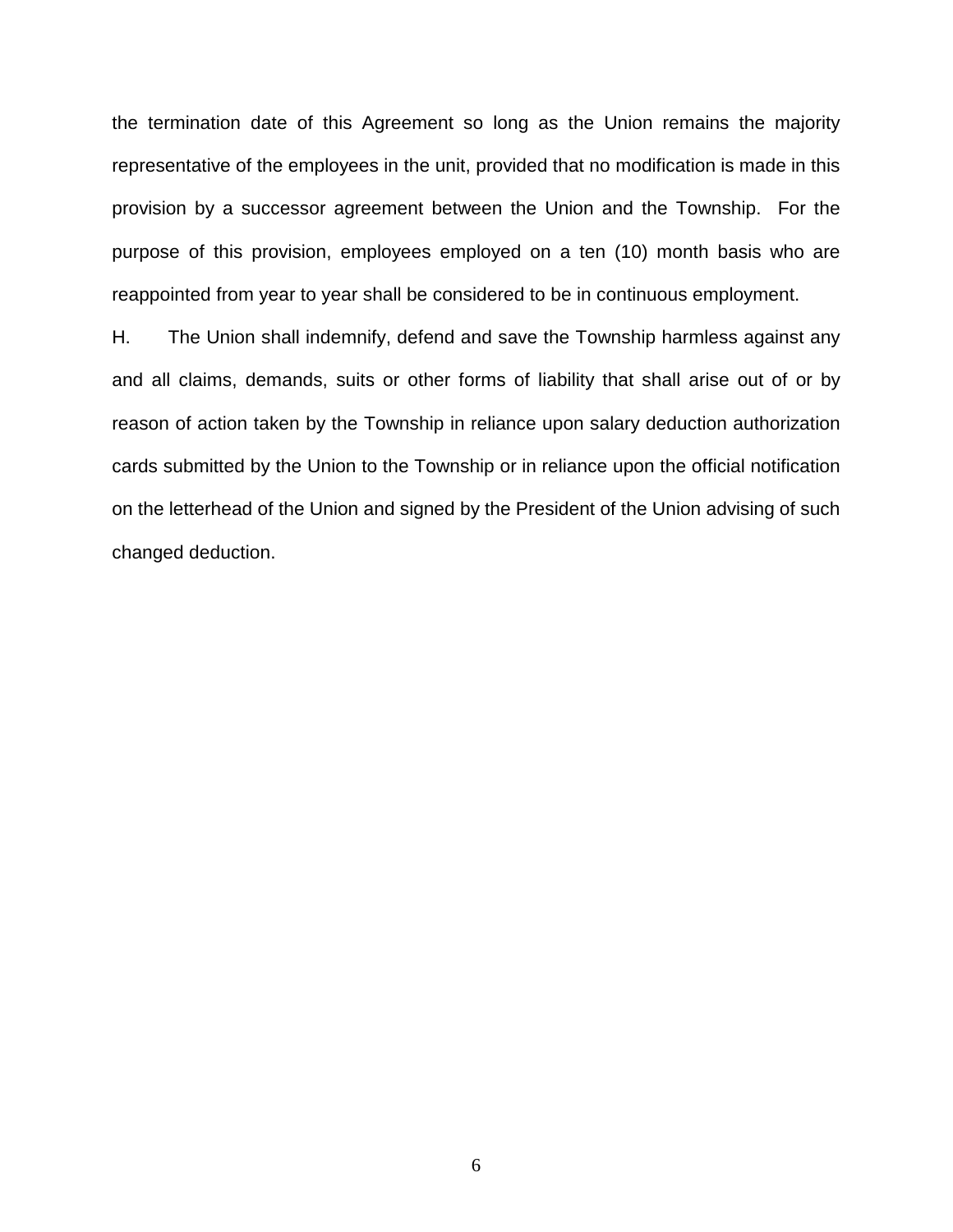# ARTICLE II

# MANAGEMENT

A. The Township of Lacey hereby retains and reserves unto itself, without limitation, all powers, rights, duties and responsibilities conferred upon and vested in it prior to the signing of this Agreement by the laws and constitution of the State of New Jersey and of the United States, including, but without limiting, the generality of the foregoing rights:

- 1. Carry out the statutory mandate and goals assigned to a municipality utilizing personnel, methods and means in the most appropriate and efficient manner possible.
- 2. Manage employees of the Township, to hire, promote, transfer, assign or retain employees in positions within the Township and in that regard to establish reasonable work rules.
- 3. Suspend, demote, discharge or take other appropriate disciplinary action against an employee for just cause; or to lay off employees in the event of lack of work or funds or under conditions where continuation of such work would be inefficient and non-productive.
- 4. The exercise of the foregoing powers, rights, authority, duties and responsibilities of the Township, the adoption furtherance thereof, and the use of judgment and discretion in connection therewith, shall be limited only by the specific and express terms of this Agreement, and then only to the extent such specific and express terms thereof are in conformance with the constitution and laws of the State of New jersey and of the United States.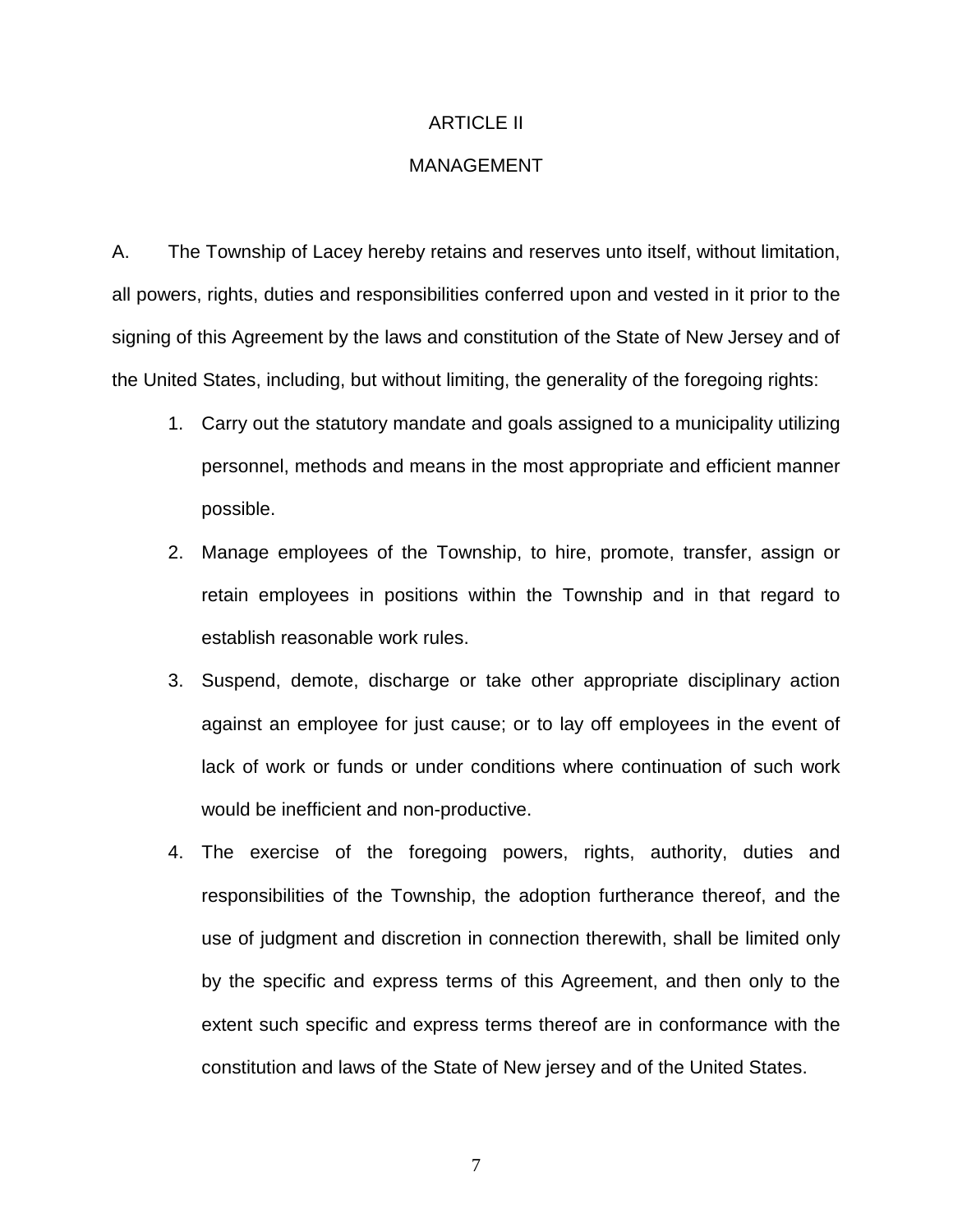5. Nothing shall prevent the Township from contracting out work normally handled by bargaining unit employees.

B. Nothing contained herein shall be construed to deny or restrict the Township of its rights, responsibilities, and authority, under N.J.S.A. 11, 11A, 40 and 40A, or any other national, state, county or local laws or ordinances.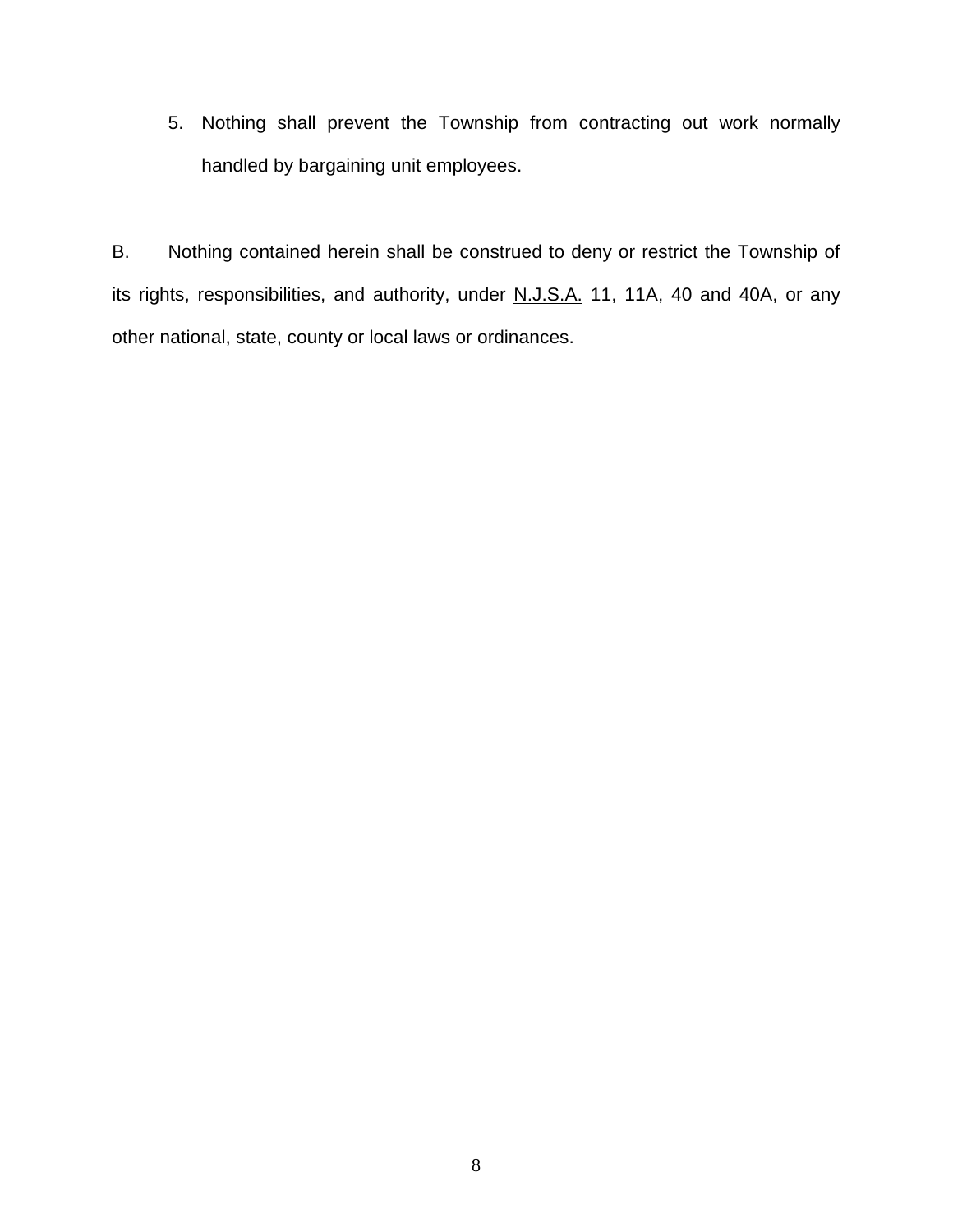#### ARTICLE III

# MAINTENANCE OF OPERATIONS

A. It is recognized that the need for continued and uninterrupted operation of the Township's departments and agencies is of paramount importance to the citizens of the community, and that there should be no interference with such operation.

B. The Union covenants and agrees that during the term of this Agreement, neither the Union or any person acting in its behalf will cause, authorize or support, nor will any of its members take part in, any strike (i.e., the concerted failure to report for duty, or willful absence of any employee from his position, or stoppage of work or abstinence in whole or in part, from the full, faithful and proper performance of the employee's duties of employment), work stoppage, slowdown, walk-out or other job action against the Township.

C. The Union agrees that it will do everything in its power to prevent its members from participating in any strike, work stoppage, slowdown or other activity aforementioned including but not limited to, publicly disavowing such action and directing all such members who participate in such activities to cease and desist from same immediately and to return to work, along with such other steps as may be necessary under the circumstances, and to bring about compliance with its order.

D. In the event of a strike, slowdown, walk-out or job action, it is covenanted and agreed that participation in any such activity by the Union shall entitle the Township to take appropriate disciplinary action including possible discharge in accordance with applicable law.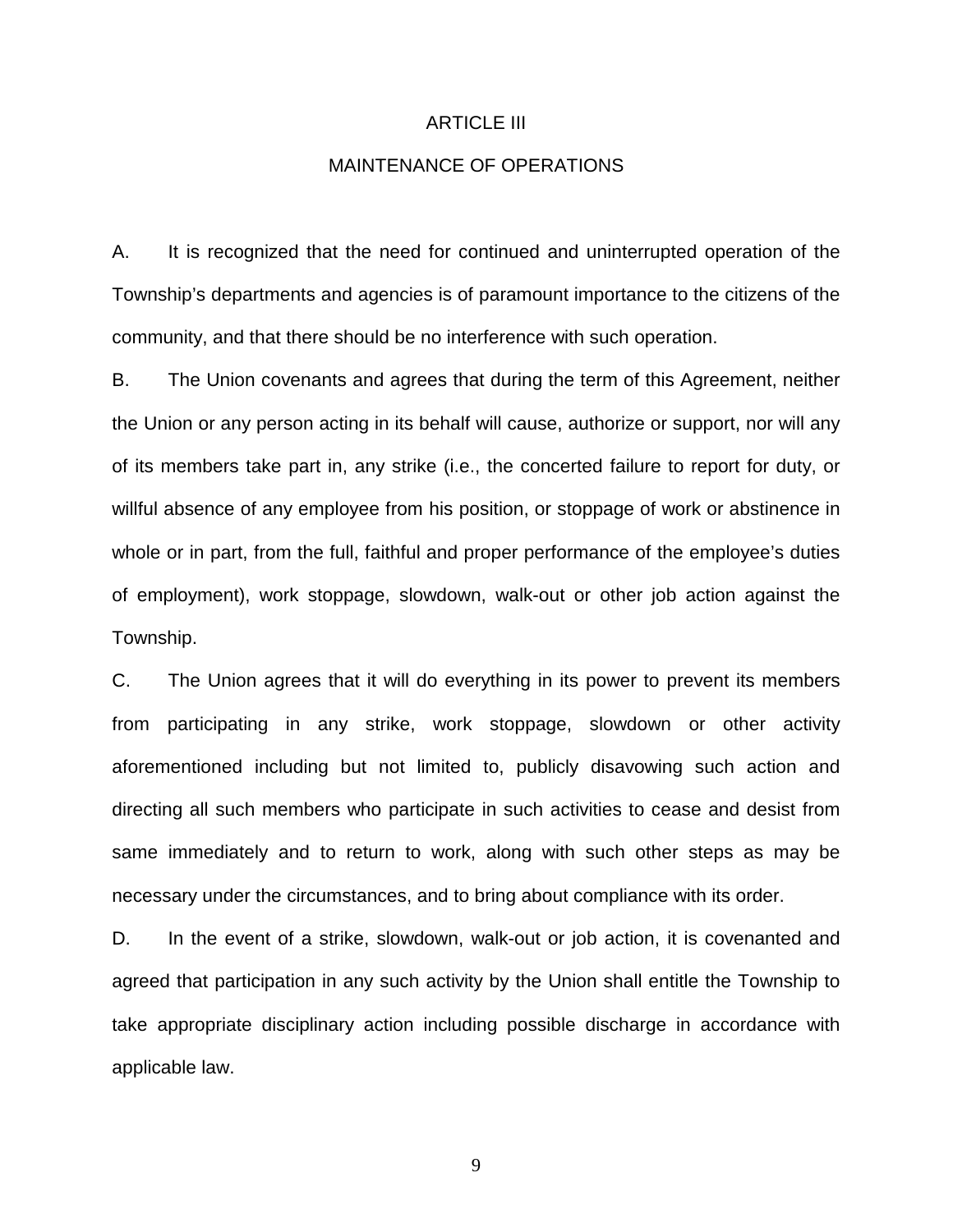E. Nothing contained in the Agreement shall be construed to limit or restrict the Township in its right to seek and obtain such judicial relief as it may be entitled to have in law or in equity for injunction or damages, or both, in the event of such breach of the Union or its members.

# ARTICLE IV

# **STEWARDS**

A. The Township recognizes the right of the Union to designate two (2) Stewards and their alternates for the enforcement of this Agreement. The Union shall furnish the Township with a written list of Stewards and alternates and notify the Township of any changes.

B. The authority of Stewards and alternates so designated by the Union shall be limited to, and shall not exceed, the following duties and activities:

- 1. The investigation and presentation of grievances in accordance with the provisions of the collective bargaining Agreement.
- 2. The transmission of such messages and information, which shall originate with and are authorized by the Local Union or its officers.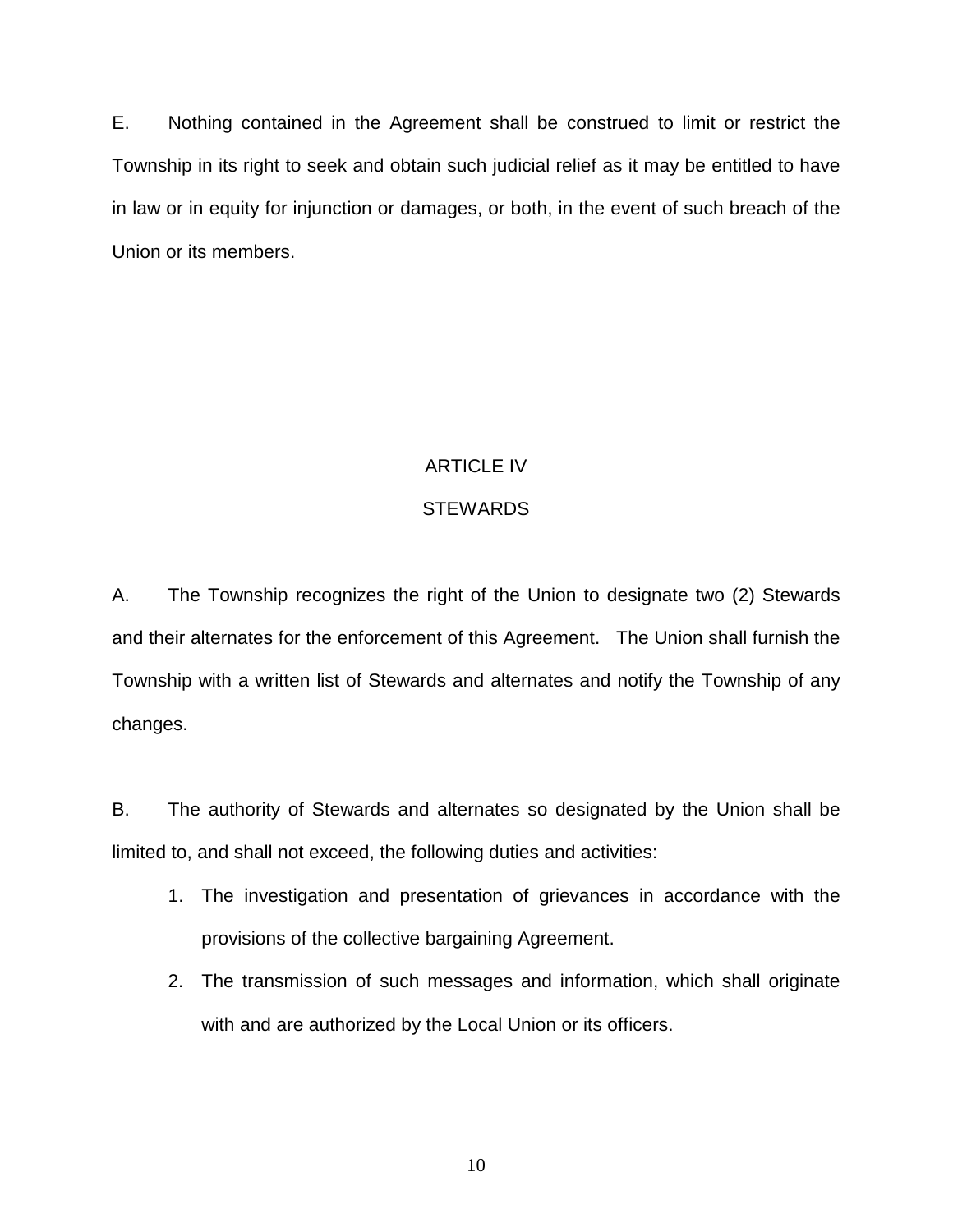#### ARTICLE V

# BLUE COLLAR WORKING HOURS

A. The normal workday is eight (8) hours, excluding a 45 minute lunch period. (30 minutes of lunch are uncompensated; 15 minutes are on paid time). The lunch period will be 45 minutes in duration. There will be two (2) 15-minute coffee breaks, one to be taken between 9:00 a.m. and 9:30 a.m. and one to be taken between 1:45 p.m. and 2:15 p.m.; the exact time to be taken at a time designated by the Director or designee. All coffee breaks will be taken in the vicinity of the job site (i.e., not going across town to get coffee). Abuse of this will result in disciplinary action.

### B. Overtime.

- 1. The normal workday starts at 7:00 a.m. and ends at 3:30 p.m. The normal workweek is 40 hours, Monday through Friday. All work after or other than these hours shall be considered overtime work and shall be paid as such.
- 2. Time and one-half  $(1 \frac{1}{2})$  a person's hourly salary to be paid for each hour worked after a normal workday or workweek or on Saturday.
- 3. Double time will be paid after twelve (12) continuous hours of work.
- 4. Double time shall be paid for work on Sundays.
- 5. Employees shall have the option of acquiring up to ten (10) days of comp time in lieu of overtime pay. No comp days may be carried from year to year, and must be used in the year earned. Use of comp time shall be subject to the same Township policies as governs use of vacation and/or personal leave. If an emergency circumstance occurs and comp time cannot be used,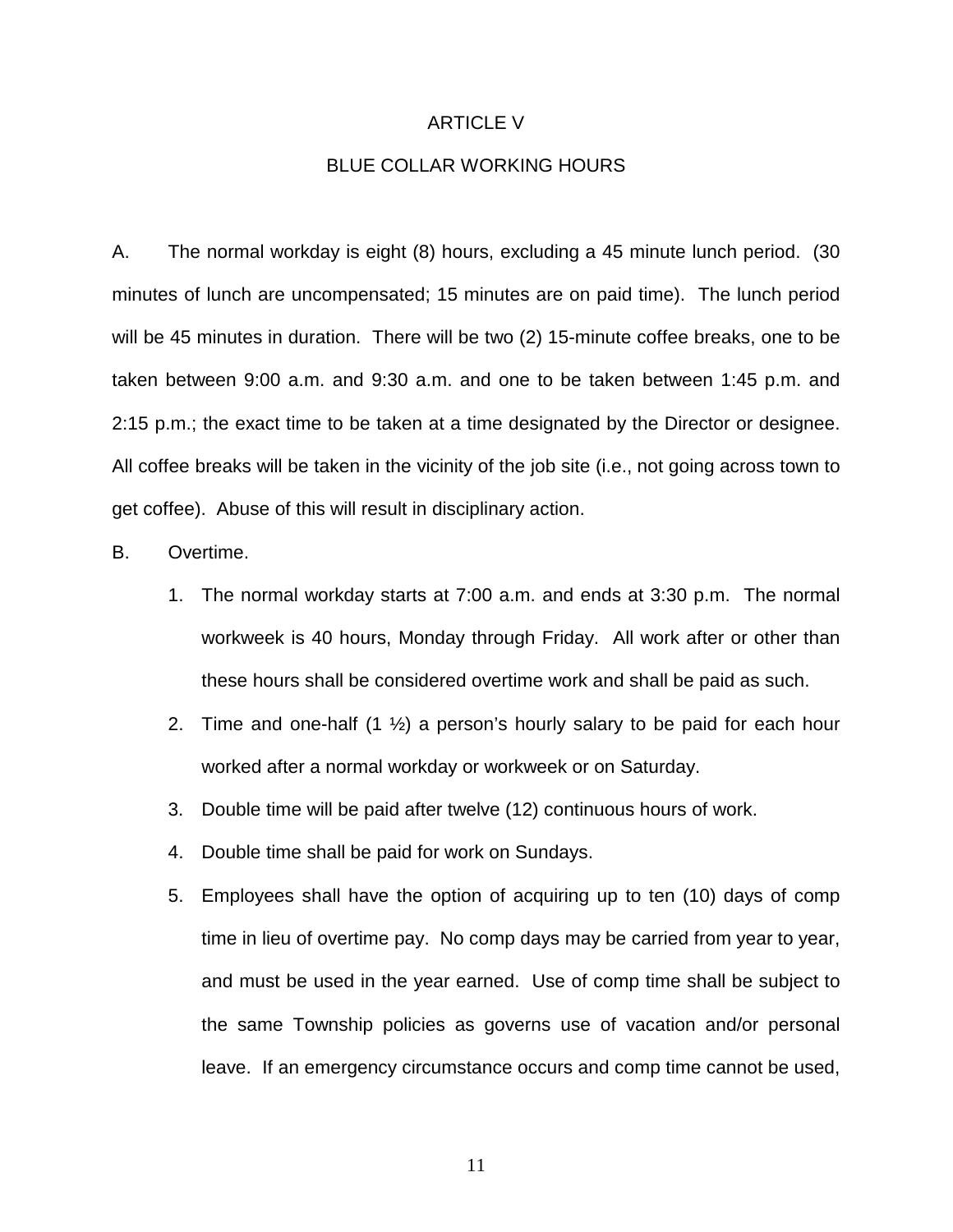it may be carried into the next year only. Carried time must be used in the year carried or lost.

- 6. Overtime shall be offered to full time employees first.
- C. Building Maintenance Workers:
	- 1. Effective January 1, 1990 one employee assigned to the maintenance of the Municipal Building may be scheduled, by the Township Administration, as needed for any eight (8) consecutive hours during a twenty-four (24) hour period.
	- 2. No employee hired prior to July 15, 1989 shall be assigned to such a schedule.
	- 3. Except for the time schedule, such employees shall work a forty (40) hour workweek and be covered by paragraph A, above. Overtime at 1 ½ times shall be paid for work over forty (40) hours and double time shall be paid for work over twelve (12) consecutive hours.

D. When the Municipal Building is closed during regular working hours because of weather or other emergencies, Teamsters members who are working will receive comp time.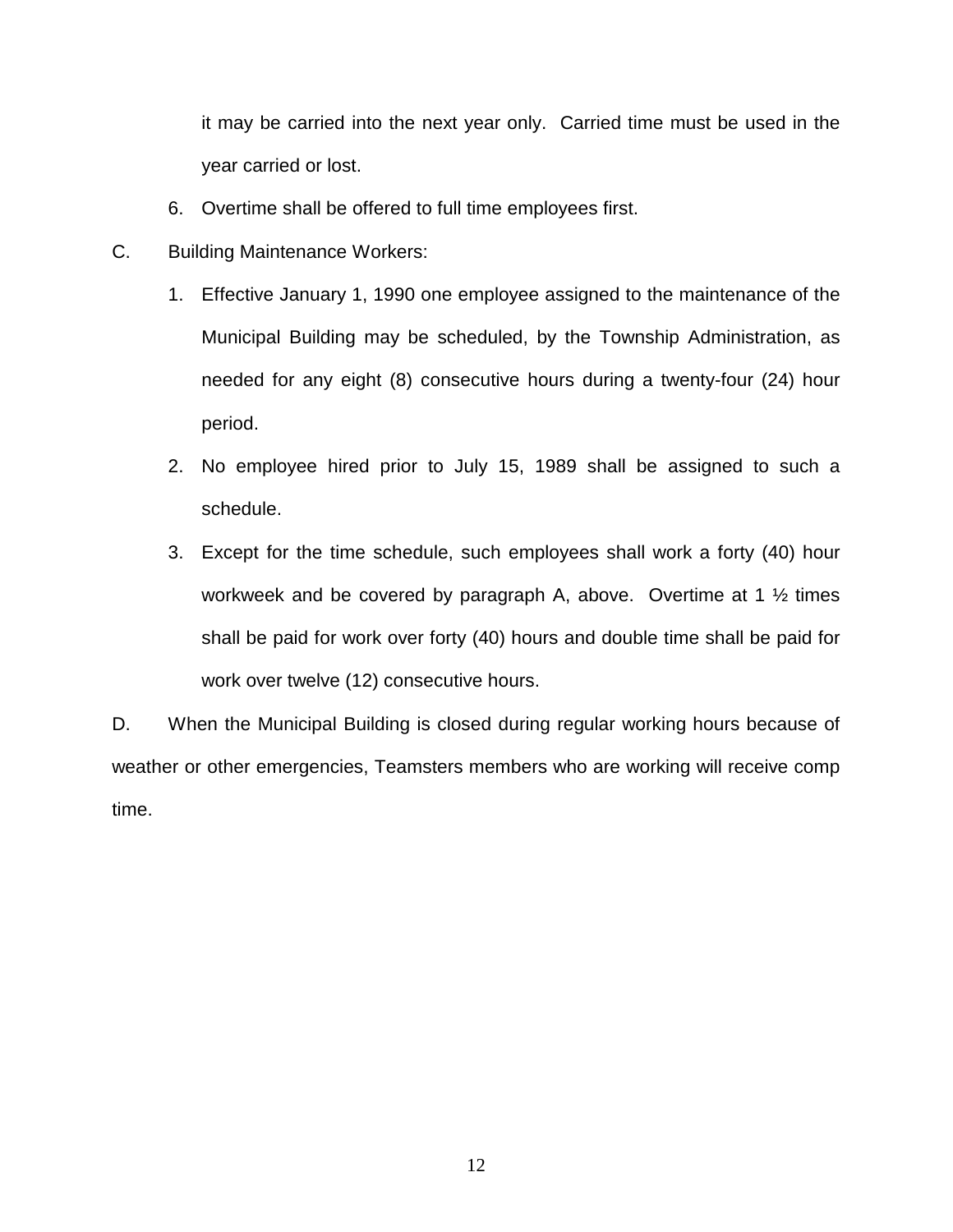#### ARTICLE VI

# EMERGENCY CALL-IN TIME

A. All employees will be paid on a minimum of two (2) hours minimum call-in pay at time and one-half  $(1 \frac{1}{2})$  his or her hourly pay for work performed so long as the recall is not contiguous to the employee's shift. The Township reserves the right to require the employee to work the full two (2) hours. Emergency call-in shall be defined as follows: Monday through Friday, any time prior to 7:00 a.m. and any time after 3:30 p.m.

B. Whenever an employee works during an emergency situation (i.e., snow storm, hurricane, other disaster, etc.) said employee shall be entitled to a meal allowance as follows:

- 1. If the employee continues to work during an emergency in excess of the normal workday, a meal allowance will be given at the second overtime hour and every four (4) hours thereafter.
- 2. If the employee is called into work during an emergency, a meal allowance will be given at the fourth hour and every four hours thereafter.
- 3. If the employee is called into work three (3) or more hours prior to the start of his/her regular shifts, he shall be entitled to reimbursement for breakfast as indicated below in Section 4.
- 4. Employees will be reimbursed for meals on a voucher basis in accordance with the below schedule. The employee shall submit receipts for all meals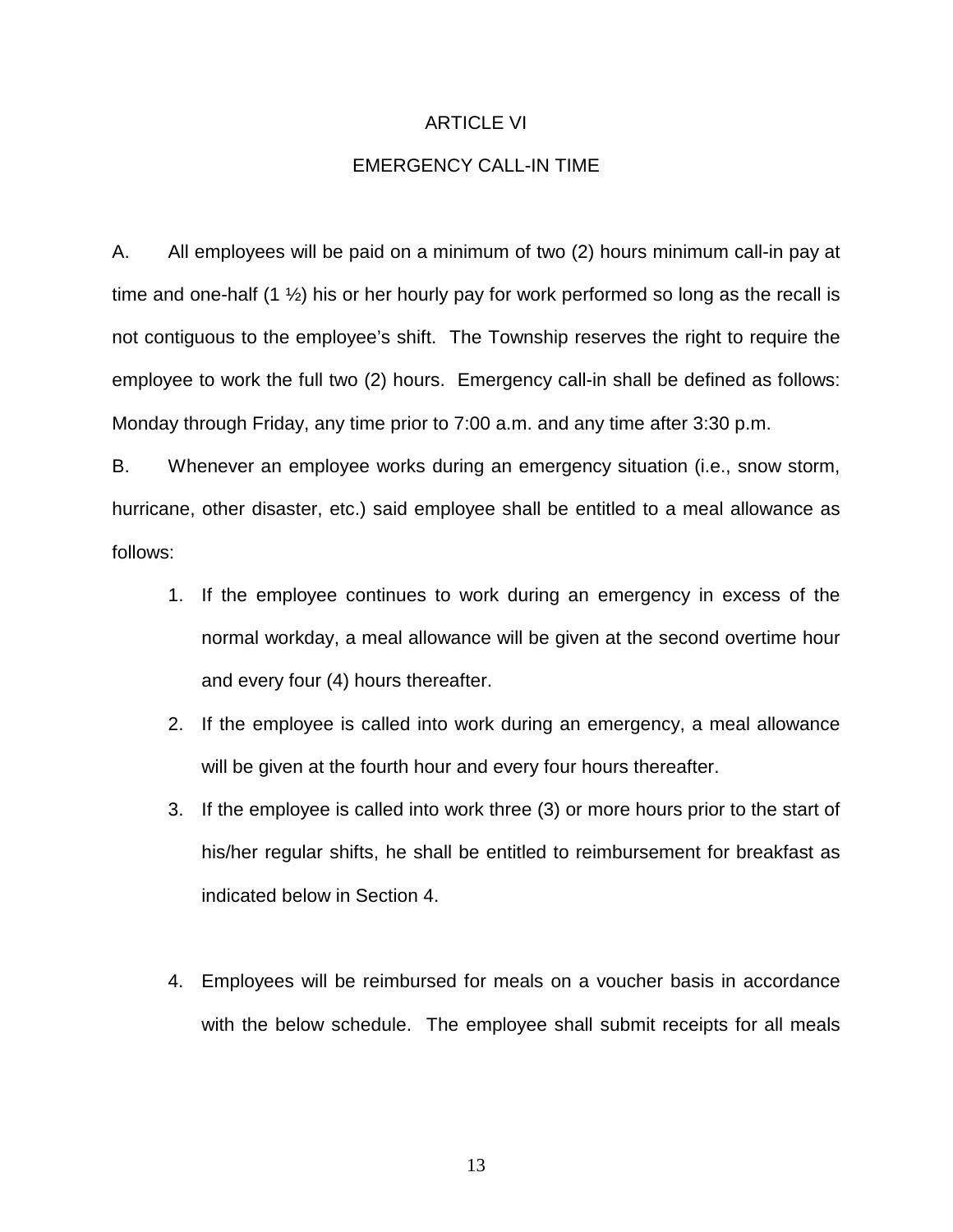claimed. The maximum amount to be paid an employee for meal reimbursement is as follows:

4:00 a.m. – 11:00 a.m. Breakfast: \$4.00 11:00 a.m. – 5:00 p.m. and 10:00 a.m. – 4:00 p.m. Lunch: \$6.00 5:00 p.m. – 10:00 p.m. Dinner: \$8.00

5. No meal allowance will be given to an employee once his/her normal work day commences. Unused meal allowances will now be paid by voucher.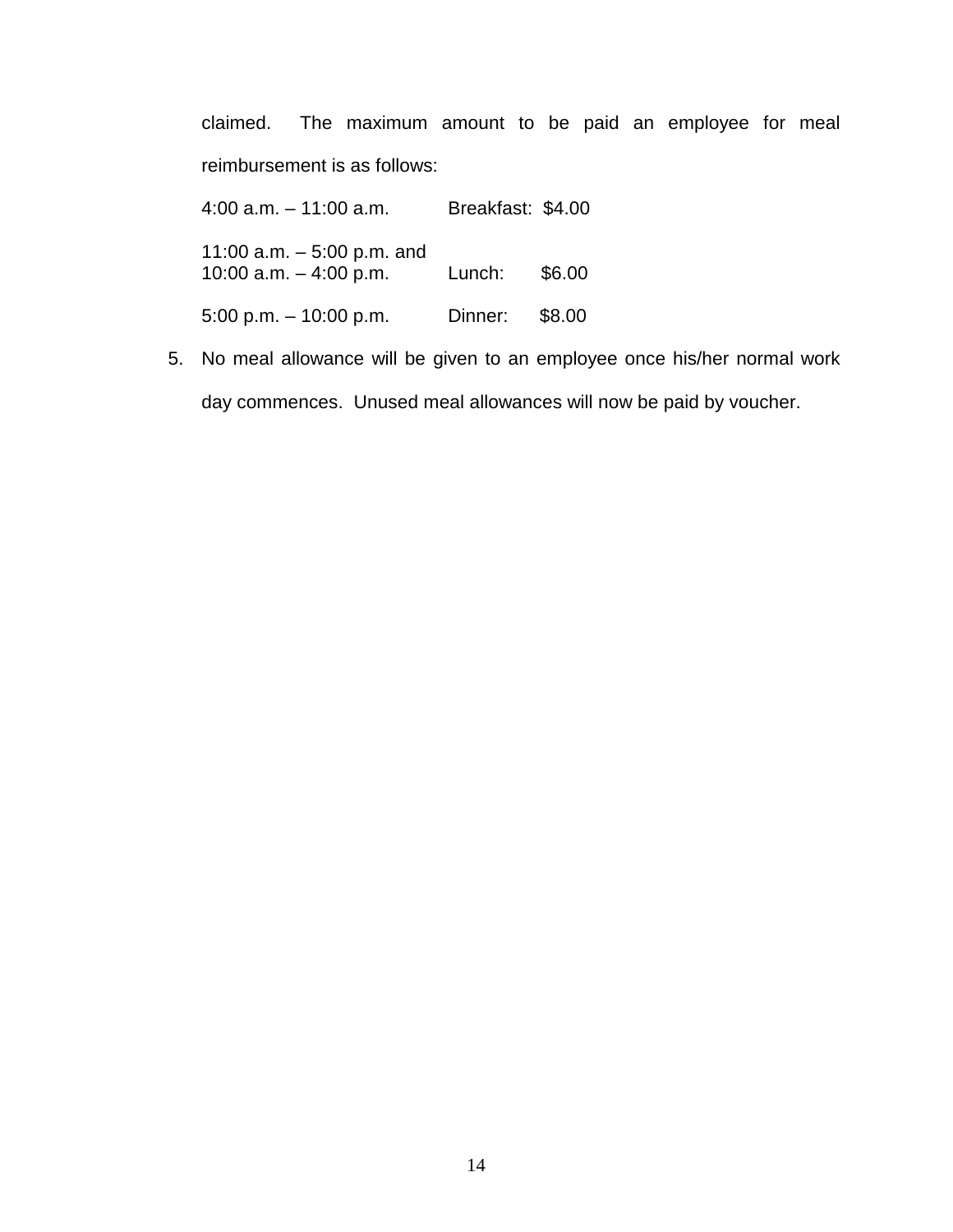# ARTICLE VII

# **HOLIDAYS**

A. The following are recognized as Holidays:

| New Year's Day                     | Labor Day                  |
|------------------------------------|----------------------------|
| Martin Luther King, Jr.'s Birthday | Columbus Day               |
| Lincoln's Birthday                 | Veteran's Day              |
| Washington's Birthday              | <b>Election Day</b>        |
| Good Friday                        | <b>Thanksgiving Day</b>    |
| <b>Memorial Day</b>                | <b>Thanksgiving Friday</b> |
| Independence Day                   | Christmas Day              |

B. Each full-time regular employee will receive his or her regular salary for any holiday on which she is not required to work. If any employee is requested or required to work on a holiday, she shall receive holiday pay plus double time for the hours worked.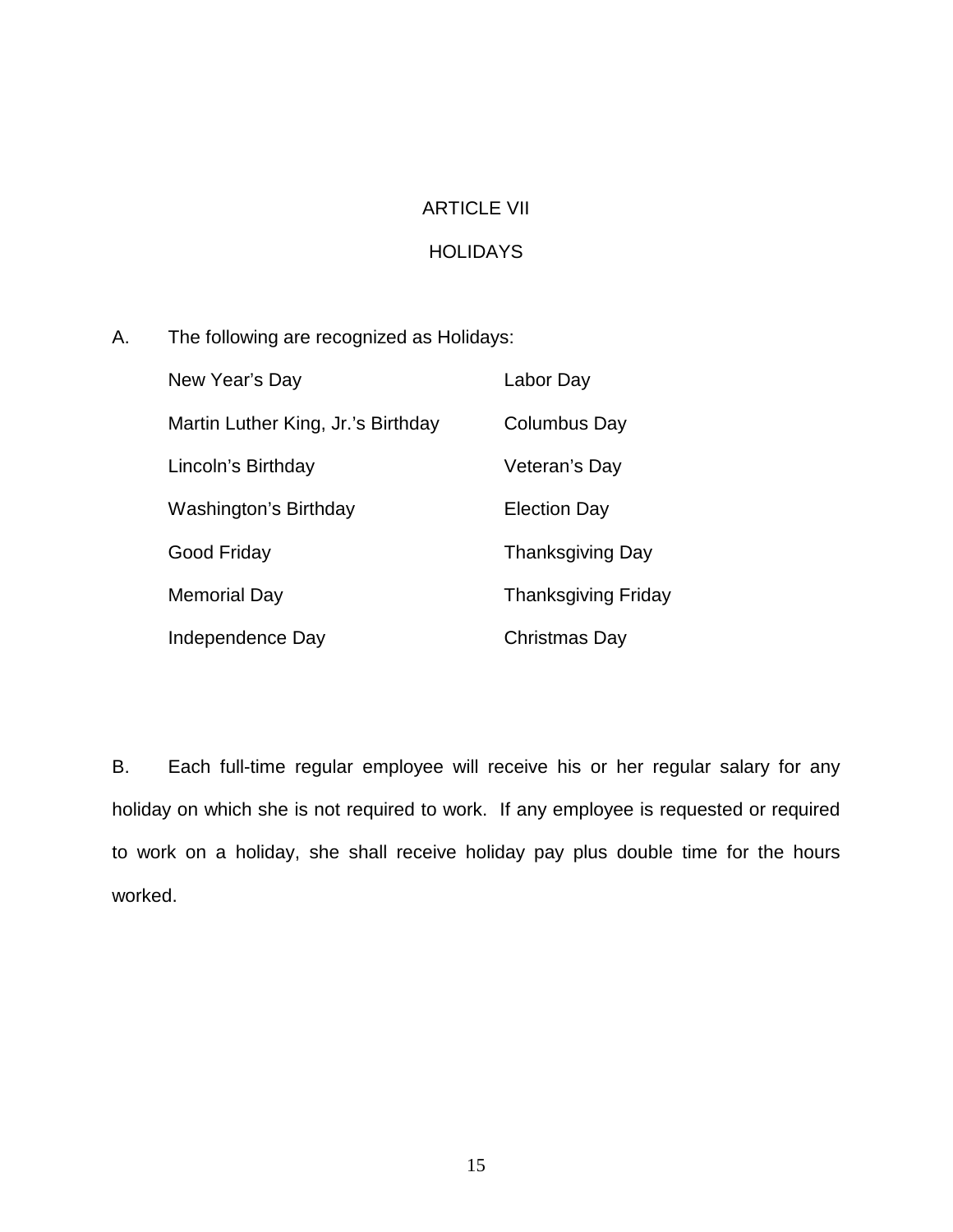# ARTICLE VIII

# LEAVES

# A. Bereavement

- 1. All employees shall receive up to five (5) days leave with pay in the event of a death of a spouse, child, mother, father, son-in-law, brother, brother-in-law, sister, sister-in-law, grandparent, grandchild, or relative living in the same household, and all employees shall receive one (1) day leave with pay in the event of the death of an aunt or uncle; such leave being separate and distinct from any other leave time. All such leave will not be taken until the immediate supervisor is notified in the instance of bereavement.
- 2. All leave must be taken within seven (7) days of burial.
- 3. Proof of death may be required and, if so, must be submitted.

# B. Personal Leave

- 1. All permanent employees shall be granted up to four (4) days leave with pay per year for personal reasons. This leave shall not accumulate from year to year.
- 2. A request for the use of a personal day must be submitted to the employee's supervisor for approval. The supervisor shall make every effort to grant the particular day requested in keeping with the manpower needs of the Public Works Department.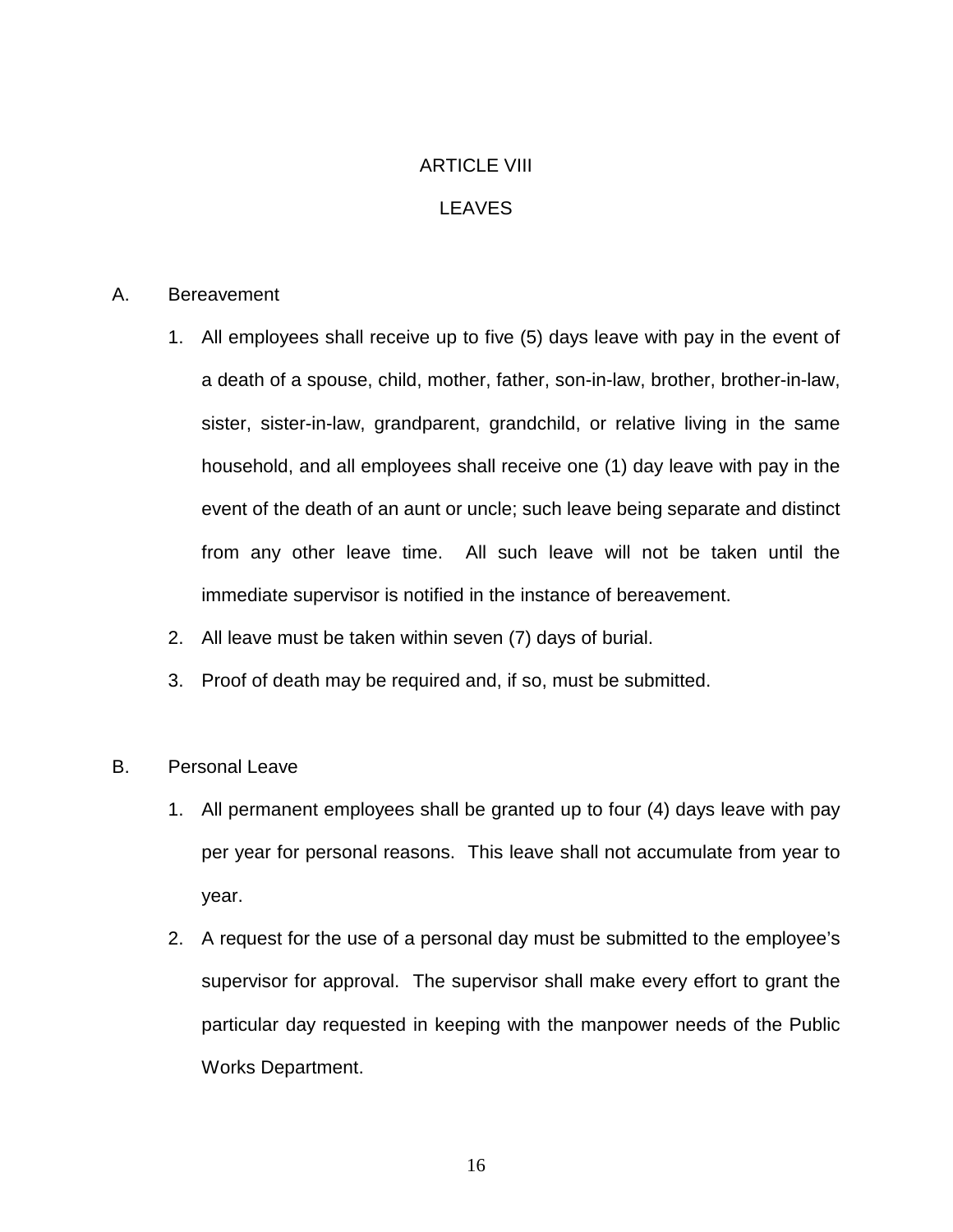- 3. The use of personal days under this article may not be in conjunction with vacation or holidays.
- 4. The use of the Administrative Leave Day earned as a result of the Sick Leave section may be used in any way by the employee so long as the notice requirement to the supervisor in this article is observed.

# C. Jury Duty

- 1. Should an employee be obligated to serve as a juror, she/he shall receive full pay from the Township for all time spent on jury duty. Any remuneration received by the employee from the courts for serving as a juror shall be assigned to the Township. Employees shall not volunteer for jury duty.
- 2. It is understood that a person summoned to jury duty must appear in court and can only be excused by the court.
- 3. In order to receive the time off under this section, an employee must present the notice of jury duty or subpoena upon receipt of same.

# D. Sick Leave

1. Sick leave shall be defined as absence of an employee from post or duty because of illness, accident or exposure to contagious disease. An employee shall not be eligible for sick leave under this Agreement if the accident or injury suffered which causes the request for sick leave is caused while the employee is being employed by a company or organization other than the Township of Lacey.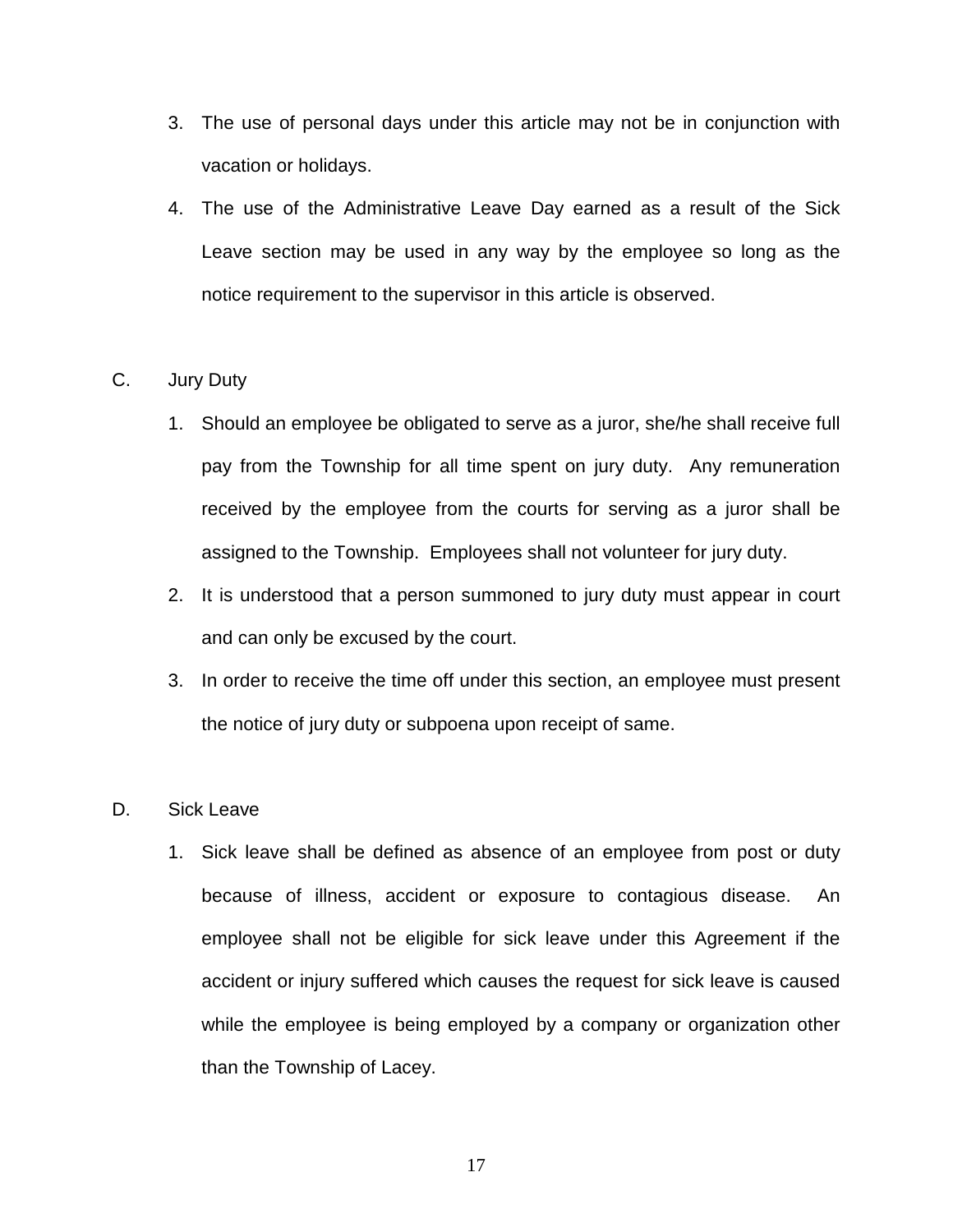- 2. During the first calendar year that an employee is employed in a full-time capacity, sick time shall be earned at the rate of one (1) day for each calendar month that the employee is employed. Thereafter, beginning on the first day of January, each employee shall be entitled to fifteen (15) sick days. Such sick days shall accumulate from year to year to be used if and when needed by the employee.
- 3. If an employee is absent for reasons that entitle him/her to sick leave, his/her supervisor shall be notified promptly as of the employee's usual reporting time, except in those work situations where notice must be made prior to the employee's starting time.
	- a) Failure to so notify the supervisor may be the cause of denial of the use of sick leave for the absence and may constitute cause for disciplinary action.
	- b) Absence without notice for five (5) consecutive days shall constitute a resignation under N.J.A.C. 4A:2-6.2.
- 4. The Township may require proof of illness from the employee on sick leave where such a requirement appears reasonable. Abuse of sick leave shall be cause for disciplinary action. In addition, in cases where illness is of a recurring or chronic nature, causing recurring absences of one (1) day or less, the Township reserves the right to require competent medical evidence to be submitted prior to the reinstatement of said employee and also reserves the right to have the employee examined by the Township physician before returning to duty. In all cases of reported illness or disability, the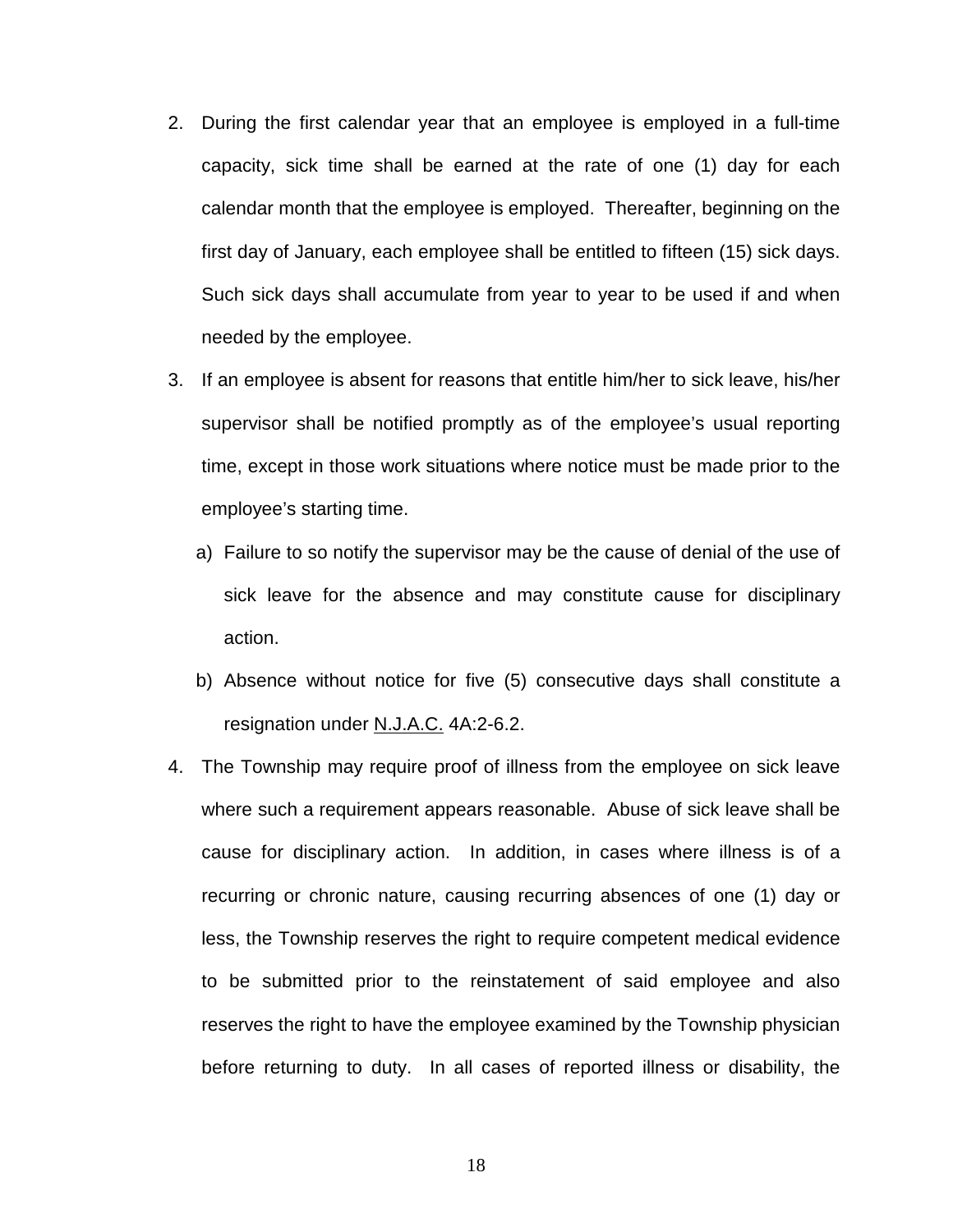Township reserves the right to send the Township physician to investigate the report.

- 5. When an absence due to illness does not exceed two (2) consecutive working days, normally, the employee's statement of the cause will be accepted without a supporting statement by the attending physician. The Township reserves the right to have the employee examined by the Township physician before returning to work. Any absence in excess of two (2) consecutive working days may, at the discretion of the supervisor or his designee, require a written statement from the attending physician. The Township also reserves the right to require the employee to be examined by the Township physician and certified as fit for duty before returning to work.
- 6. An absence due to illness on a day preceding or following a paid holiday or vacation may require a written statement from the attending physician in order for said employee to return to work.
- 7. An employee who has been absent on sick leave for periods totaling fifteen (15) days in any one calendar year consisting of periods of less than five (5) days shall have his sick leave record reviewed by the Director or designee, and thereafter, the employee may be required to submit acceptable medical evidence for any additional sick leave in that year at the employee's expense. In cases where such illness is of a chronic or recurring nature requiring absences of one (1) day or less, the Township Committee may only require one (1) certificate for period to cover six (6) months.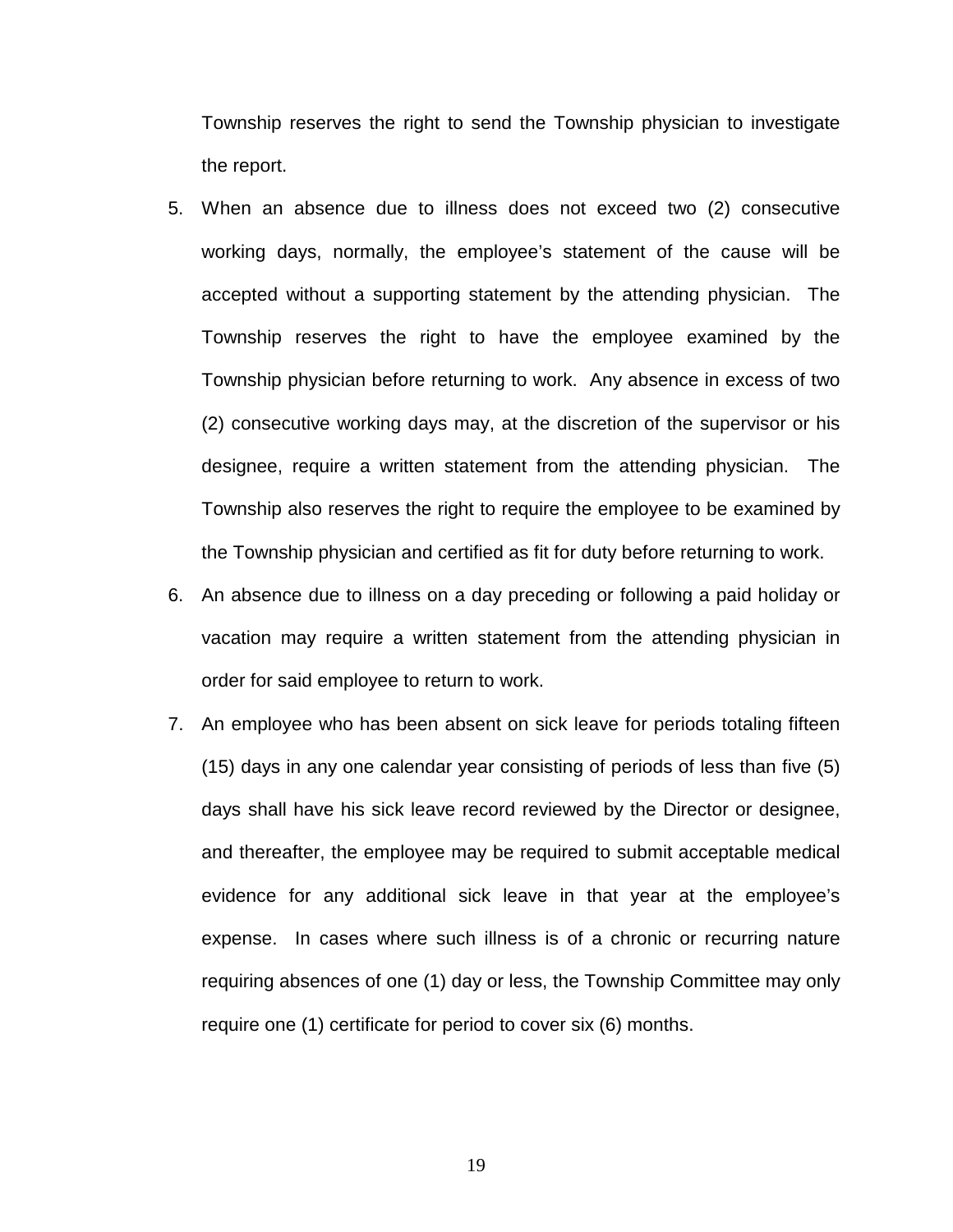- 8. In cases where an employee is using sick time for a death in the immediate family in excess of the time allowed for under the Bereavement clause, the Township may require reasonable proof.
- 9. The Township Committee may grant leaves of absence without loss of pay, pursuant to Merit System Board Rules and Regulations.
- 10. Retirement:
	- a) Upon retirement after (20) years of employment with the Township, employees shall be paid for accrued sick leave days up to the following maximum amount: \$18,000.00.
	- b) An employee planning on retiring from the Township's employ must notify the Township no later than January 15 of the year in which he intends to retire so as to receive the benefits under this section in that calendar year. In the event the employee does not give notice prior to January 15 in the year of retirement, the benefits provided for in this section shall be paid in the following calendar year
- 11. Payments that an employee receives under provisions of Workman's Compensation or Temporary Disability laws shall either be remitted to the Township or used as an offset to full salary payments.
- 12. Employees unable to report to work because of illness or injury and who have notified their supervisor in accordance with this Article shall be responsible for notifying their superiors as to their place of confinement or if and subsequent to a change, some person shall notify the supervisor on behalf of the employee with all the pertinent information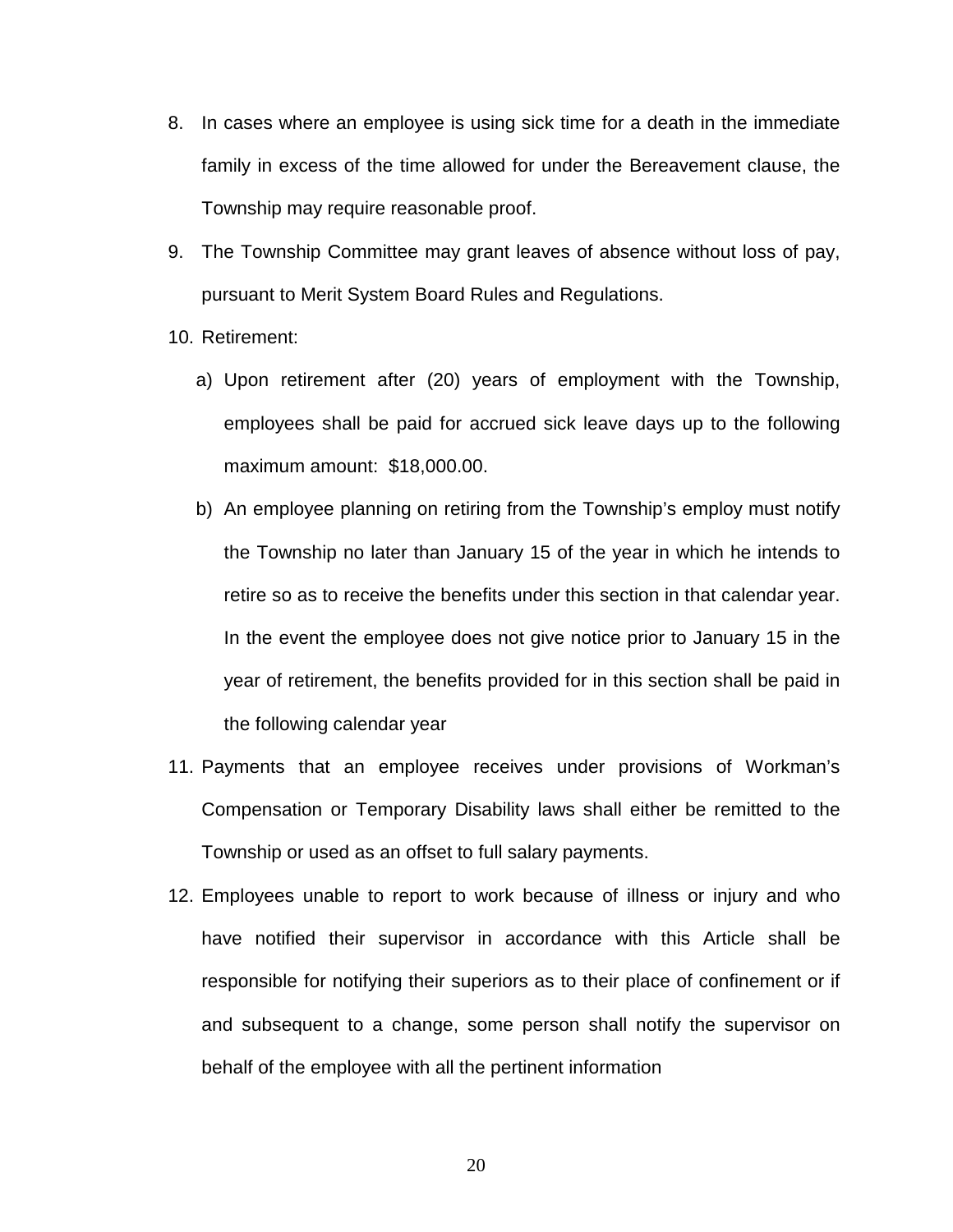- 13. Employees who are absent in an unauthorized manner may be subject to disciplinary action. An unauthorized absence occurs when employees:
	- (a) feign illness or injury;
	- (b) violate any provisions concerning the reporting of sickness or injury.
- 14. Sick leave shall be chargeable as the time is used (hour by hour).
- 15. Any employee who is found to be engaged in employment with any other employer, while on sick leave or injury leave of longer than three (3) working days with the Township, will be subject to suspension of sick and injury leave benefits and appropriate discipline.
- 16. An employee may donate up to three (3) days of that employee's accumulated sick leave for use by a co-employee in instances where the coemployee suffers from a catastrophic and/or serious illness or injury. The number of donated days the co-employee may use shall be limited to fifteen (15) days per year.
- E. Sick Leave Buy Back

If an employee covered by this Agreement has accumulated forty (40) days of sick leave and has not used more than seven (7) sick days in that year, the employee may buy back ten (10) days of his/her yearly accumulated sick leave at 75% of the base rate of pay. He/She shall apply in writing between January 1 – January 4 of the succeeding year, and payment shall be made by the second pay period in January.

F. Military or National Guard Duty

The Township agrees to provide all employees with military leave in accordance with Federal and State statutes.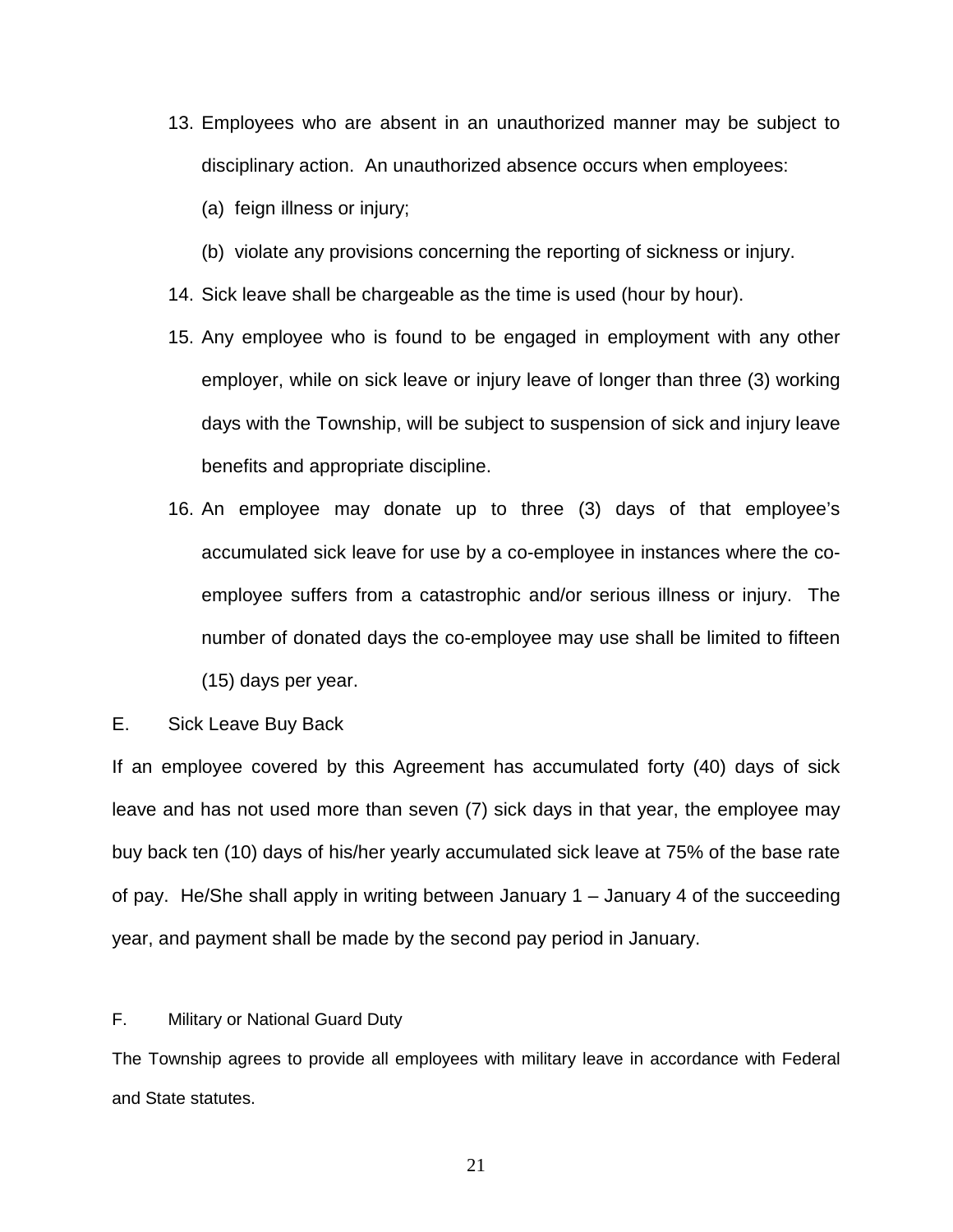- G. Administrative Leave
	- 1. Employees' sick days as accumulated are to be posted six (6) months on the appropriate bulletin board.
	- 2. If an employee has worked any six (6) consecutive months without using a day of leave for sick leave, said employee shall receive one (1) additional Administrative day. An employee can only begin to accumulate an additional six (6) months after one (1) complete six-month cycle has taken place.
	- 3. The additional Administrative day must be used within the next six-month period or be lost.
	- 4. It shall be the responsibility of the employee to notify his/her supervisor when his additional Administrative day has been earned.
	- 5. After confirming that the employee has not used any sick leave for six (6) consecutive months, the supervisor shall inform the Township Administrator of that fact and the employee shall be granted an additional leave day. Such Administrative leave days shall be in accordance with the needs of the Township and shall not be unreasonably denied. Such leave shall be requested in accordance with the section on personal leaves.

#### H. Court Appearances

No employee shall be entitled to collect his/her regular pay due to appearance in Court as set forth herein, when such appearance is required as a result of the employee having received a summons for a moving violation; charged as a defendant in a criminal case or is appearing as a litigant in a civil action, other than as a victim or a subpoenaed witness.

#### I. Union Leave

The Township will establish a bank of fifteen (15) days per year of Union Leave for use by the stewards collectively. Union shall provide two week's notice for use of Union Leave.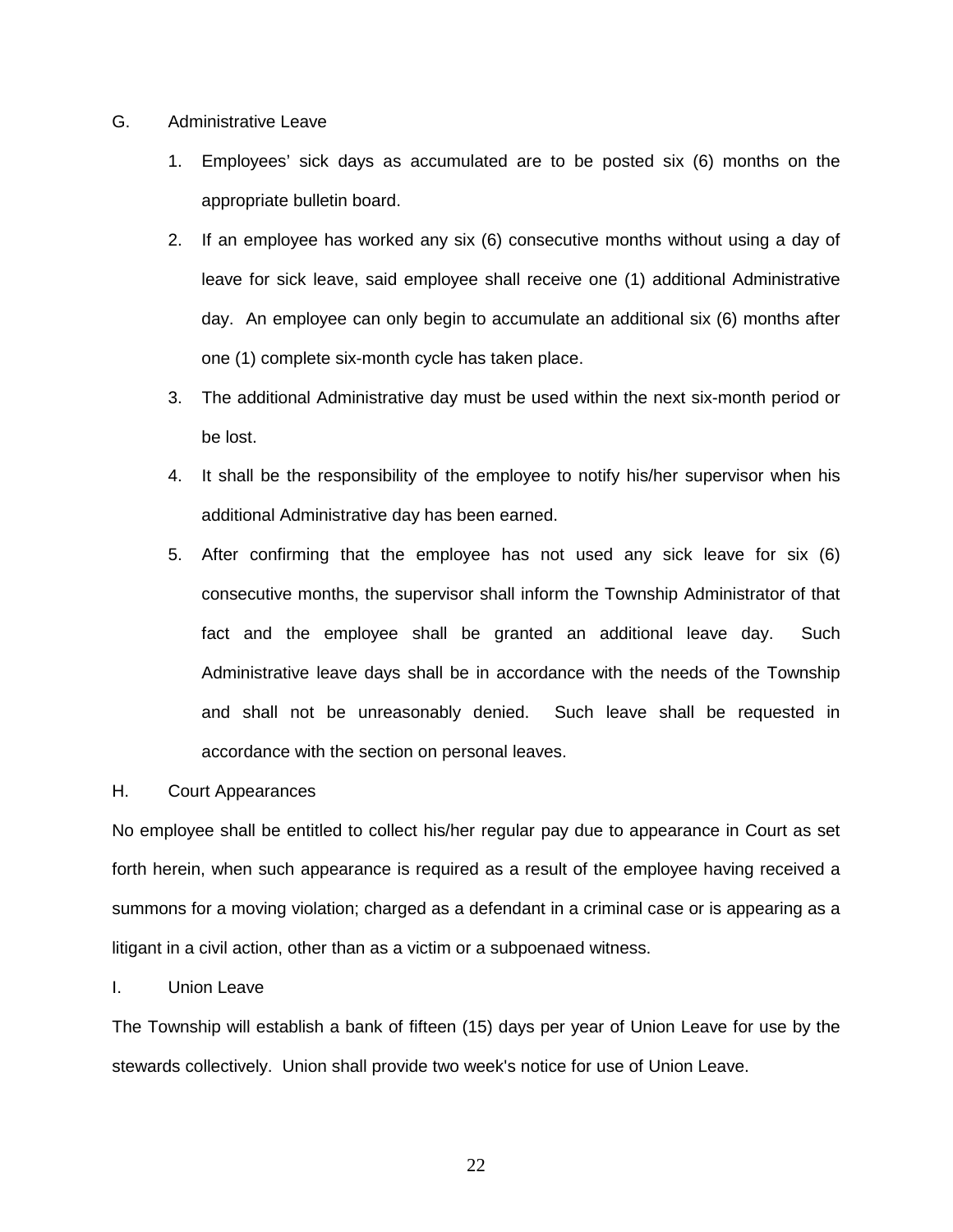# ARTICLE IX

# VACATION TIME

A. Every permanent employee shall be granted the following annual leave for vacation purposes with pay in and for each calendar year as follows:

- 1. Up to one (1) year of service, one (1) working day vacation for each month of service;
- 2. After one (1) year and up to three (3) years of service, twelve (12) working days of vacation;
- 3. After three (3) years and up to six (6) years of service, fifteen (15) working days vacation;
- 4. After six (6) years and up to eight (8) years of service, nineteen (19) working days vacation;
- 5. After eight (8) years of service, twenty (20) working days vacation.
- 6. In 2004, one additional vacation day for employees who have more than twenty (20) years of service.
- 7. In 2005, one additional vacation day for employees who have more than twenty (20) years of service.
- B. 1. All vacations must be taken at a time convenient to the Township to insure effective staffing requirements.
	- 2. The selection of vacations will generally be based on seniority relative to job classifications.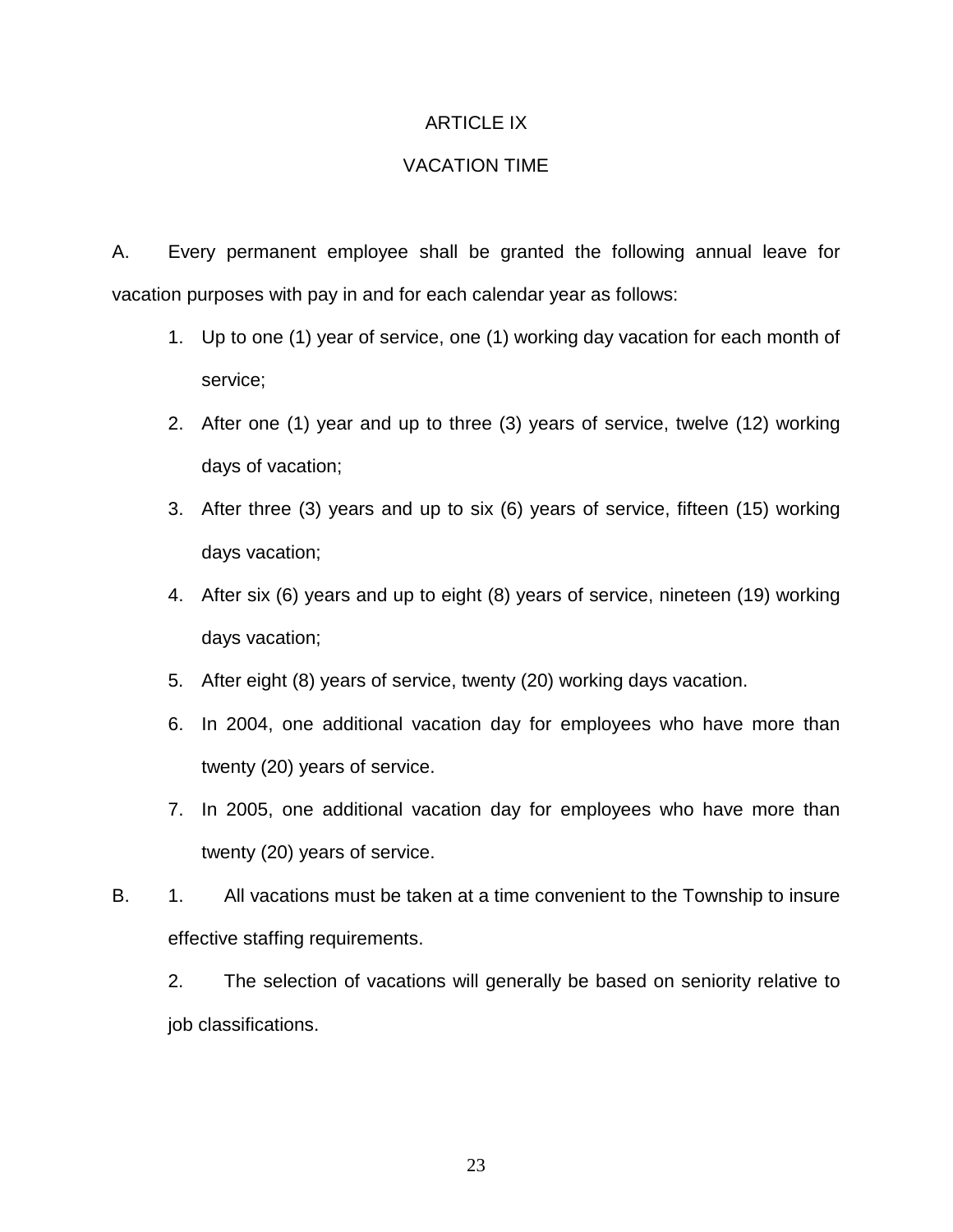3. The vacation schedule shall be posted by the Township of January  $2^{nd}$  of each year in the appropriate place(s) and shall remain posted until the first Monday in March for employees to select their vacation periods. In preparing the final vacation schedule, the Township will endeavor to assign vacations on the basis of seniority of its employees. The Township shall notify the employees of approval/disapproval no later than the fourth Monday in March. It is understood that the vacation time approved/disapproved in accordance with the needs of the Township.

4. No vacation will be considered approved until the employee has in his/her possession a copy of the request approved by the Director or designee. If the employee is absent without this approval, he/she will be considered absent without leave.

5. Any vacation leave request, not scheduled in accordance with B3, above, shall require three (3) days advance notice.

6. Vacations shall be completed by December 31.

7. An employee who exhausts all paid vacation leave in any one (1) calendar year shall not be credited with additional paid vacation leave until the beginning of the next calendar year.

8. Continuous service, as set forth in Section A, shall be defined to mean employment for the Township without actual interruption due to resignation, removal or retirement. An employee who has been appointed from a special employment list shall be credited with any continuous service subsequent to reemployment. Periods of employment before and after suspension or leave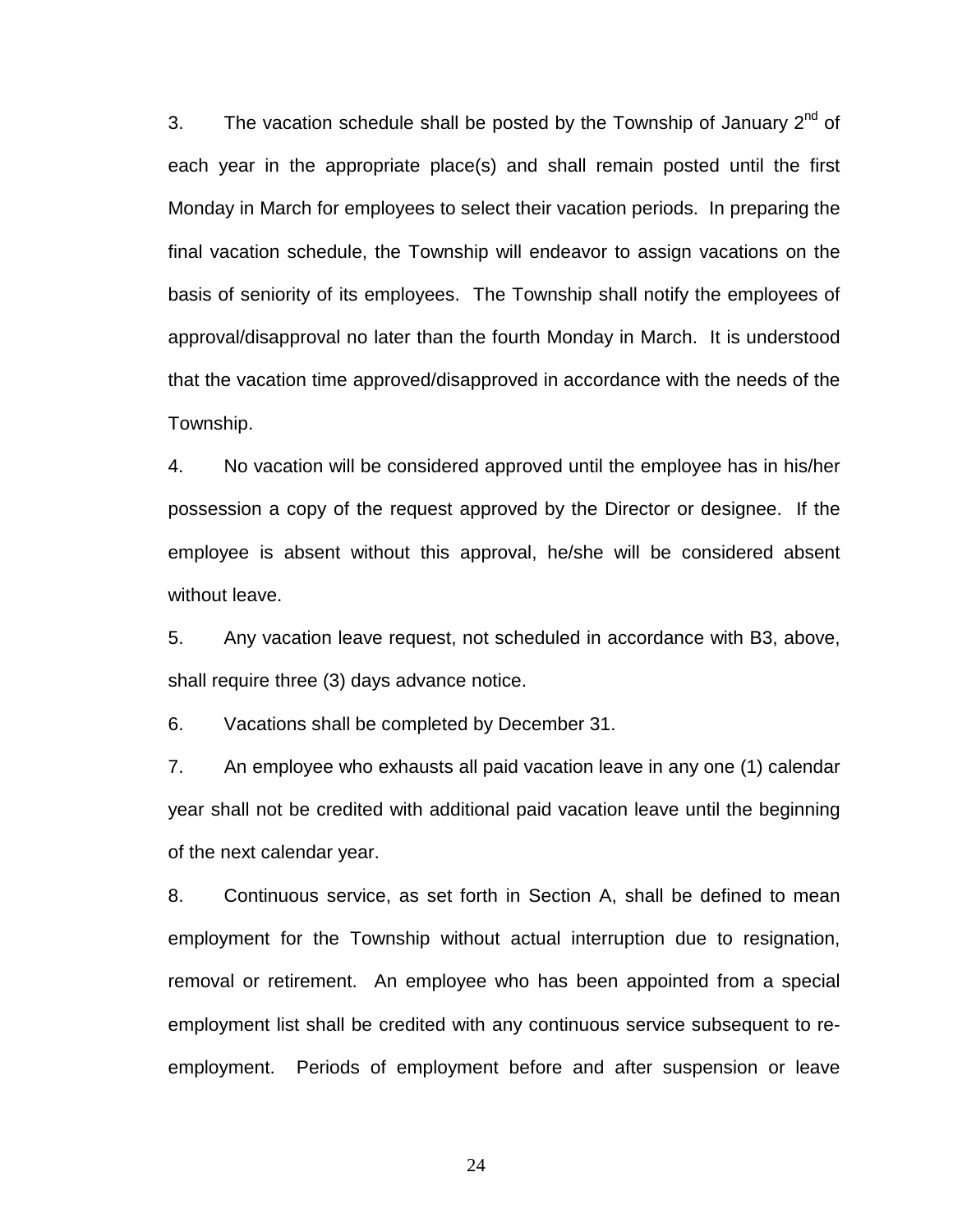without pay shall be considered continuous service. However, the period of time on a major suspension of ten (10) working days or more leave without pay, except for military leave, shall not be included in calculating years of continuous service.

- C. Vacation Leave Due Upon Separation
	- 1. An employee who is retiring or who has otherwise separated shall be entitled to the vacation allowance for the current year pro-rated upon the number of months worked in the calendar year in which the separation or retirement becomes effective. If they have exceeded said vacation, they will repay the Township for said excess prior to departure.
	- 2. Whenever a permanent employee dies, having to his or her credit any annual vacation leave, there shall be calculated and paid to the estate a sum of money equal to the compensation figured on the employee's salary rate at the time of death.
- D. The Employer will grant an employee's request that five (5) vacation days be carried over into the next calendar year.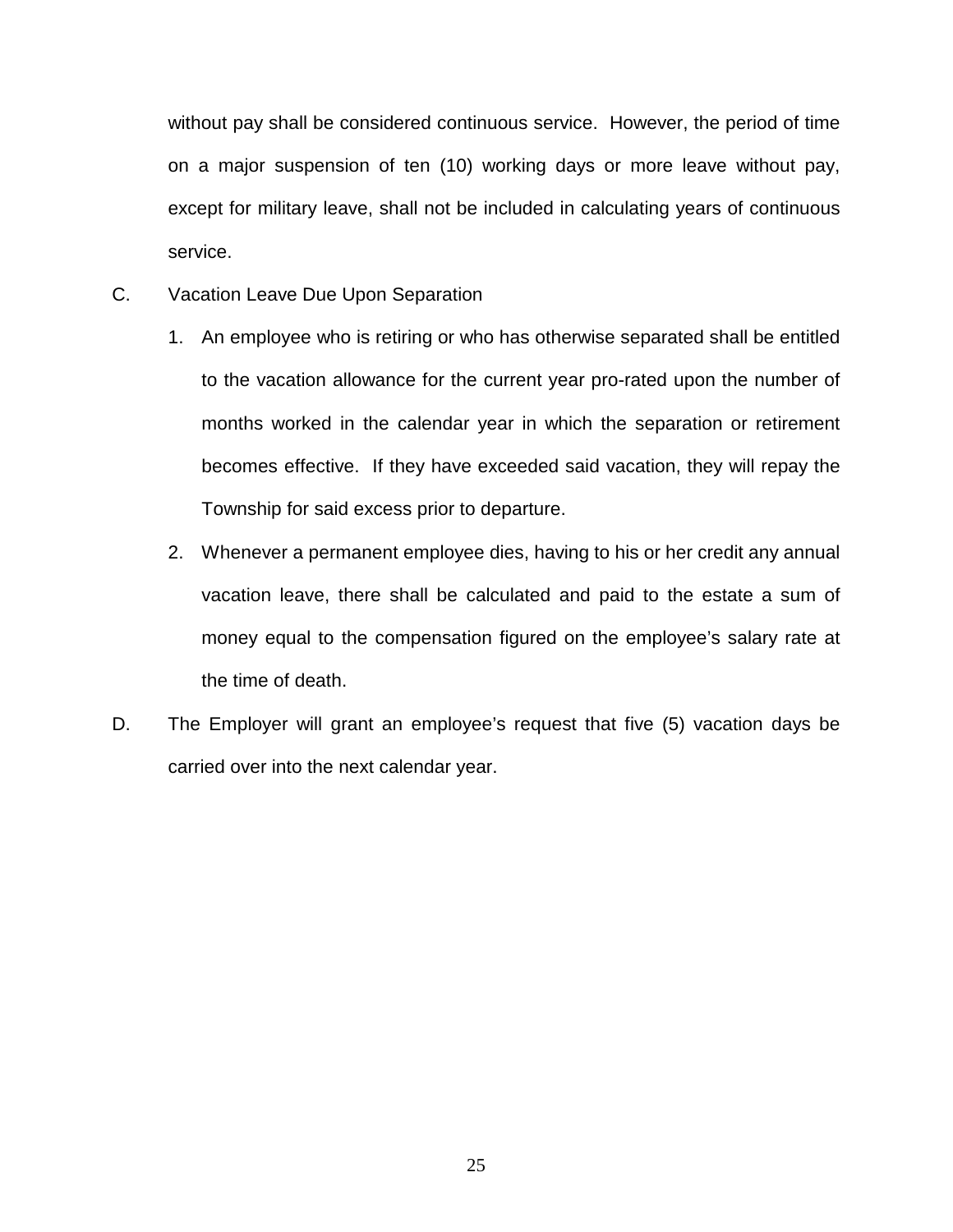# ARTICLE X

# **DISCRIMINATION**

A. Neither the Township nor the Employee's Union shall discriminate against any employee by reason of race, creed, sex, age, color political affiliation, religion, national origin, or association activity.

B. Where the word "he" is used in this Agreement it shall mean both sexes.

# ARTICLE XI

# RIGHTS AND PRIVILEGES OF THE UNION

The Union has the use of the Township garage bulletin boards and mailboxes to contact members of the Union.

### ARTICLE XII

#### PERSONNEL FILES

Employees shall have the right to inspect and review their own individual personnel file after proper request to their supervisor. The Employer recognizes and agrees to permit this review and examination at any reasonable time. Employees shall have the right to define, explain or object in writing to anything found in his or her personnel file. The employee will receive copies of any written demands, performance evaluations or work commentaries placed in the employee's file. Employee signature signifying knowledge of these documents shall be required.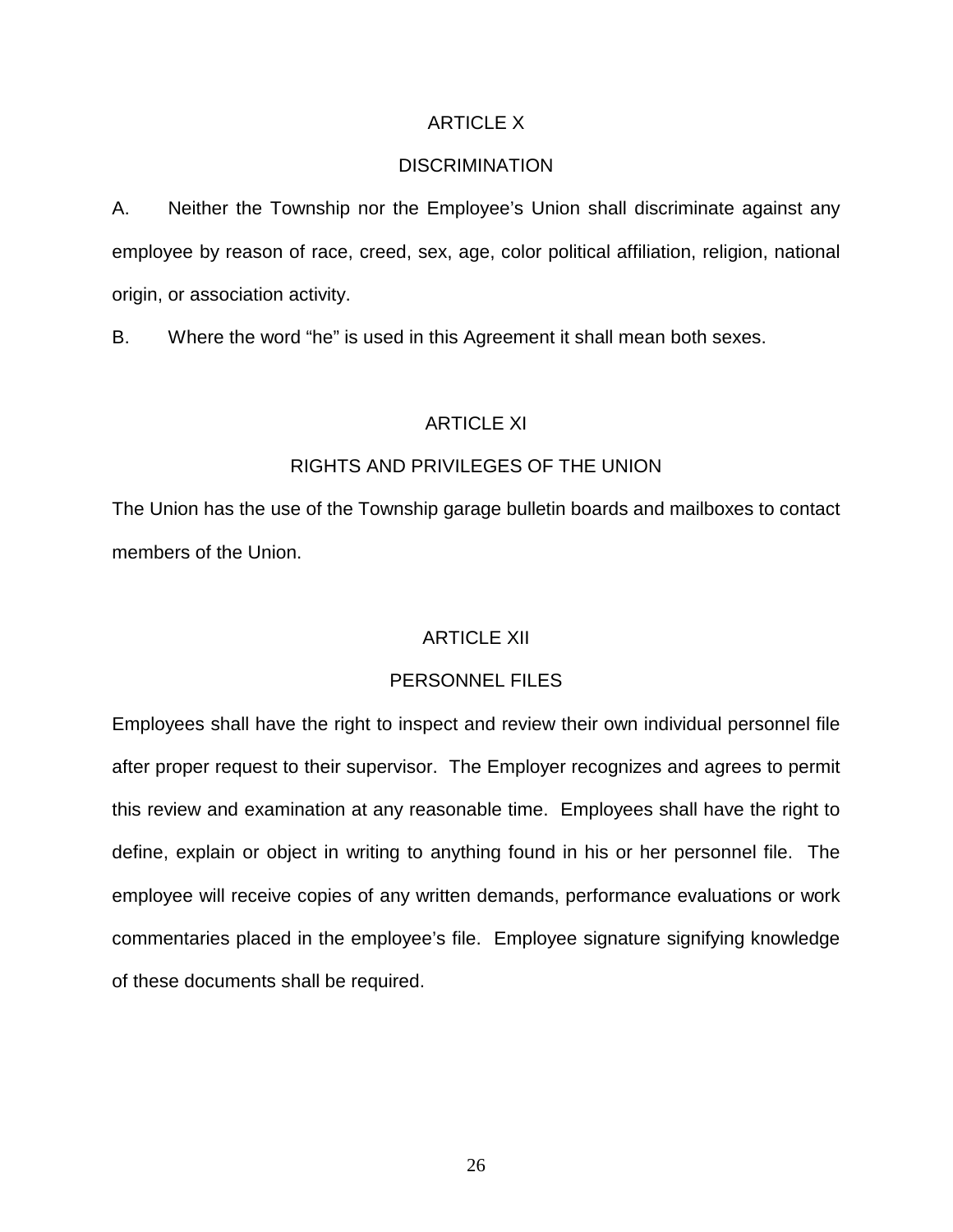# ARTICLE XIII

# UNIFORMS, TOOLS, TRAINING

### A. Uniforms

- 1. The Township will provide each permanent employee, as noted below, with a clothing allowance of \$600.00 in 2001 for all clothing necessary for employment/work with the Township including work and/or safety shoes. The clothing allowance will be \$650 for 2002 and \$700 for 2003, 2004, 2005 and 2006. The entire clothing allowance shall be paid to each eligible employee in the first  $(1<sup>st</sup>)$  pay period in April. New employees shall receive a prorated clothing allowance after successful completion of probation.
- 2. All employees shall wear a township designated uniform which shall consist

of Dickies or Carhartt (color: Navy) Brand clothing:

#### *Pants:*

Dickies style traditional work pants. Long style no-catch hems, wide belt loops Color: Navy Blue 874N

*Long Sleeve Work Shirt:* Dickies style 602 twill button down shirt. Long Sleeves. Color: Navy 575N

*Shorts:* Dickies style traditional shorts. Pant leg ends to be hemmed not tattered. Color: Navy 42-246N

*Short Sleeve work Shirt:*  Dickies style 602 twill button down shirt Short sleeve. Color: Navy or Gulf blue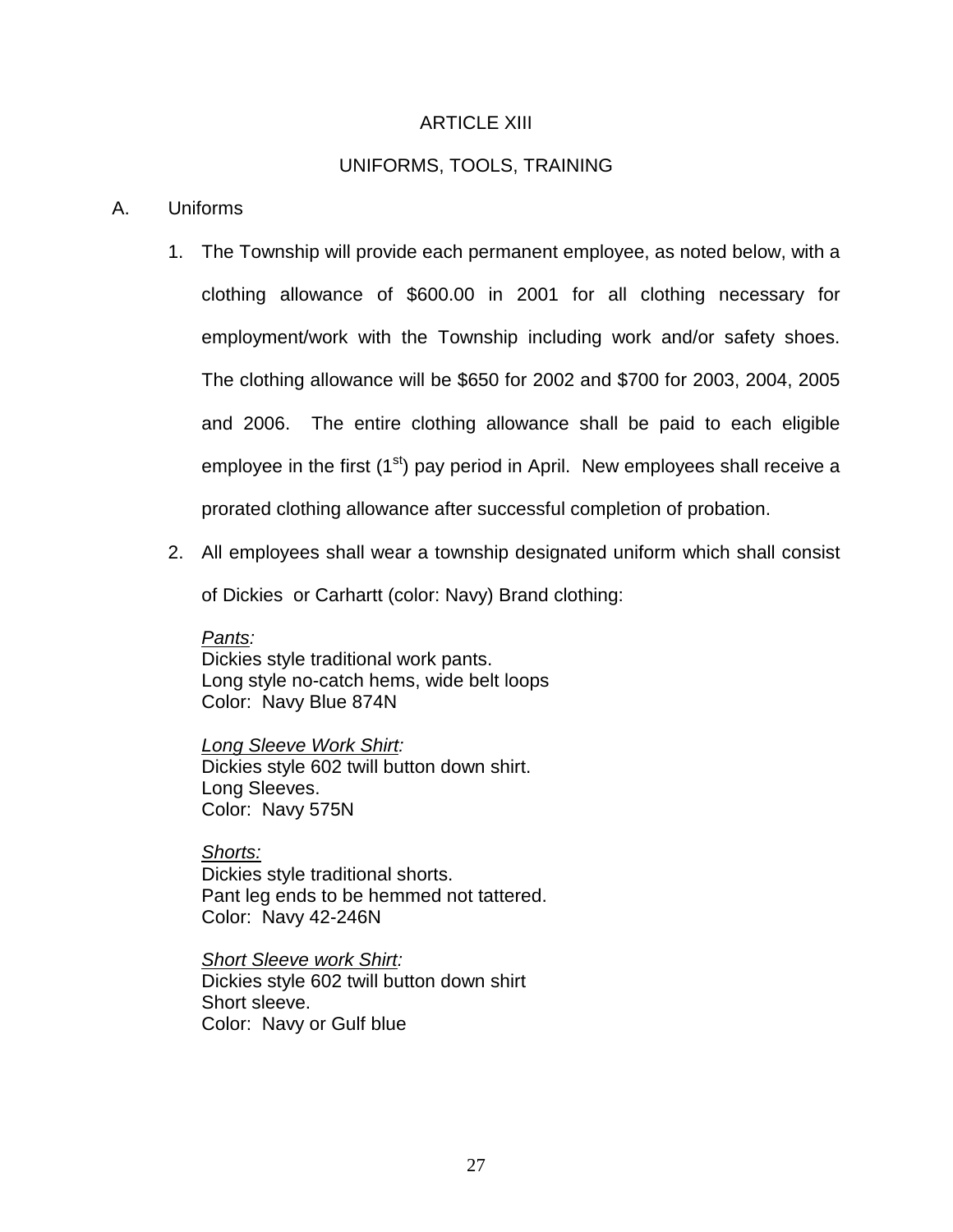### *Basic Tee Shirt Design:*

Round neck w/knit collar (no foreign logo or print other than the Public Works or Township name plate). Color: Navy or Light Blue

# *Carhartt*

# UNIFORMS MUST BE WORN AT ALL TIMES

- 3. Employees failing to wear any article of Township required clothing, work and/or safety apparatus, while on duty, shall result in disciplinary action. The Township shall provide, and the employee shall wear: Township identification, with the employee's name, the employee's number and employee's photograph, on all shirts, jackets and/or coveralls worn as part of the uniform. Failure to wear such items listed herein shall result in disciplinary action.
- 4. The Township will continue to supply work gloves as needed.
- 5. The Township shall supply no more than one (1) Carhartt during the terms of this Agreement to any eligible employee as so determined by the Director or designee. Any additional Carhartt shall be purchased by the employee(s) in question and/or shall reimburse the Township for the cost of said Carhartt purchase, unless the Director designee determines that the employee needs a new Carhartt due to wear and tear and will provide a replacement at township expense.
- 6. Mechanics shall receive one (1) extra set of uniforms at the Township's expense during the term of this Agreement. Mechanics' uniforms and only their uniforms shall be cleaned at the expense of the Township.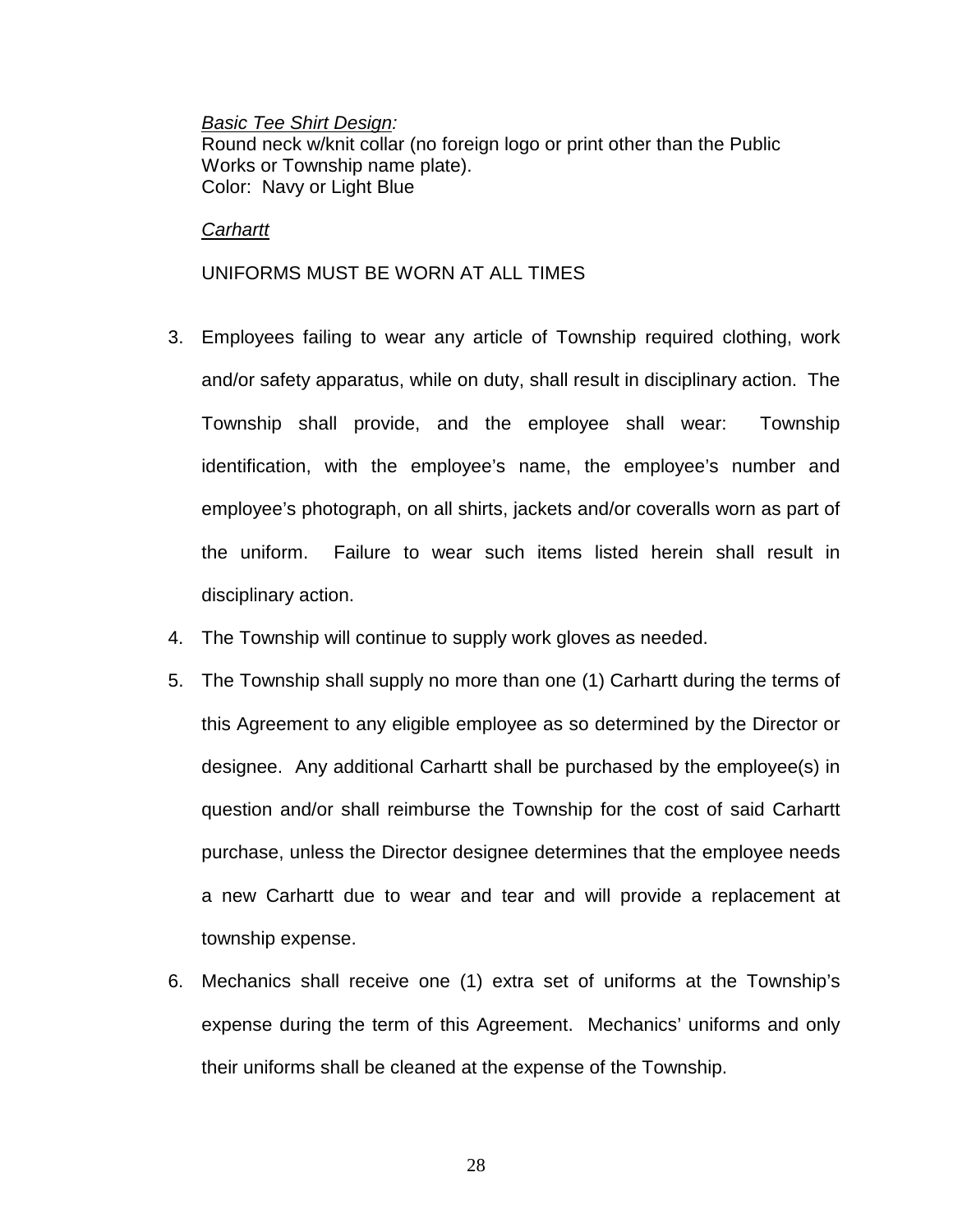# B. Tools

The Township will provide one (1) set of tools for general use by employees of the Department of Public Works as needed in the opinion of management. Mechanics shall continue to provide their own tools for mechanical work on Township vehicles.

# C. Training

No later than January 1, 1990, the Township shall establish an employee on-thejob training program to allow interested employees an opportunity to learn how to operate specialized equipment. On a trial basis during the first year, each employee shall have the option to receive instruction in the next highest salary category title. Thereafter, this schedule or a modification shall be in place for the following years.

# ARTICLE XIV

# SAFETY AND HEALTH

The Township will endeavor to provide a clean, safe and healthy place to report to work, clean bath facilities with hot and cold running water, toilets and clean and doughy equipment to work with.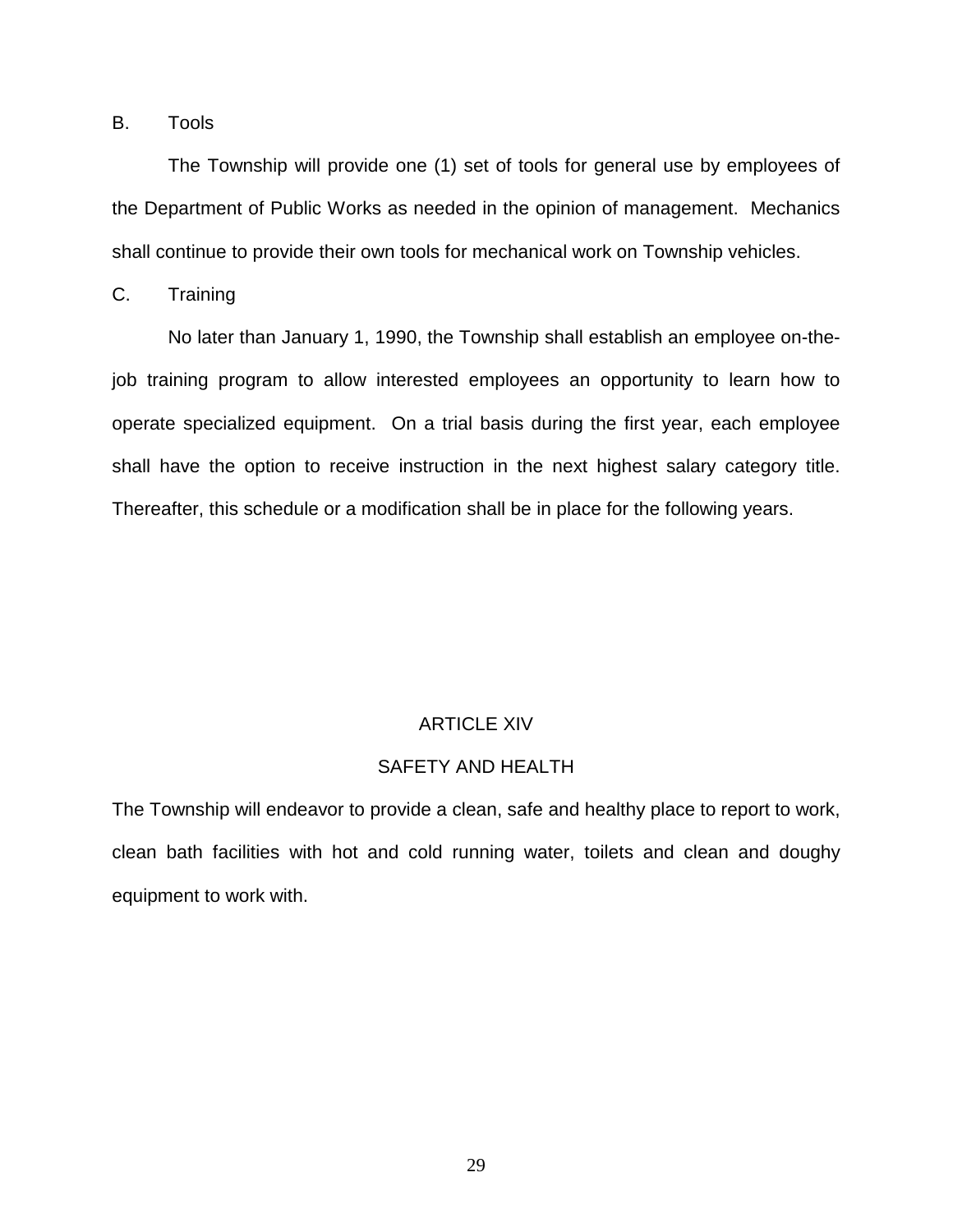#### ARTICLE XV

# MEDICAL BENEFITS, PRESCRIPTION AND DENTAL PLAN AND STATE DISABILITY INSURANCE

A. 1. The Township shall provide to each present member covered under this Agreement full health and medical benefit coverage as is currently in existence, extended to the entire family of the employee, including spouse and all unmarried and unemancipated children, whether natural born or adopted, and any stepchildren who have not yet attained the age of twenty-three (23) years and are actually members of the employee's immediate household.

2. For all new hires after May 1, 1992, at the Township's option alone, and not subject to the Grievance procedure of this agreement, all benefits in Section A1, above, may be limited to the employee only. If the employee wishes to purchase husband/wife, parent/child or family insurance, the employee and the Township will split the additional premiums between single coverage and the desired coverage fifty (50%) percent employee/fifty (50%) percent Township.

- B. The Township shall provide State Disability Insurance to the employee with the cost to be shared equally by the Township (50%) and the employee (50%) as provided by law.
- C. The Township shall provide a prescription drug plan for all employees covered under this Agreement, with the following co-pay: Five dollars (\$5.00) co-pay for regular prescriptions; One dollar (\$1.00) co-pay for generic drugs.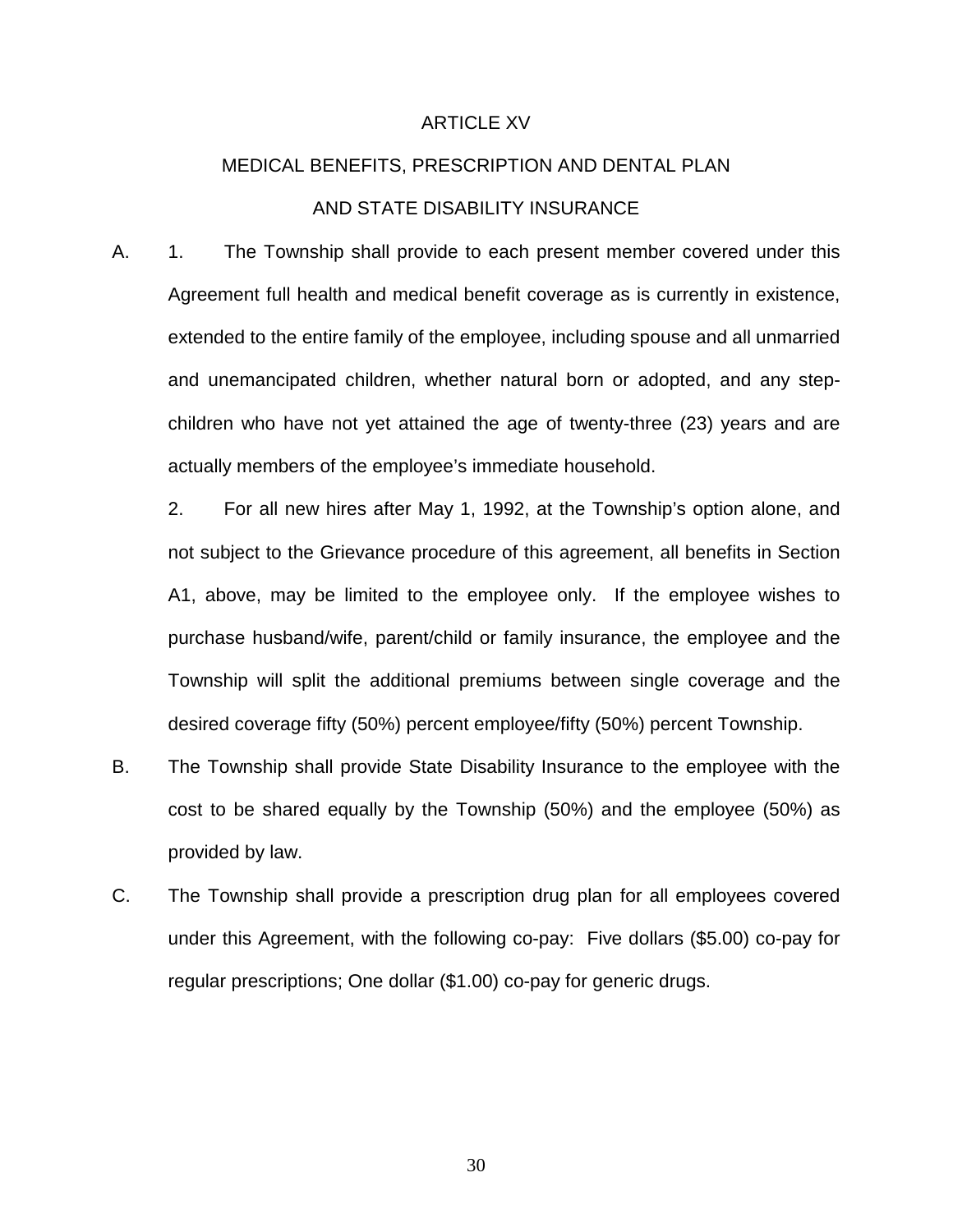- D. The Township shall maintain Dental/vision coverage for all employees covered under this Agreement with the Teamsters Local 97 of New Jersey Welfare Fund, at a cost to the Township not to exceed thirty-nine dollars (\$39.00).
- E. 1. The Township shall provide, to the employee only, an annual physical eye examination at a cost to the Township not to exceed thirty-five (\$35.00) dollars.

2. The Township shall provide each year, to those employees who wear prescription glasses, one (1) eyeglass frame of industrial quality meeting FDA specifications at a cost to the Township not to exceed twenty-eight (\$28.00) dollars; and one (1) set of industrial impact resistance lenses meeting FDA specifications at a cost to the Township not to exceed twenty-eight (\$28.00) dollars for single vision lenses and fifty-one (\$51.00) dollars for bifocal lenses. None of the provisions of paragraph D and E shall apply to new employees hired after January 1, 1995, except those employees who have received coverage through an arbitrator's award. They are not provided this benefit.

F. Employees covered under this Agreement who have had twenty-five (25) years or more vested in the Public Employees' Retirement System shall, upon their retirement from the Township's employ, be entitled to have the Township pay the premium charges for the full medical benefits listed herein, unless the employee was hired on or after May 1, 1993, in which case medical benefits will be fully paid by the Township for the employee only. Spousal coverage will be paid under the same conditions as set forth in Section A2 herein.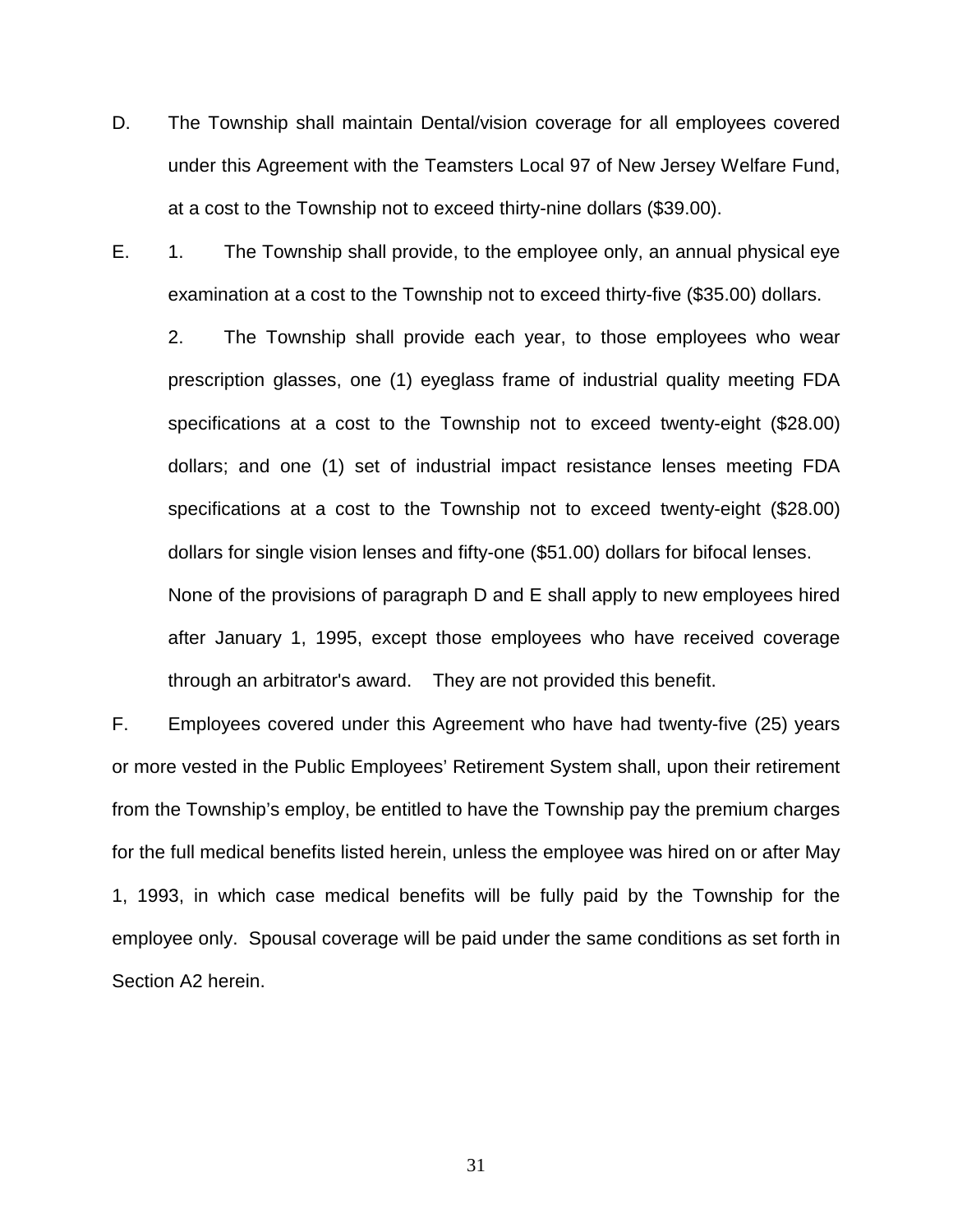G. The Township reserves the right to change insurance carriers and/or self-insure so long as comparable benefits are provided. If the Township should change insurance carriers, advance notice will be given to employees of the bargaining unit.

H. Any employee may elect, starting April 1, 1993, to limit insurance coverage to the employee only. If an election occurs, the employee's insurance shall be reduced to single coverage and the employee shall receive one-third (1/3) of the difference between single and family premiums. The employee must stay in this status for at least one (1) calendar year. The employee has the right to return to previous coverage so long as ninety (90) calendar days notice, or by December 31, whichever is later, is given prior to the start of the open enrollment period (March 1). If the open enrollment period is changed, the dates set forth herein will be amended to reflect the change in the open enrollment period. If insufficient notice is given, the employee must pay one-third (1/3) of the difference between single and family premiums (except for exigent circumstances).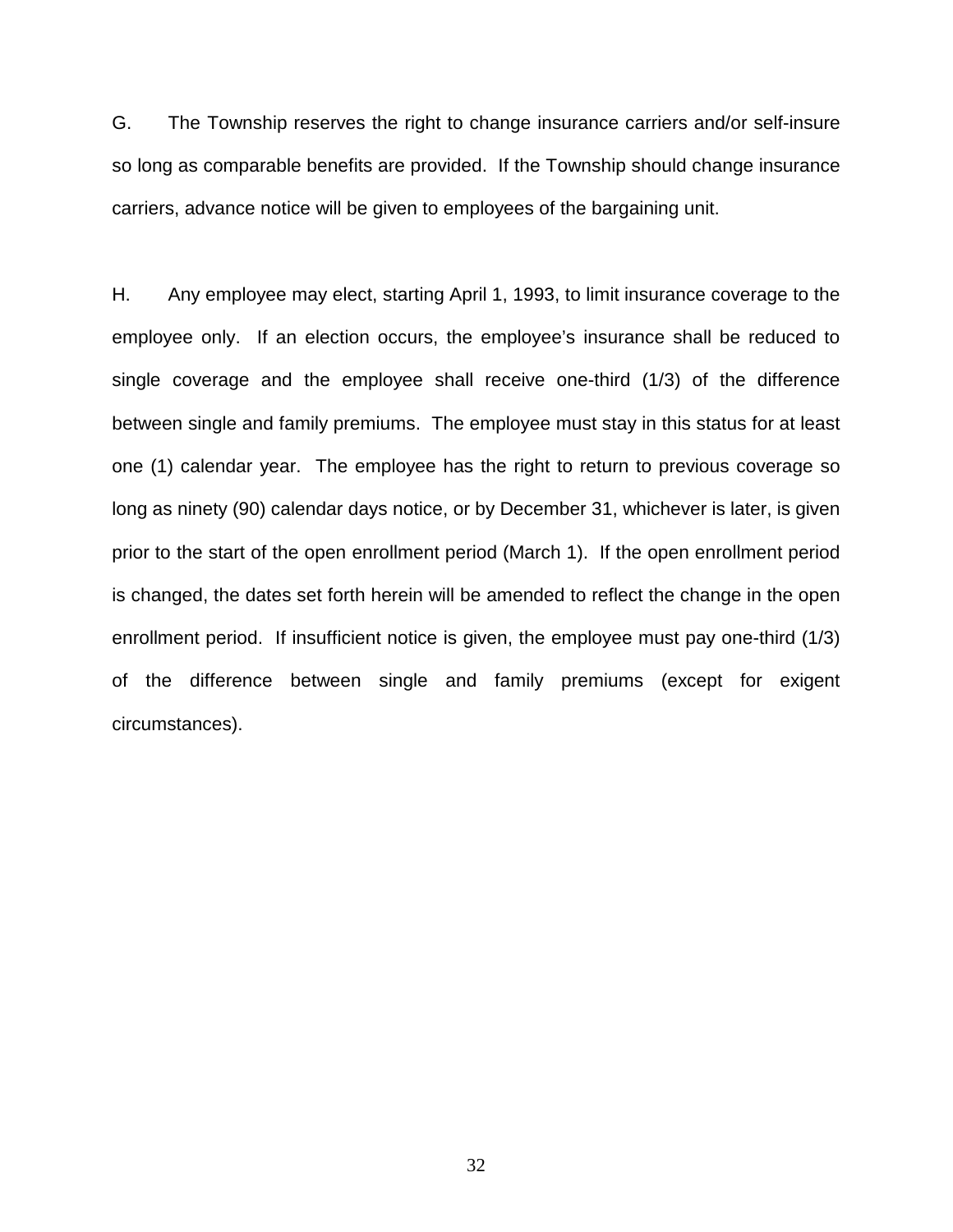### ARTICLE XVI

# **GRIEVANCES**

A. For the purposes of this Agreement, the term "Grievance" means any difference or dispute between the Township and the Union or between the Township and any employee with respect to the interpretation, application, or violation of any of the provisions of this Agreement.

B. Nothing herein contained shall be construed as limiting the right of any employee having a grievance to discuss the matter informally with any appropriate member of his departmental supervisory staff.

C. The procedure for settlement of grievances shall be as follows:

- Step 1: The aggrieved employee shall discuss the problem with the Union Steward and Department Head who shall attempt to settle the problem within five (5) working days from the time it was first presented.
- Step 2: If the grievance is not resolved at Step 1, within two (2) days of the meeting, it shall be reduced to writing by the aggrieved employee and one (1) copy immediately furnished to the Township Administrator and one (1) copy to the Department Head. The Department Head and Chief Steward shall meet and attempt to solve the problem within five (5) working days from the time it was presented.
- Step 3: Failing to find a mutually satisfactory solution in Step 2, a meeting shall be arranged between the Grievance Committee of the Union and the Township Administrator with the object of settling the problem within seven (7) calendar days after the parties have failed to do so in Step 2.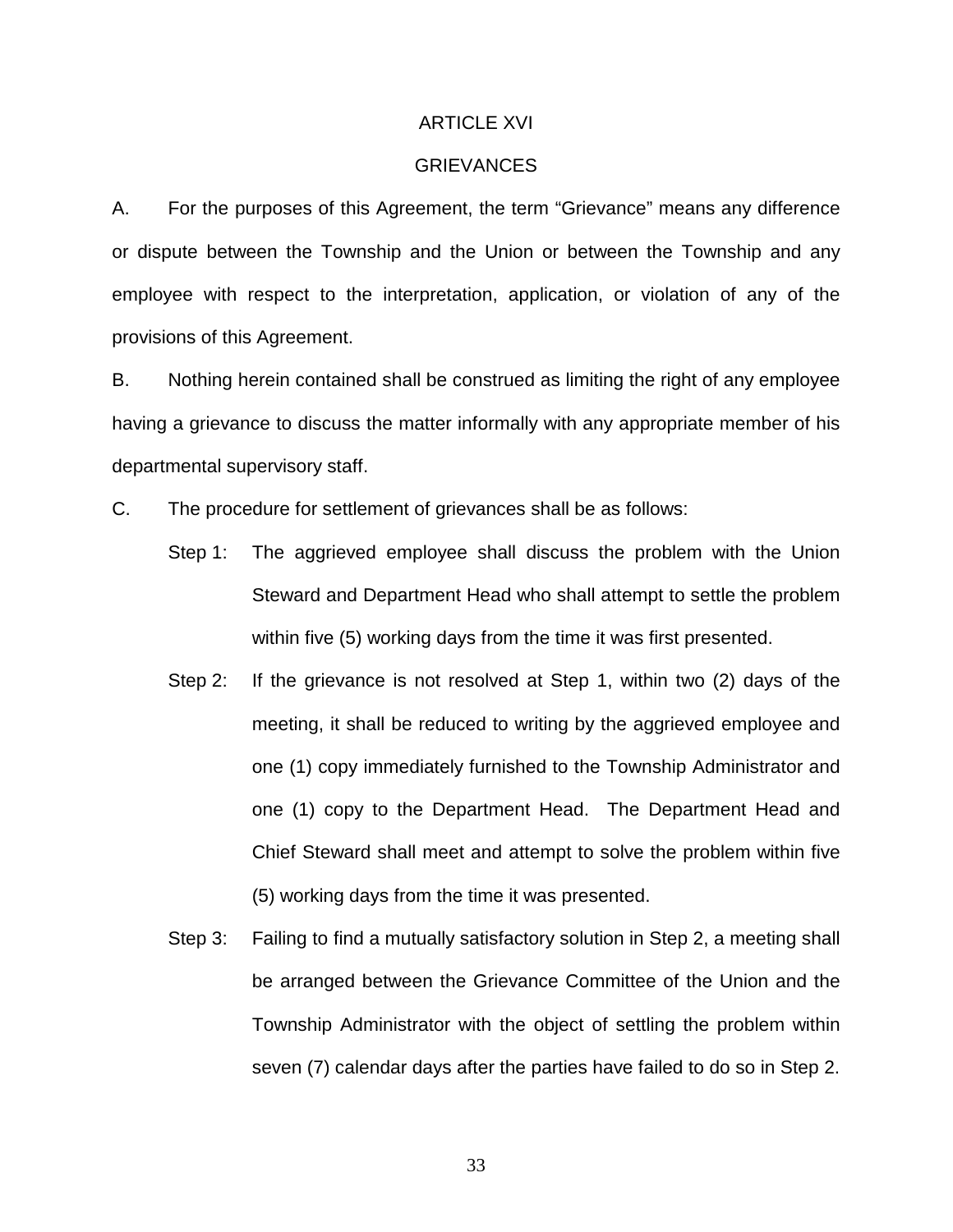D. Failure to act within the time periods set forth in either Step 1 or Step 2 shall be deemed an abandonment of the grievance by the employee and the Union.

E. Employees shall have the right to process their own grievance provided that a representative of the Union is present and provided that any agreement reached with an employee is not in violation with this Agreement.

F. Township Grievance:

A grievance initiated by the Township shall be filed directly with the Union within ten (10) working days after the event giving rise to the grievance has occurred. Failure to act within said ten (10) days shall be deemed to constitute an abandonment of the grievance on the part of the Township. A meeting shall be held within ten (10) working days after the filing of a grievance between representatives of the Township and the Union, in an earnest effort to adjust the differences between the parties. In the event no such adjustment has been satisfactorily made within ten (10) working days after such meeting, either party may file within ten (10) working days thereafter for arbitration.

G. Arbitration:

- 1. If an employee/Union or Township initiated grievance is not settled under the above outlined procedure, such grievance shall at the request of the Union or Township be referred to the State Board of Mediation for the selection of an Arbitrator according to its rules.
- 2. Only one (1) issue may be submitted before an Arbitrator at any time unless this requirement is waived.
- 3. The decision of the Arbitrator shall be in writing and is final and binding upon the parties.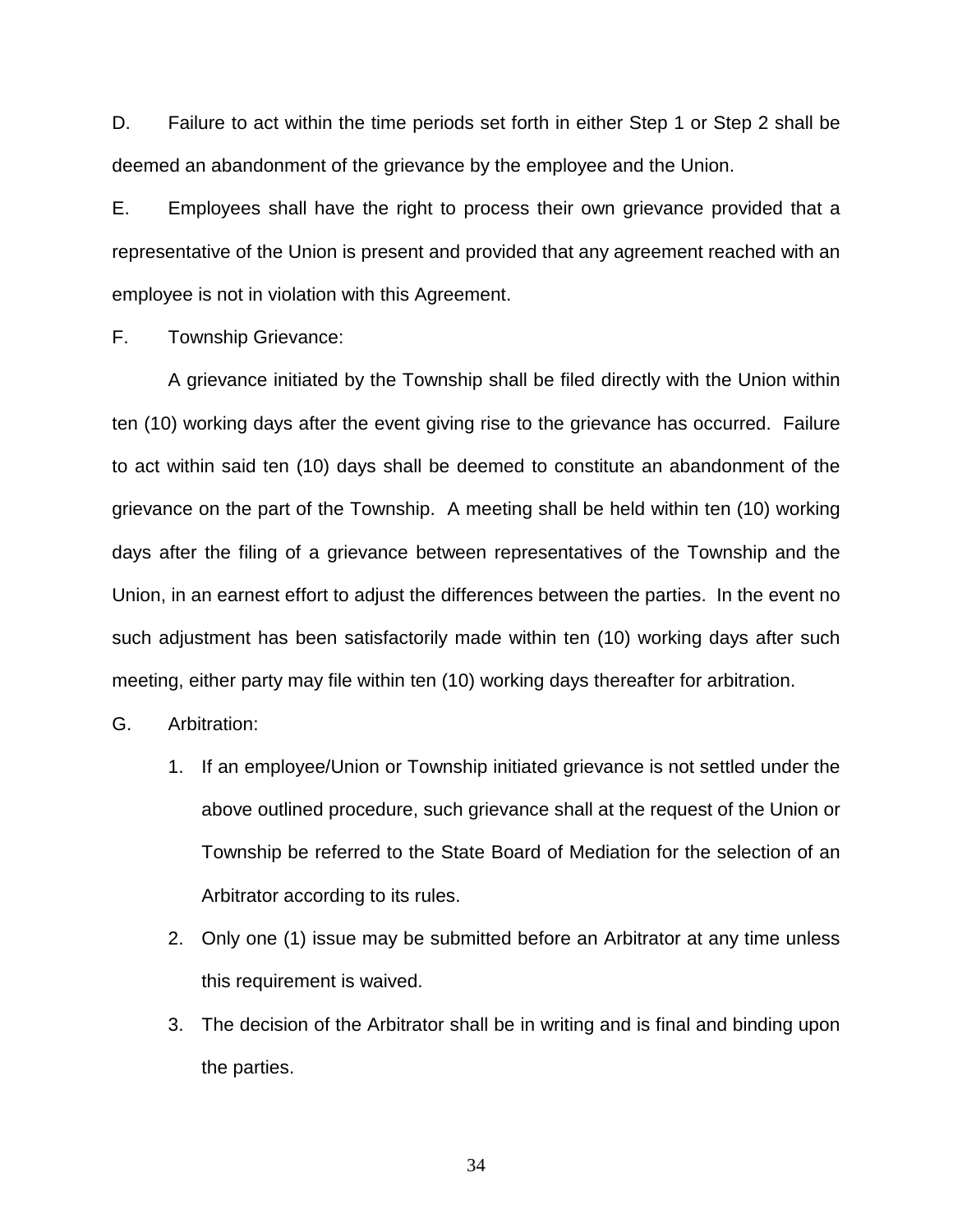- 4. All submissions to arbitration must be within thirty (30) calendar days of the last decision.
- 5. The Arbitrator shall only interpret the provisions of this Agreement. He shall have no power to change, modify, alter, substitute, add to or subtract from the provisions of this Agreement. No dispute arising out of any questions of the renewal of this Agreement shall be subject to the arbitration provisions of this Agreement. The Arbitrator shall reduce his decision to writing, setting forth findings of fact and conclusions of law.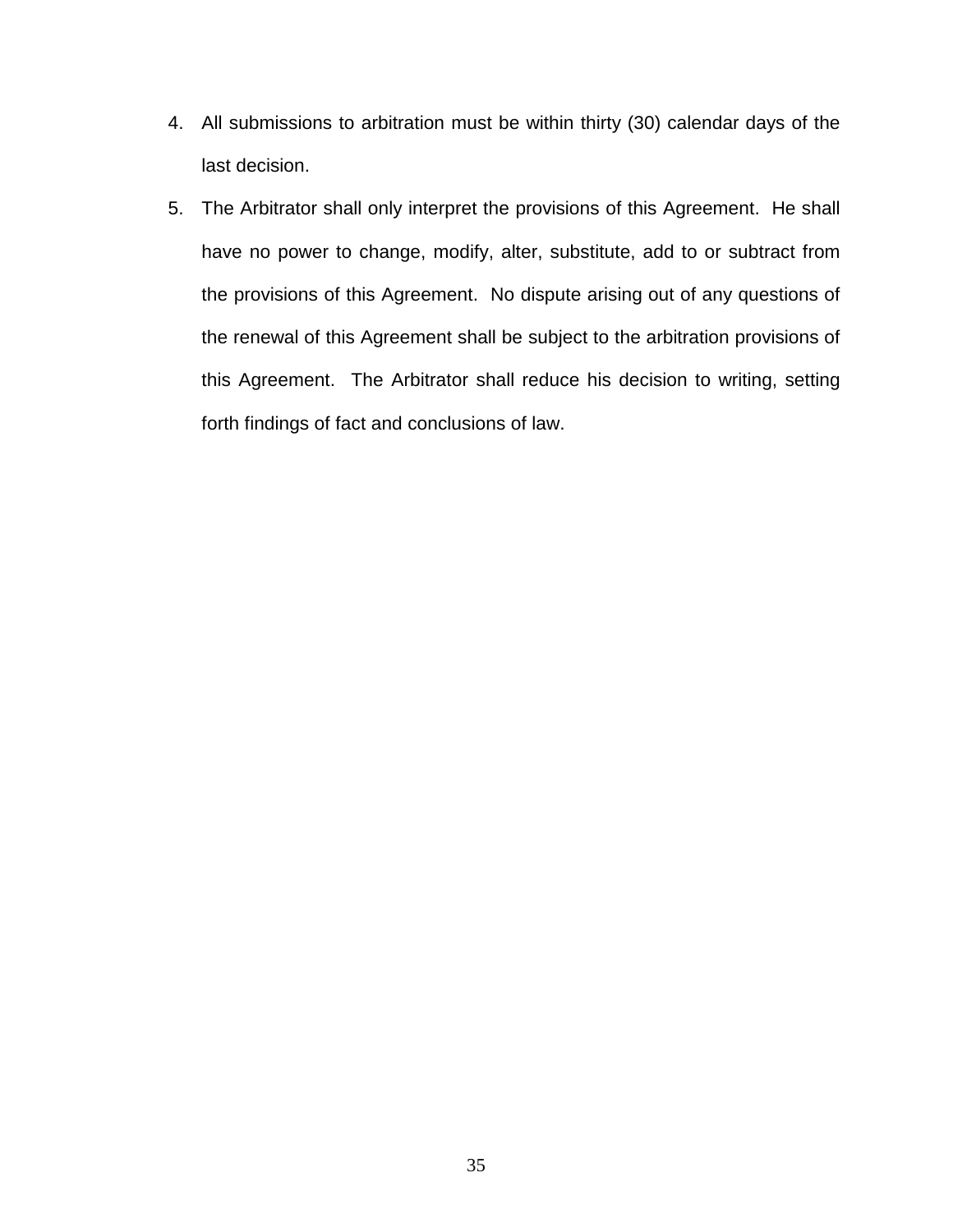### ARTICLE XVII

# PROMOTIONS AND TRANSFERS

A. For the purpose of this article, a promotion shall be defined as any change from one job to another job in a higher wage rate range whether or not an immediate change in rate of pay takes place.

B. When an opportunity for promotion arises within the bargaining unit, the Township shall post job openings on the bulletin boards. Employees desiring an opportunity to fill such openings may file written requests. Such notices shall be posted for forty-eight (48) hours. In selecting an employee for the job, seniority and qualifications shall be given consideration where allowed by Civil Service rules.

C. An employee promoted to a higher rated job shall be allowed a thirty (30) calendar day probationary period to demonstrate the ability to perform the job. The Township reserves the right to extend the period another thirty (30) calendar days, so long as prior notice is given to the Union. If the employee is unable to qualify, he/she shall be returned to the former job. If an employee should be absent for three (3) or more days during the probationary period, then that probationary period shall be extended, at the Township's option for the number of days of employee's absence.

D. If the employer is unable to fill the job from within the bargaining unit, it may hire from the outside.

E. Any employee who works at a job with a higher rate of pay shall commence receiving the higher rate of pay as soon as the out of title work starts.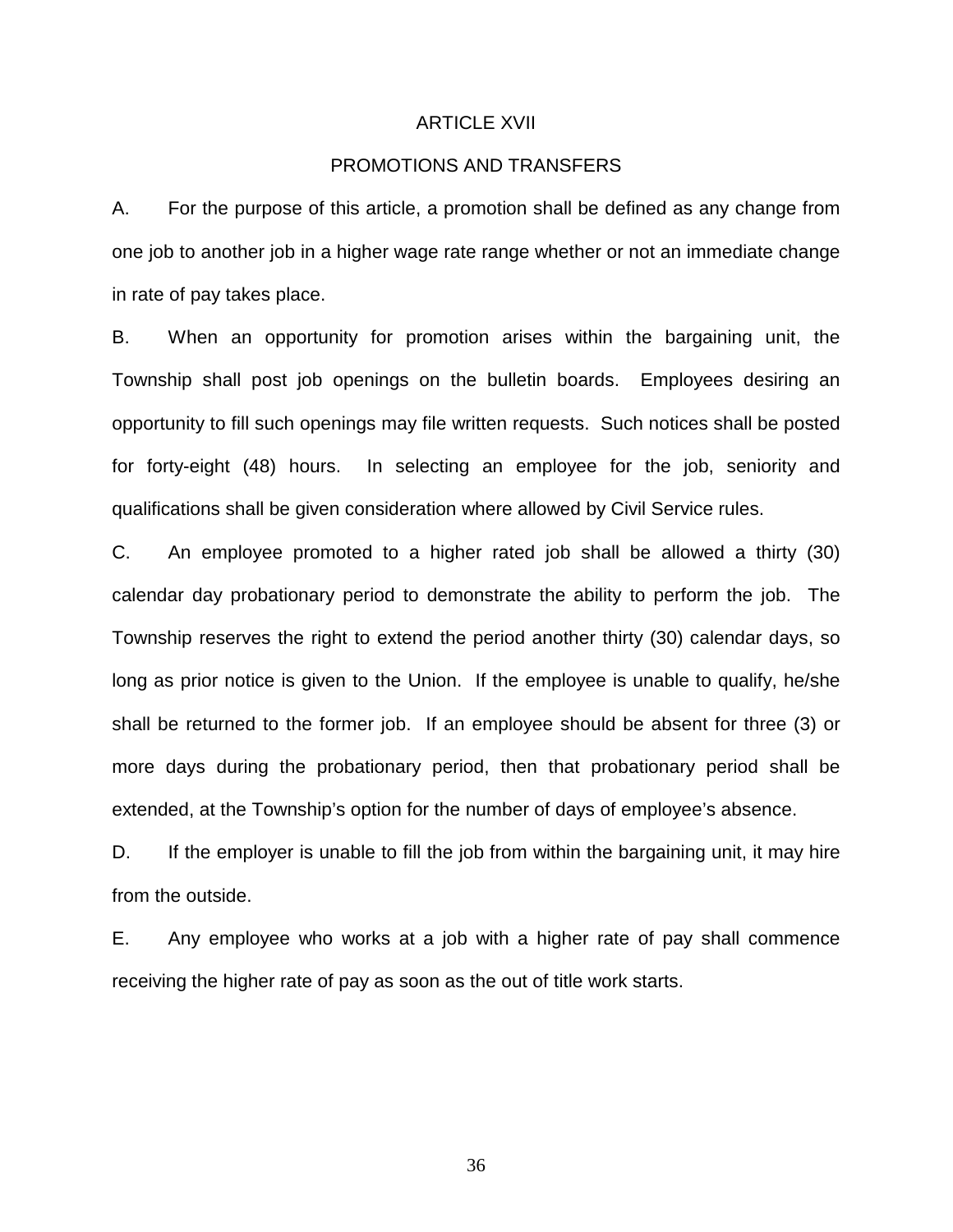F. Any employee promoted to or temporarily transferred to a position with a higher rate of pay shall receive the current rate as indicated in the increment schedule of the higher rated position.

G. Any employee who has been in a "B" title for seven (7) years will be reviewed by the Township for promotion to the "A" title. Any such promotion is solely within the discretion of the Township and nothing shall prohibit the Township from sooner considering a promotion.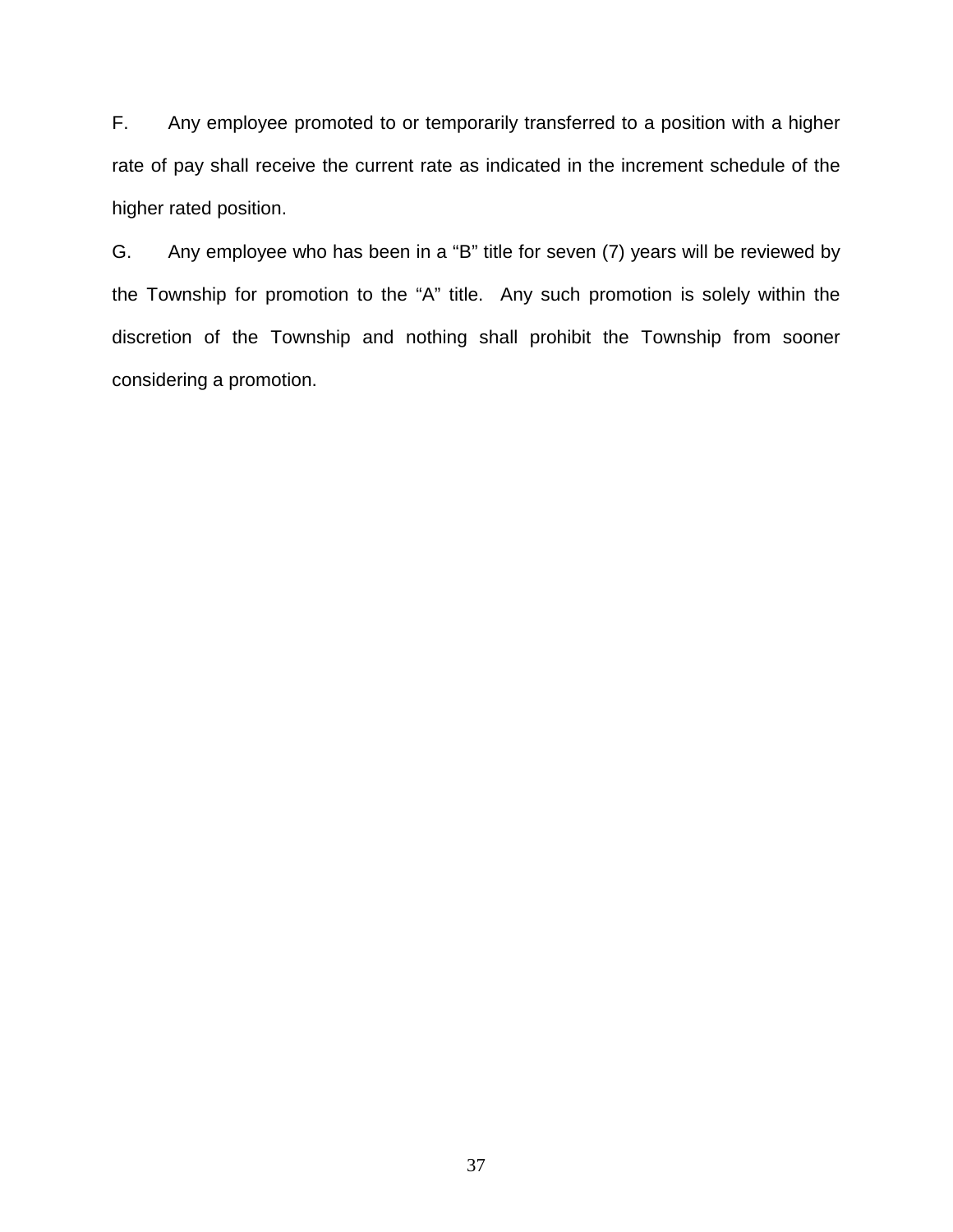# ARTICLE XVIII

# **COMPENSATION**

A. The annual salary increase during the term of this contract will be 3.75% but not less than \$1,200 in 2004; 3.75% but not less than \$1,200 in 2005 and 3.75% but not less than \$1,200 in 2006.

1. Employees hired prior to January 1, 1995 will be paid in accordance with the following schedule:

| <b>POSITION</b>           | 2003     | 2004     | 2005     | 2006     |
|---------------------------|----------|----------|----------|----------|
| <b>DISPATCHER</b>         | \$37,631 | \$39,042 | \$40,506 | \$42,025 |
| <b>LABORER</b>            | \$39784  | \$41,276 | \$42,824 | \$44,430 |
| <b>BLDG.MAINT.WORKER</b>  | \$46,386 | \$48,125 | \$49,930 | \$51,803 |
| <b>TRUCK DRIVER</b>       | \$46,386 | \$48,125 | \$49,930 | \$51,803 |
| <b>MAINT.REPAIRER B</b>   | \$47,085 | \$48,851 | \$50,683 | \$52,583 |
| <b>MAINT.REPAIRER A</b>   | \$49,193 | \$51,038 | \$52,952 | \$54,937 |
| <b>MOTOR BROOM DRIVER</b> | \$47,326 | \$49,101 | \$50,942 | \$52,852 |
| HEAVY EQUIP. OP. B        | \$48,040 | \$49,842 | \$51,711 | \$53,650 |
| <b>MECHANIC</b>           | \$49,424 | \$51,277 | \$53,200 | \$55,195 |
| <b>SENIOR MECHANIC</b>    | \$50,529 | \$52,424 | \$54,390 | \$56,429 |
| HEAVY EQUIP. OP. A        | \$50,839 | \$52,745 | \$54,723 | \$56,776 |
|                           |          |          |          |          |
| New hires after 1/1/95    |          |          |          |          |
| <b>POSITION</b>           | 2003     | 2004     | 2005     | 2006     |
| <b>LABORER</b>            | \$28,255 | \$29,455 | \$30,655 | \$31,855 |
| <b>BLDG.MAINT.WORKER</b>  | \$29,584 | \$30,784 | \$31,984 | \$33,184 |
| <b>MECHANIC'S HELPER</b>  | \$32,248 | \$33,457 | \$34,712 | \$36,014 |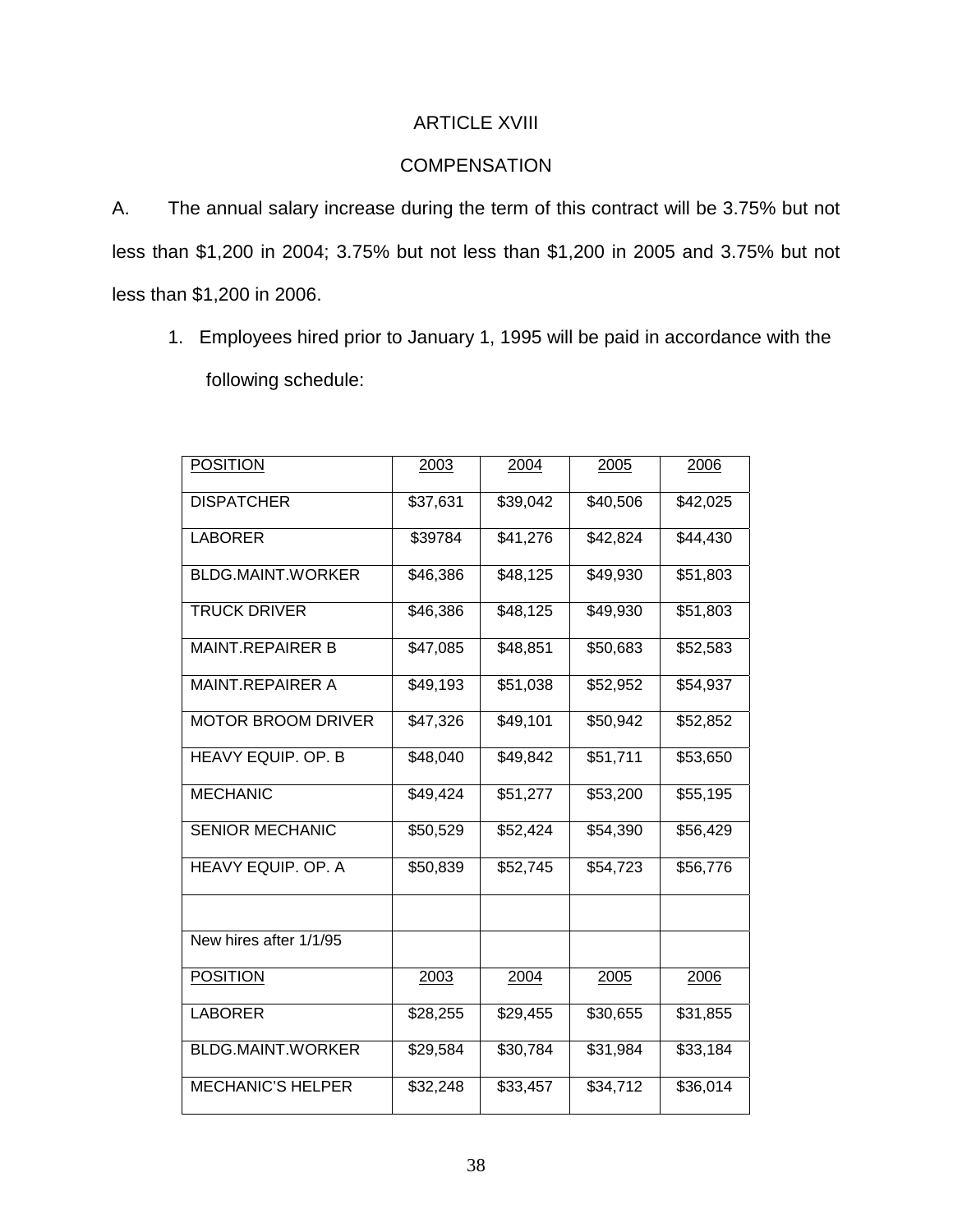New hires will be compensated for promotions in accordance with the following salary

# guide:

# **IF PROMOTED**

| In 2004             | <b>START</b> | After           | In 2nd    | In 3rd    | In 4th   | In 5th       | In 6th       | In 7th    |
|---------------------|--------------|-----------------|-----------|-----------|----------|--------------|--------------|-----------|
|                     | <b>WITH</b>  | <b>3 Months</b> | Year      | Year      | Year     | Year         | Year         | Year      |
| Dispatcher          | \$21.367     | \$23.900        | \$26,431  | \$28,962  | \$30,529 | 32,099<br>\$ | 33.686<br>\$ | \$ 38,937 |
| <b>Truck Driver</b> | \$25.502     | \$28.549        | \$31.599  | \$ 34.705 | \$38,270 | \$<br>41.833 | \$<br>45.401 | \$48.125  |
| Maint.Repair.B      | \$26.251     | \$29.004        | \$31.757  | \$35,770  | \$39,211 | \$<br>42.649 | \$<br>46.087 | \$48.851  |
| Maint.Repair.A      | \$27.338     | \$30.091        | \$32,843  | \$36,898  | \$40,340 | \$<br>43.776 | \$<br>47.215 | \$49.978  |
| Motor Broom Dr.     | \$26.597     | \$30.406        | \$ 33.681 | \$ 37,061 | \$40.147 | \$<br>43.233 | \$<br>46.319 | \$49.101  |
| HvyEquipOp B        | \$28,996     | \$32.483        | \$36.074  | \$ 39,694 | \$42,137 | \$<br>44.580 | \$<br>47.018 | \$49.842  |
| HvyEquipOp A        | \$28.996     | \$32.483        | \$36,074  | \$ 39,694 | \$43,050 | \$<br>46.405 | \$<br>49.761 | \$52.745  |
| Mechanic            | \$29.884     | \$33.496        | \$ 37.229 | \$40.966  | \$43,436 | \$<br>46.979 | \$<br>48.374 | \$51.277  |
| Senior Mechanic     | <b>NA</b>    | ΝA              | ΝA        | \$41.981  | \$44.450 | \$<br>47.996 | \$<br>49.389 | \$52.424  |

| In 2005             | <b>START</b> | After           | In 2nd    | In 3rd   | In 4th   | In 5th       | In 6th        | In 7th    |
|---------------------|--------------|-----------------|-----------|----------|----------|--------------|---------------|-----------|
|                     | <b>WITH</b>  | <b>3 Months</b> | Year      | Year     | Year     | Year         | Year          | Year      |
| Dispatcher          | \$22.567     | \$25.100        | \$27.631  | \$30.162 | \$31.729 | \$33,303     | 34.949<br>\$. | \$40.397  |
| <b>Truck Driver</b> | \$ 26.702    | \$29.749        | \$32,799  | \$36.006 | \$39,705 | \$43,402     | \$<br>47.104  | \$49.930  |
| Maint.Repair.B      | \$27.451     | \$30.204        | \$ 32,957 | \$37,111 | \$40,681 | \$44,248     | \$<br>47.815  | \$50.683  |
| Maint.Repair.A      | \$28.538     | \$31.291        | \$34,075  | \$38,282 | \$41,853 | \$45,418     | \$<br>48.986  | \$51.852  |
| Motor Broom Dr.     | \$27.797     | \$31.606        | \$34,944  | \$38,451 | \$41,653 | \$<br>44.854 | \$<br>48.056  | \$50.942  |
| HvyEquipOp B        | \$ 30.196    | \$33.701        | \$37.427  | \$41,183 | \$43.717 | \$<br>46.252 | \$<br>48.781  | \$ 51.711 |
| HvyEquipOp A        | \$ 30.196    | \$33.701        | \$37.427  | \$41,183 | \$44.664 | \$<br>48.145 | \$<br>51.627  | \$54.723  |
| Mechanic            | \$ 31.084    | \$34.752        | \$38,625  | \$42.502 | \$45,065 | \$<br>48.741 | \$<br>50.188  | \$53.200  |
| Senior Mechanic     | <b>NA</b>    | <b>NA</b>       | NA.       | \$43.555 | \$46,117 | \$<br>49.796 | \$<br>51.241  | \$54.390  |

| In 2006             | <b>START</b> | After     | In 2nd   | In 3rd   | In 4th   | In 5th       | In 6th       | In 7th        |
|---------------------|--------------|-----------|----------|----------|----------|--------------|--------------|---------------|
|                     | <b>WITH</b>  | 3 Months  | Year     | Year     | Year     | Year         | Year         | Year          |
| Dispatcher          | \$23.767     | \$26.300  | \$28,831 | \$31,362 | \$32,929 | \$34,552     | 36.260<br>S  | 41.912<br>\$. |
| <b>Truck Driver</b> | \$27.902     | \$30.949  | \$34,029 | \$37,356 | \$41,194 | \$<br>45,030 | \$<br>48.870 | \$51,802      |
| Maint.Repair.B      | \$28.651     | \$31.404  | \$34.193 | \$38,503 | \$42,207 | \$<br>45.907 | \$<br>49.608 | \$52.584      |
| Maint.Repair.A      | \$29.738     | \$32.491  | \$35,353 | \$39,718 | \$43,422 | \$<br>47.121 | \$<br>50.823 | \$53.796      |
| Motor Broom Dr.     | \$28.997     | \$32.806  | \$36,254 | \$39,893 | \$43,215 | \$<br>46,536 | \$<br>49.858 | \$52.852      |
| HvyEquipOp B        | \$31.396     | \$ 34.965 | \$38,831 | \$42.727 | \$45.356 | \$<br>47.986 | \$<br>50.610 | \$53,650      |
| HvyEquipOp A        | \$ 31.396    | \$ 34.965 | \$38,831 | \$42.727 | \$46,339 | \$<br>49.950 | \$<br>53.563 | \$56.775      |
| Mechanic            | \$ 32.284    | \$36.055  | \$40,073 | \$44,096 | \$46,755 | \$<br>50,569 | \$<br>52.070 | \$55.195      |
| Senior Mechanic     | <b>NA</b>    | <b>NA</b> | NA.      | \$45.188 | \$47.846 | \$<br>51.663 | \$<br>53.163 | \$56.430      |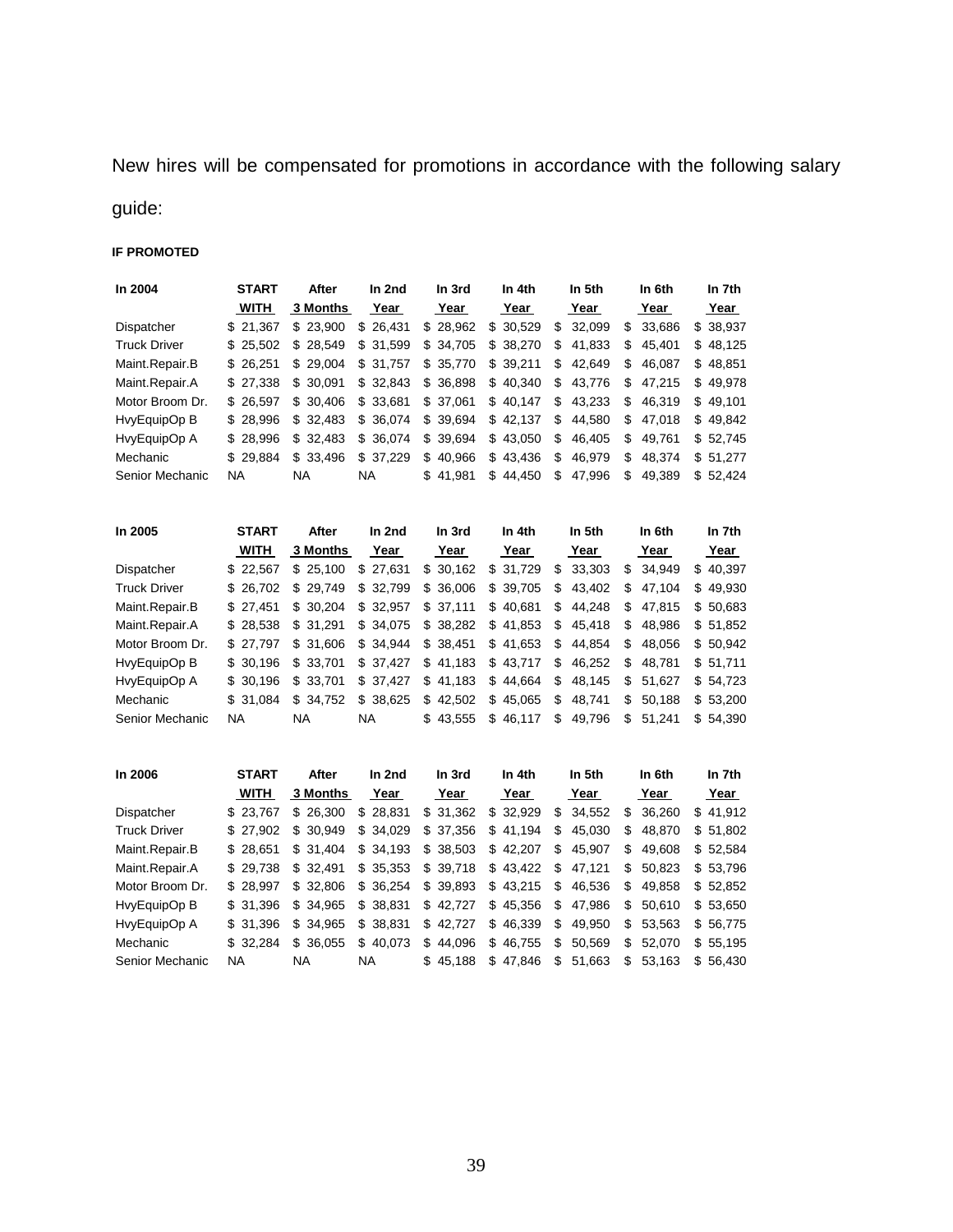# ARTICLE XIX

# **LONGEVITY**

A. Longevity pay will be given to all permanent Civil Service employees with more than four (4) years continuous full-time service, on the anniversary date of his/her permanent appointment.

| 5 years to 9 years   | 2% per year  |
|----------------------|--------------|
| 10 years to 14 years | 4 % per year |
| 15 years to 19 years | 6% per year  |
| 20 years to 24 years | 8% per year  |
| After 24 years       | 10%          |

B. Any person retiring during the course of the year will receive longevity on a monthly pro-rated basis. The same procedure will be followed in case of death.

C. Eligibility for longevity payments will be computed from the time the employee first became employed on a full-time basis by the Township. Leaves of absence without pay, with the exception of military leave and major suspensions in excess of ten (10) working days will not be considered in determining the length of service for computing longevity.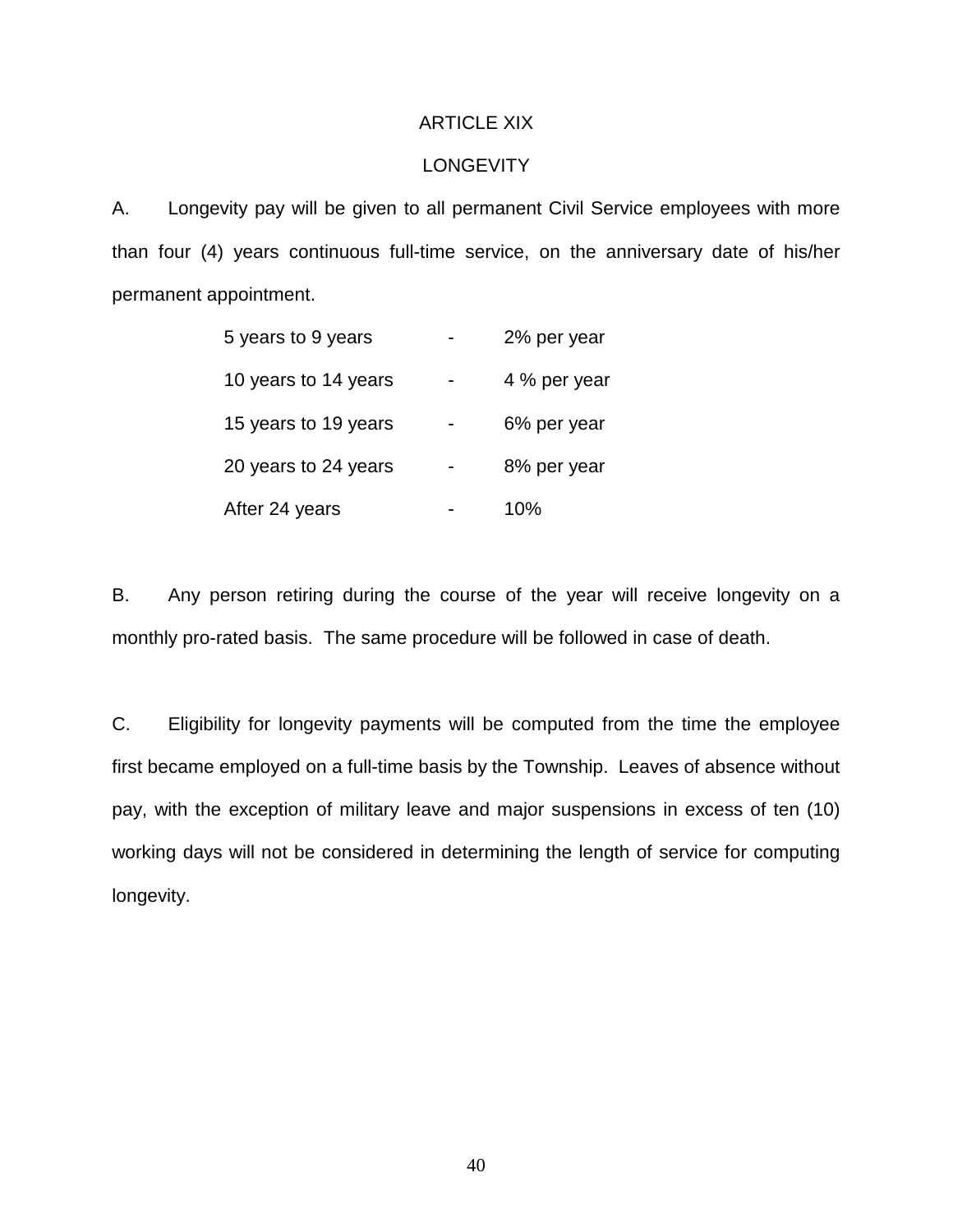# ARTICLE XX

# **DISCIPLINE**

A. The Township shall not discipline any member of the Public Works Department without cause.

B. All disciplinary action taken by the Township will be in one or more of the following formats:

- 1. Informal, private, or oral reprimand by the Director or his designee;
- 2. A written memorandum of censure by the Director or designee with copies to the Township Administrator;
- 3. A confidential letter of admonition from the Director of Public Works or designee with copies to the employee's personnel file;
- 4. Suspension from duty without pay not to exceed five (5) working days by action of the Director or designee;
- 5. Suspension from duty without pay taken by action of the Director or designee with notice to the Township Committee;
- 6. Demotion by action of the Director with notice to the Township Committee. Demotion shall include but not be limited to a change in job title and/or loss of pay;
- 7. Dismissal from the Township's employ by action of the Director, with notice to the Township Committee.

C. Nothing shall require the Township to take disciplinary action in the order of appearance in this article so long as the action is related to the severity of the offense determined to have occurred.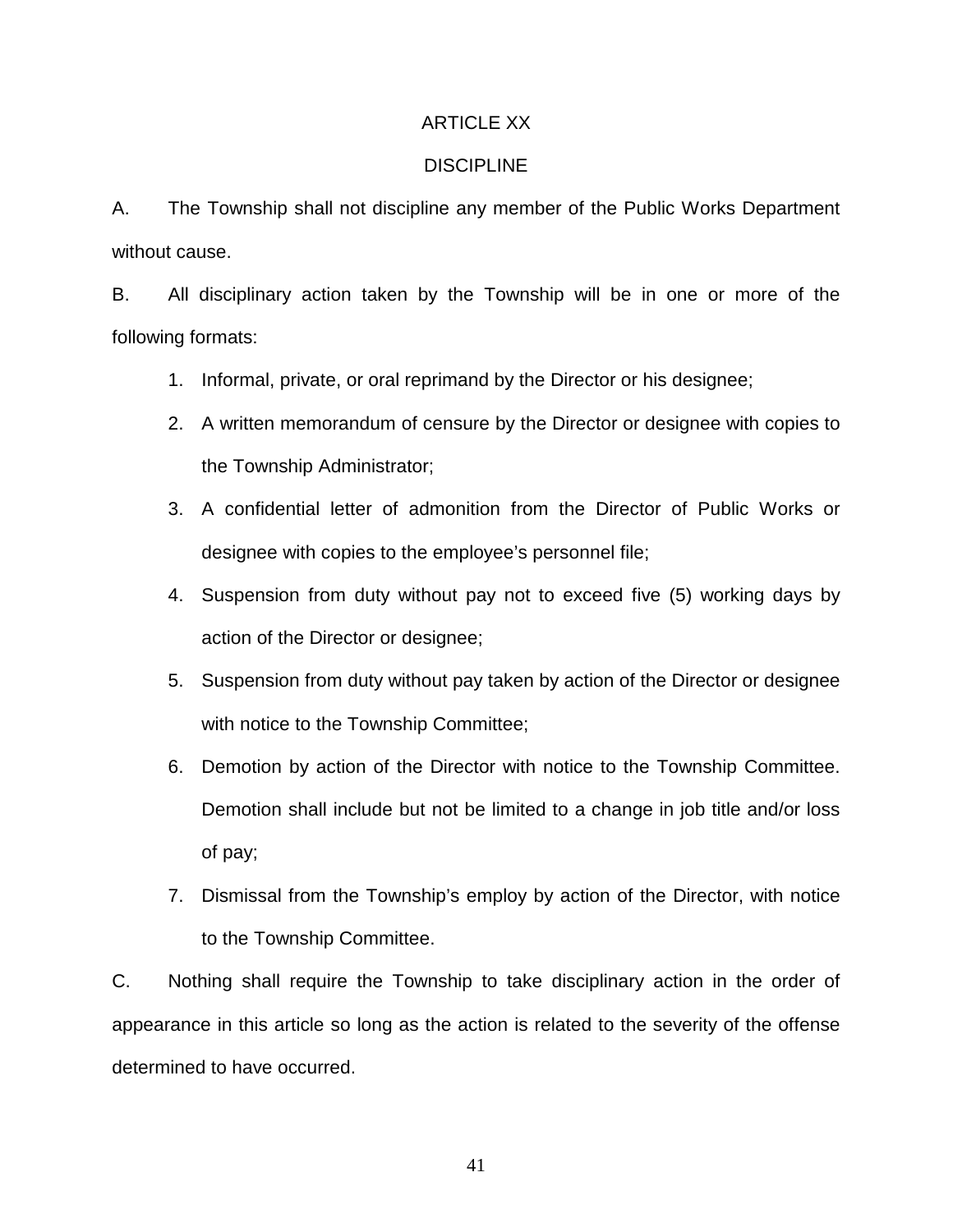D. All documents in any way connected with the employee's disciplinary history shall be placed in the employee's personal history file and may be reviewed in accordance with the terms of this agreement.

E. Newly hired probationary employees may be separated from their employment by action of the Township Committee or its designee at any time without recourse from said employee.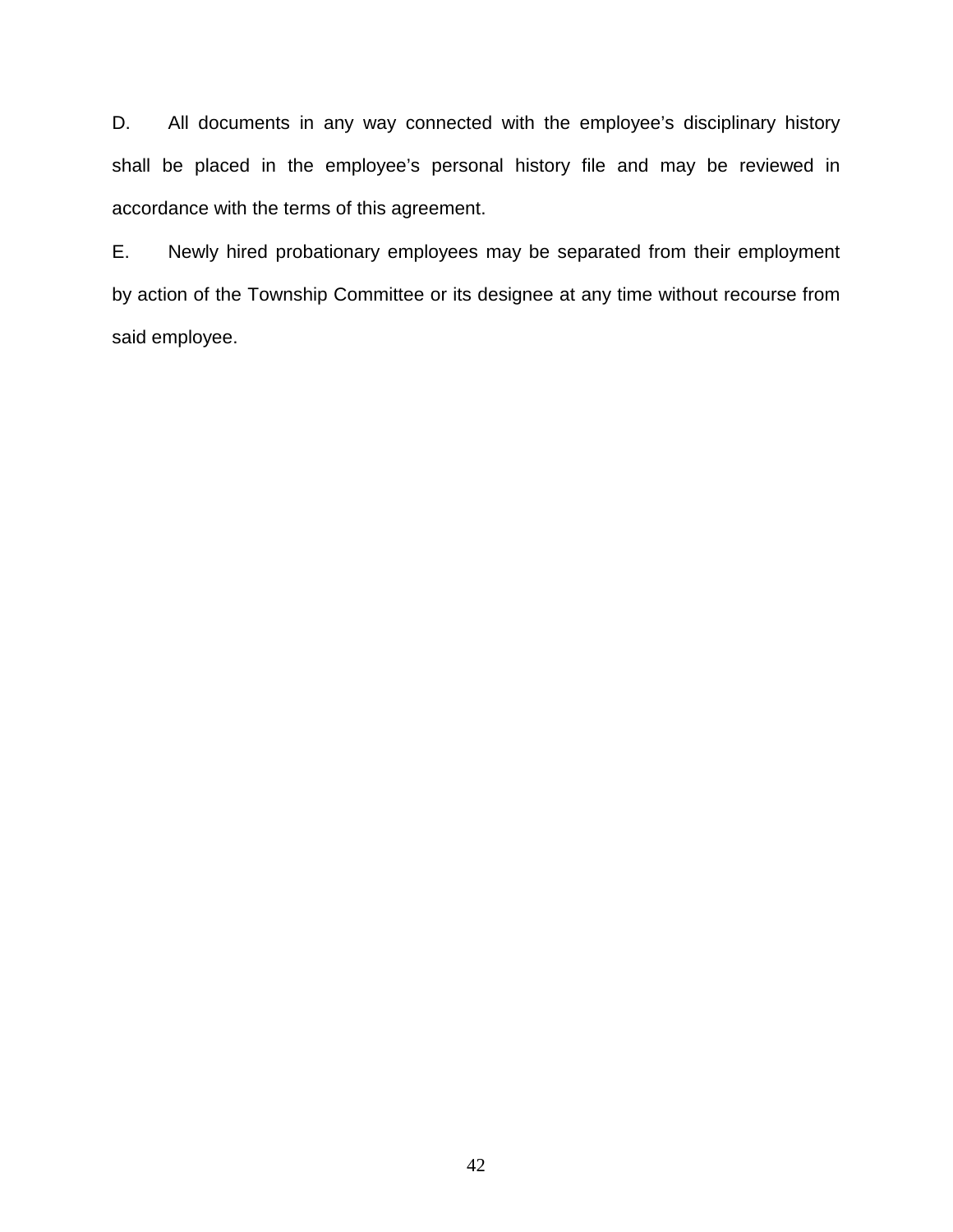# ARTICLE XXI

# PROBATIONARY EMPLOYMENT

A. Any individual newly hired in the Township's employ shall be considered a probationary employee for a period not to extend beyond ninety (90) working days. While it is the intent of the Township to treat all employees in a fair and equitable manner, it is understood that the terms of this Agreement, in particular the grievance procedure, are not available to an employee during this probationary period.

B. During a probationary period, the employee will not receive any benefits that would normally accrue to a full-time permanent employee of the Township such as sick leave, vacation days and personal days. If the employee is hired on a permanent basis, all benefits will accrue to him retroactive to his original date of employment with the Township.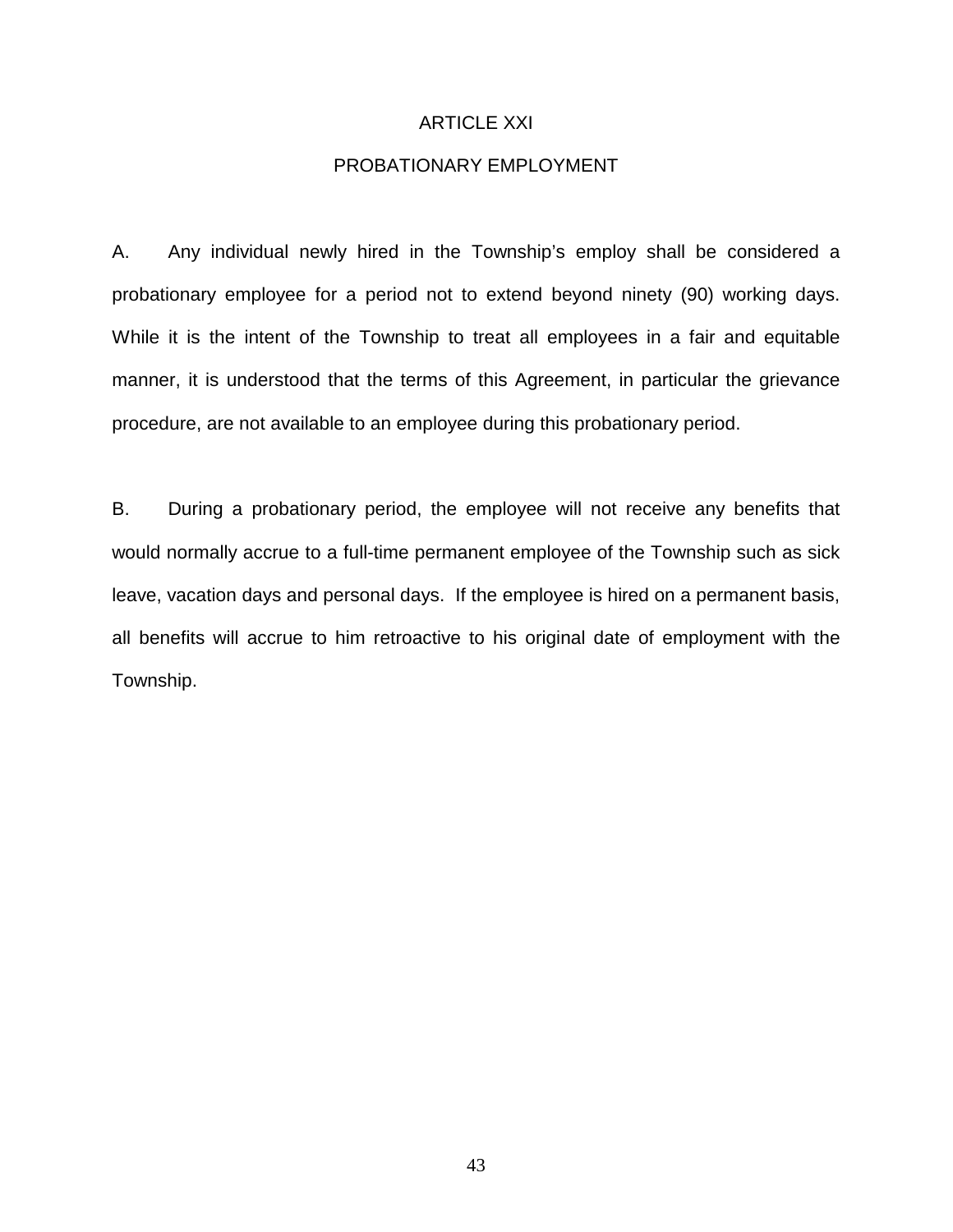# ARTICLE XXII

# ON THE JOB INJURY

A. All accidents shall be reported immediately to the employee's supervisor.

B. An employee who is injured during the course of his/her employment and is immediately sent for medical treatment and is unable to return to work shall be paid for the entire shift, not to exceed eight (8) hours straight time.

# ARTICLE XXIII

# **NOTIFICATION**

All correspondence to the Union regarding the interpretation of and with reference to this Agreement shall be addressed to the President of the Union, located at 857 Mount Prospect Avenue, Newark, New Jersey.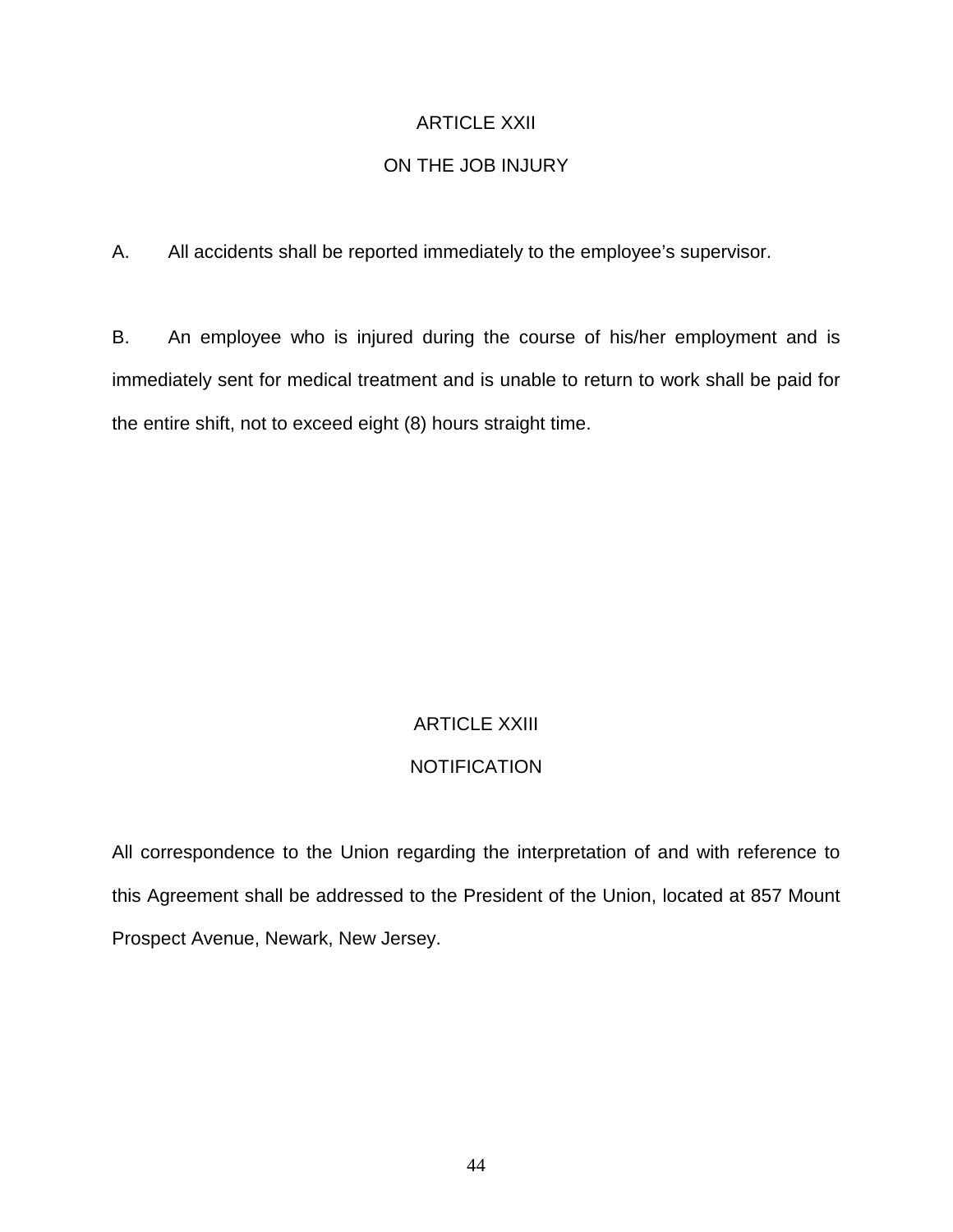#### ARTICLE XXIV

# **RESIGNATION**

A. Any employee who wishes to resign in good standing should give the Township at least two (2) weeks prior written notice. The two (2) weeks notice shall not include earned annual vacation time where applicable.

B. No resignation shall become effective until it is accepted by the Township Administrator.

C. Any employee who does not submit his or her resignation in compliance with the provisions of this subsection, or whose resignation is not approved, or who is absent from work for a period of five (5) working days without notifying the Department head of the reason for his/her absence and of his/her intention to return to work, may be considered as having resigned without notice and not in good standing.

D. Any employee who resigns in good standing shall be paid a pro rata share of those vacation days earned for that year.

E. Any employee who dies while in the employment of the Township shall have his survivors compensated for all unused vacation time for the year of employment.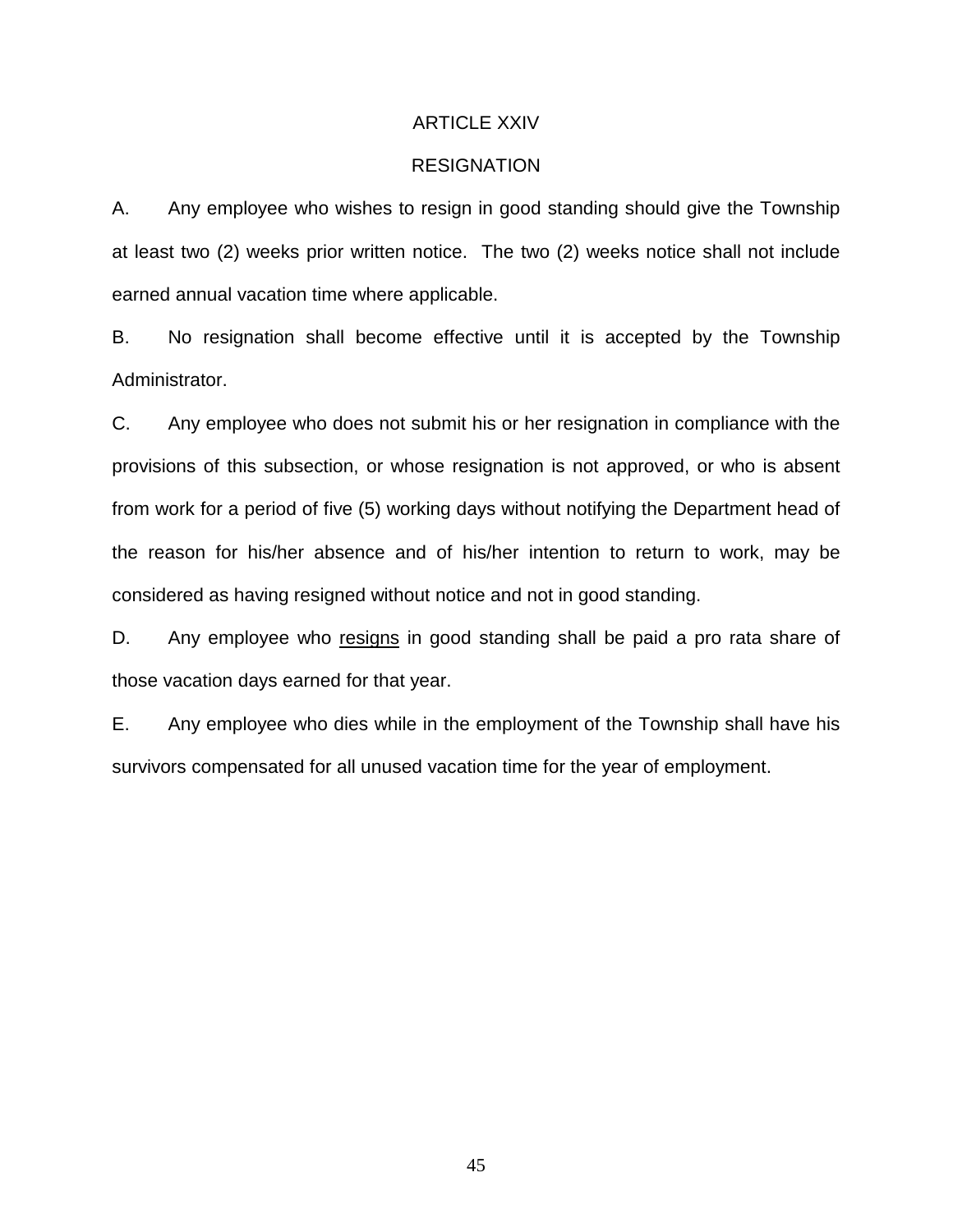# ARTICLE XXV

# TERMINATION AND EXTENSION OF AGREEMENT

A. The term of this agreement shall be from January 1, 2004 through December 31, 2006, except as noted herein.

B. In the absence of written notice given at least ninety (90) days prior to the expiration date by either party, this Agreement shall automatically be renewed for a period of another year, and from year to year thereafter, until such time as ninety (90) days notice is given prior to the annual expiration date.

C. If, following the receipt of such notice, negotiations have not been concluded prior to the termination date, this Agreement may be extended for an additional period of thirty (30) days from its termination date, upon fifteen (15) days notice in writing by either party to the other. In such event, however, and if the extension is accepted, any changes made shall be effective as of the expiration date. If the parties fail to reach an agreement either before the termination date or the date the extended period terminates, this Agreement shall terminate.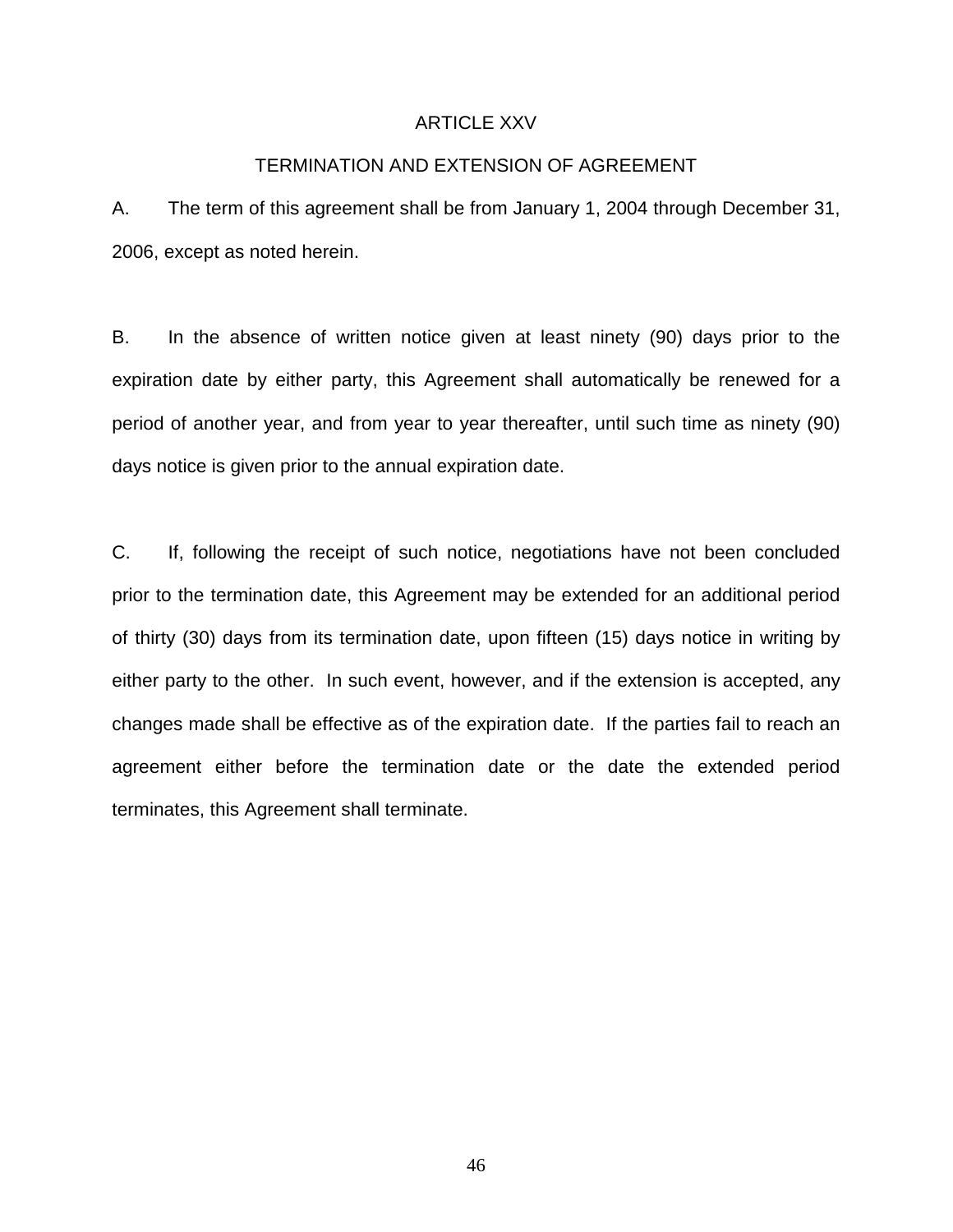# ARTICLE XXVI

# FULLY BARGAINED CLAUSE

# A. Completeness of Agreement

This Agreement represents and incorporates the complete and final understanding and settlement by the parties on all bargainable issues, which were or could have been the subject of negotiations. During the term of this Agreement, neither party will be required to negotiate with respect to any such matter, whether or not covered by this Agreement, and whether or not within the knowledge or contemplation of either or both of the parties at the time they negotiated or signed this Agreement.

# B. Severability Clause

If any part, clause, portion or article of this Agreement is subsequently deemed by a Court of competent jurisdiction to be illegal, such clause, portion or article may be deleted and the remainder of the Agreement not so affected shall continue in full force and effect absent the illegal clause.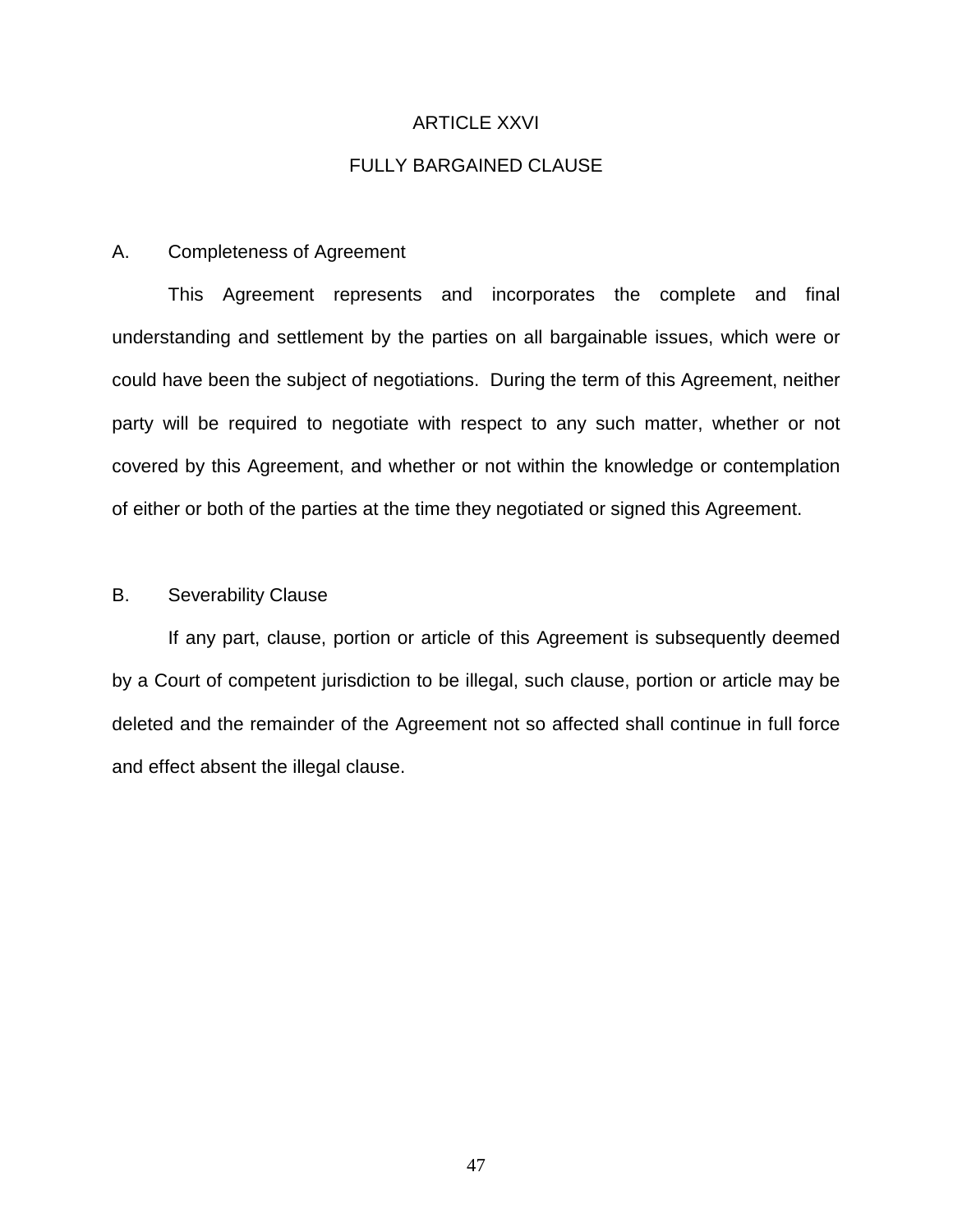# ARTICLE XXVII

# PERFORMANCE APPRAISAL

The Township shall evaluate an employee's performance pursuant to conditions established by the Township, at least on a yearly basis, in writing on a form generated by the Township. Said evaluation shall be used in instances such as discipline and promotions; however, this should not be considered an all-inclusive list. If the employee refuses to sign the appraisal, the Township and Union Steward shall acknowledge on the appraisal that the employee refused to sign and the employee shall have the right, within five (5) calendar days, to respond in writing why he refused to sign.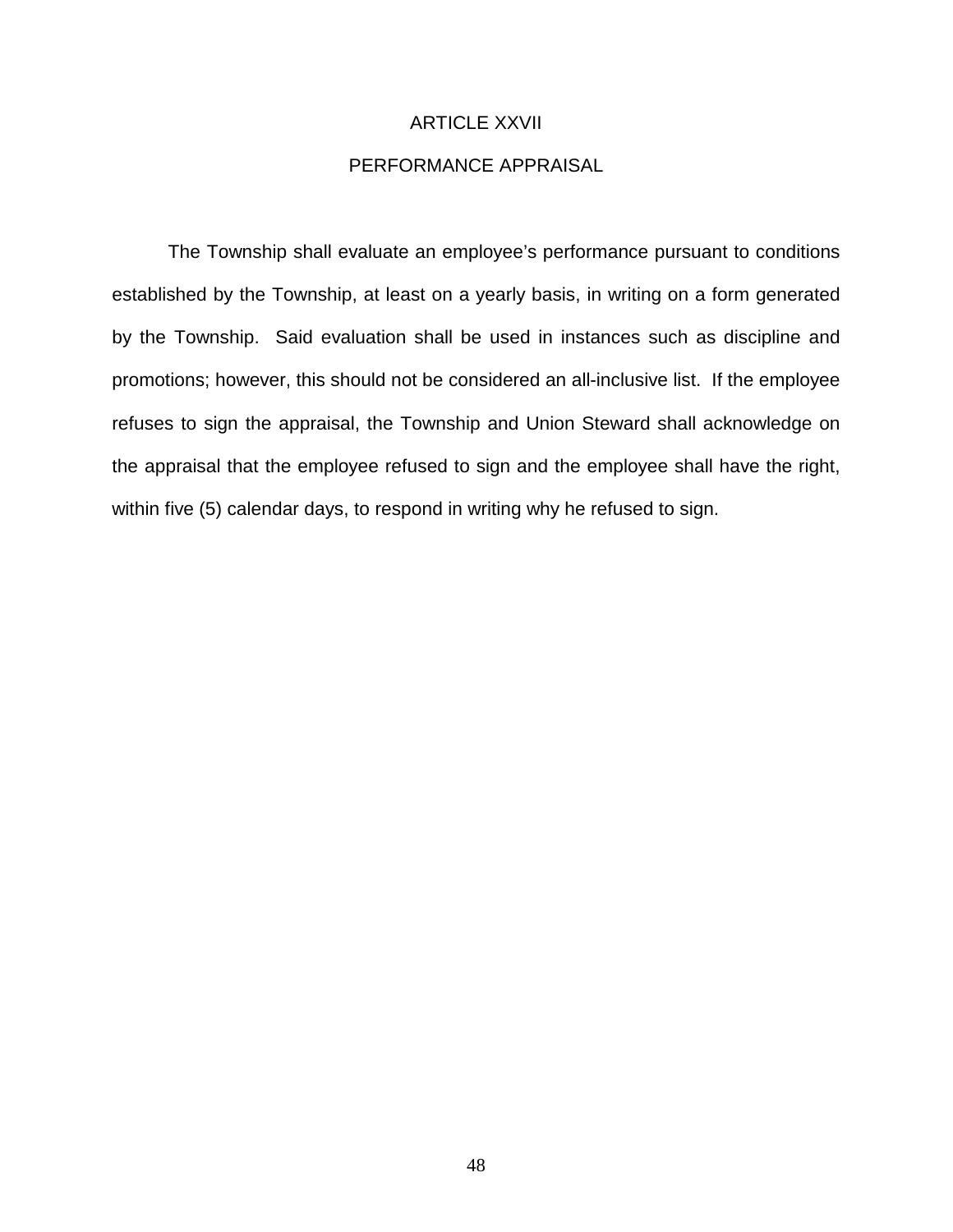# ARTICLE XXVIII **LICENSES**

If an employee loses a license necessary to perform a job function, the employee shall remain on the job in a capacity that the Township feels the employee will be qualified to handle during the term of the loss of license if such a job exists. This does not mandate that a job will be made available where none exists. The employee will be paid at the rate of pay for the job he is assigned to by the Township due to the loss of license. Anyone who fails to promptly notify the Director or designee of the loss of license shall be subject to discipline; if the discipline is a suspension, it will be without pay. The demotion in question shall remain in full force and effect until the license is restored by the New Jersey State Division of Motor Vehicles, where applicable.